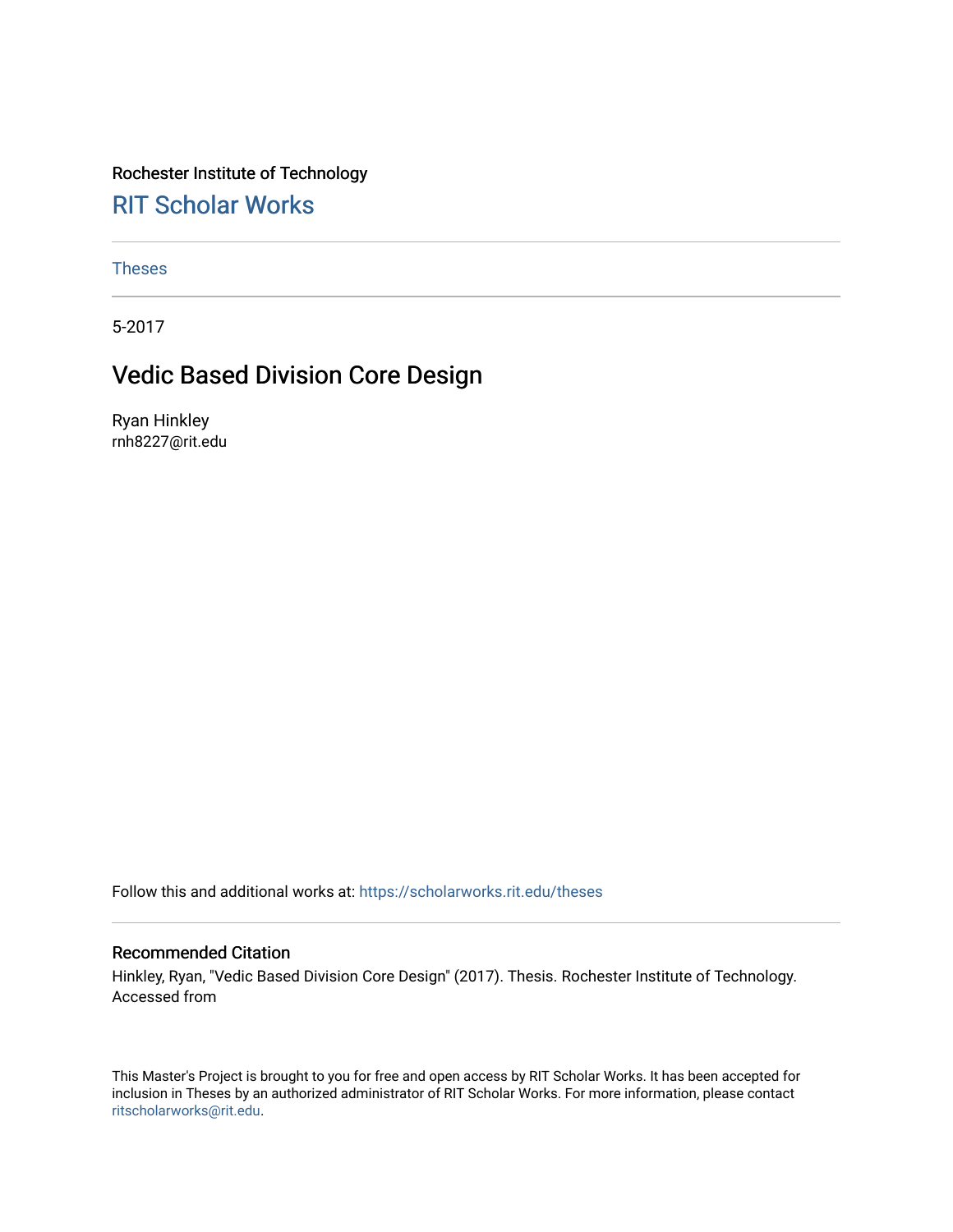#### VEDIC BASED DIVISION CORE DESIGN

by

Ryan Hinkley

A Graduate Paper Submitted

in

Partial Fulfillment

of the

Requirements for the Degree of

MASTER OF SCIENCE

in

Electrical Engineering

Approved by:

PROF.

(GRADUATE PAPER ADVISER - MARK A. INDOVINA)

PROF.

(DEPARTMENT HEAD - DR. SOHAIL A. DIANAT)

DEPARTMENT OF ELECTRICAL AND MICROELECTRONIC ENGINEERING

COLLEGE OF ENGINEERING

ROCHESTER INSTITUTE OF TECHNOLOGY

ROCHESTER, NEW YORK

MAY, 2017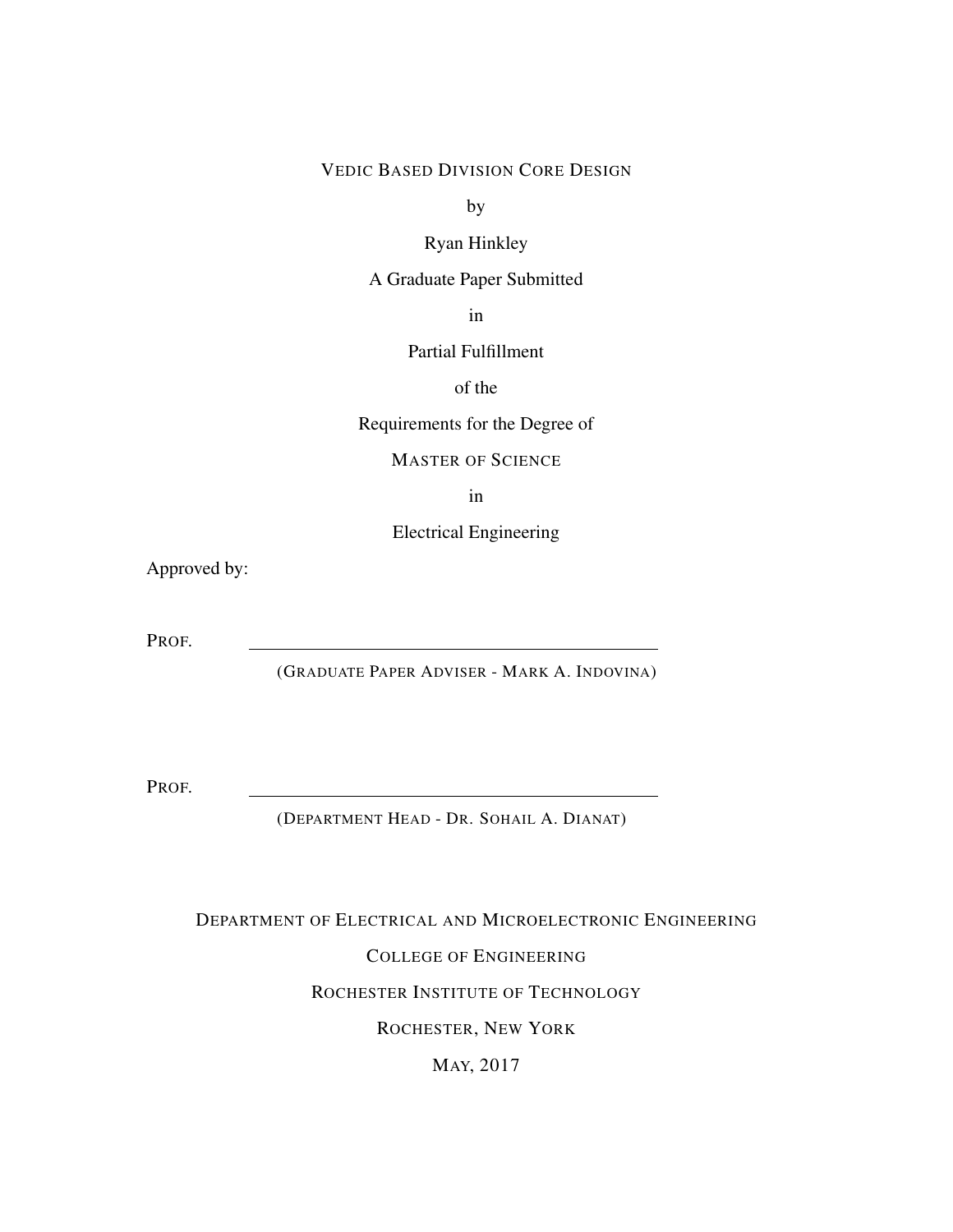I would like to dedicate this work to my family, Sue, Don, Kara, and Abby for all their love and support throughout my entire life, and also to my friends for their love and inspiration throughout all of my schooling.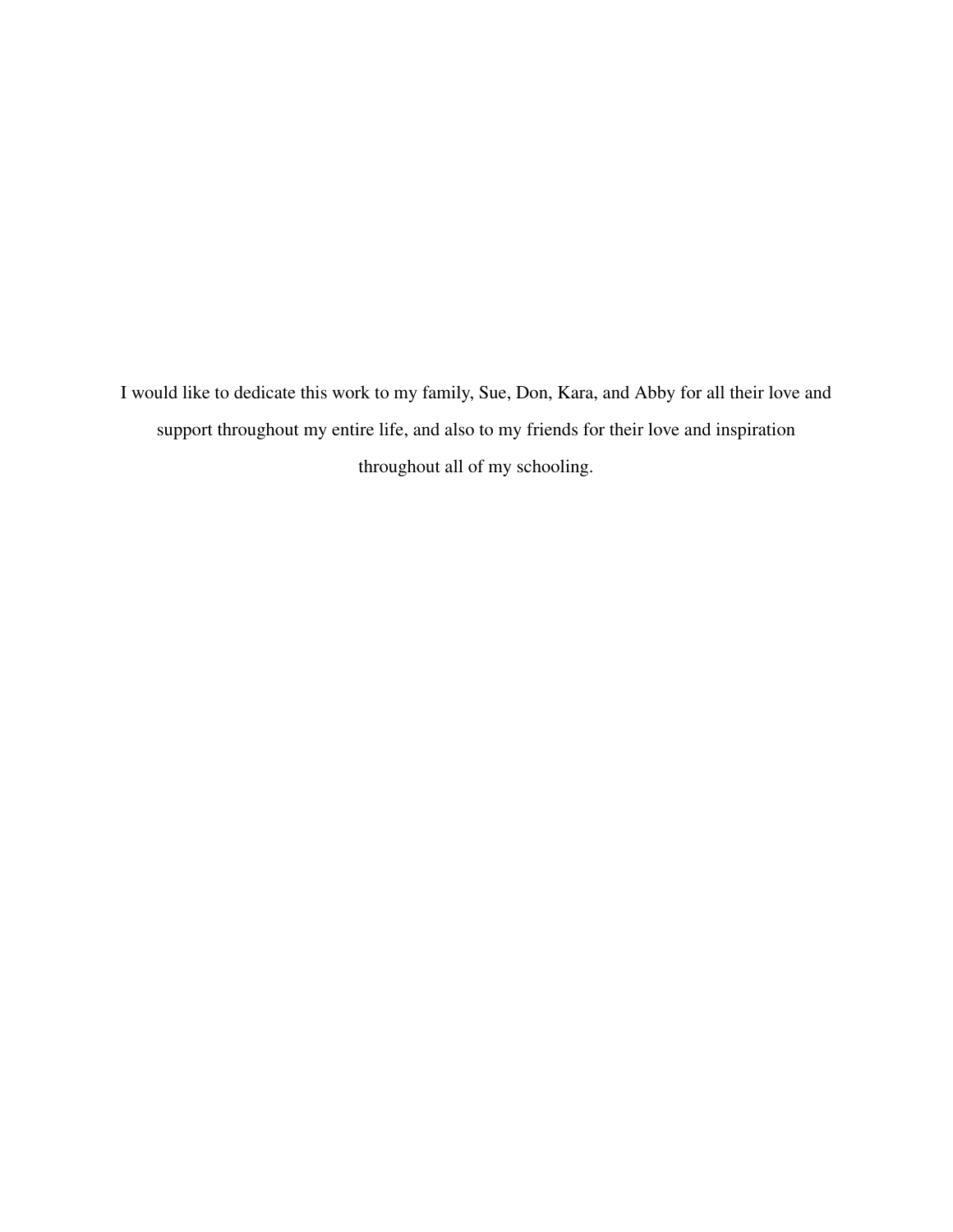### Declaration

I hereby declare that except where specific reference is made to the work of others, that all content of this Graduate Paper are original and have not been submitted in whole or in part for consideration for any other degree or qualification in this, or any other University. This Graduate Project is the result of my own work and includes nothing which is the outcome of work done in collaboration, except where specifically indicated in the text.

> Ryan Hinkley May, 2017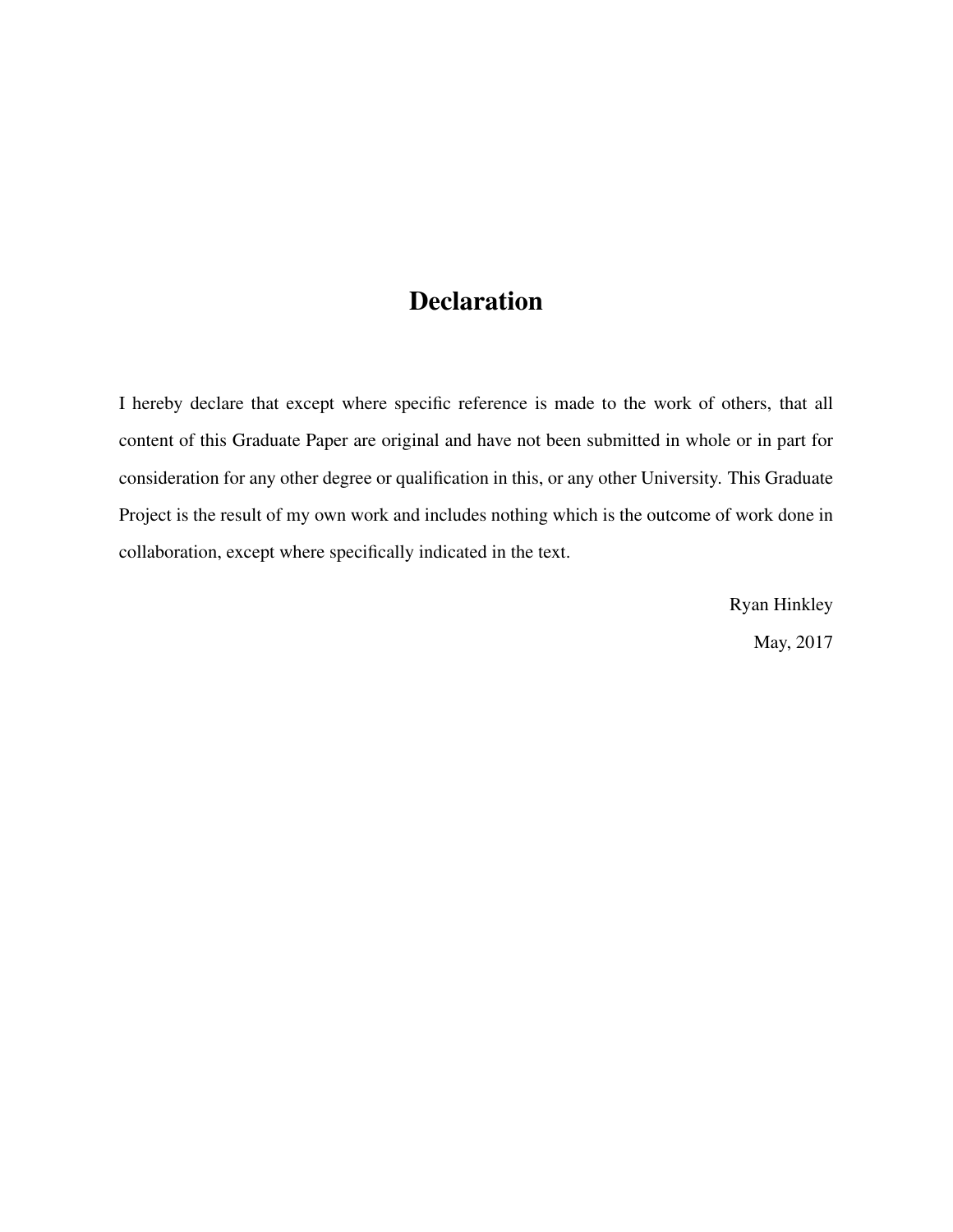### Acknowledgements

I would like to thank my adviser, Mark A. Indovina, for his support, guidance, and feedback through the past two years in both classes and in completion of this graduate paper. I would also like to thank my colleague Julia Okvath for her assistance in finalizing this work. I am also thankful for my other teachers that have taught me throughout my five years of college. Without all of their help, I would not be where I am today.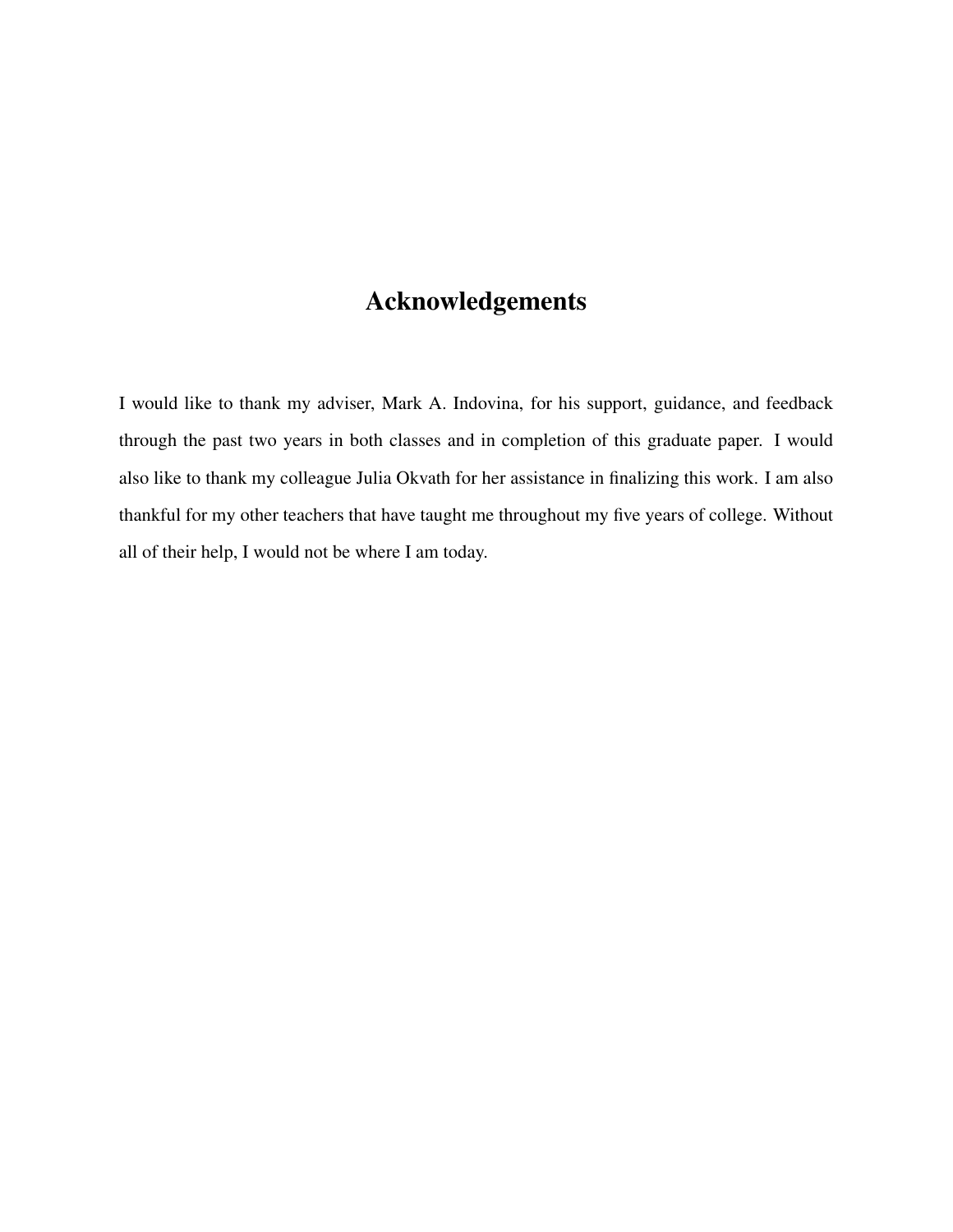#### Abstract

Processors and embedded systems perform algebraic manipulations such as addition, subtraction, multiplication and division on integers in order to complete and execute programs. Unfortunately, most division cores in these devices take significantly more time to compute than other manipulations. Because of this, research has been conducted on finding a division algorithm that does not take as long to execute. This graduate paper discuses and proposes a division core design based on ancient Vedic mathematics. The design is created and simulated as a 4-bit system for completion and analyzed for timing, power consumption, and cell area usage. Estimations on larger designs are completed and used to compare this design to similar ones. It is found that the timing and cell area usage are very minimal compared to other designs based on the same algorithm. However, the power consumption is significantly higher. Possible optimizations and improvements to the design are proposed for future use. At the end of this graduate paper, recommendations are given to optimize and upgrade the current design.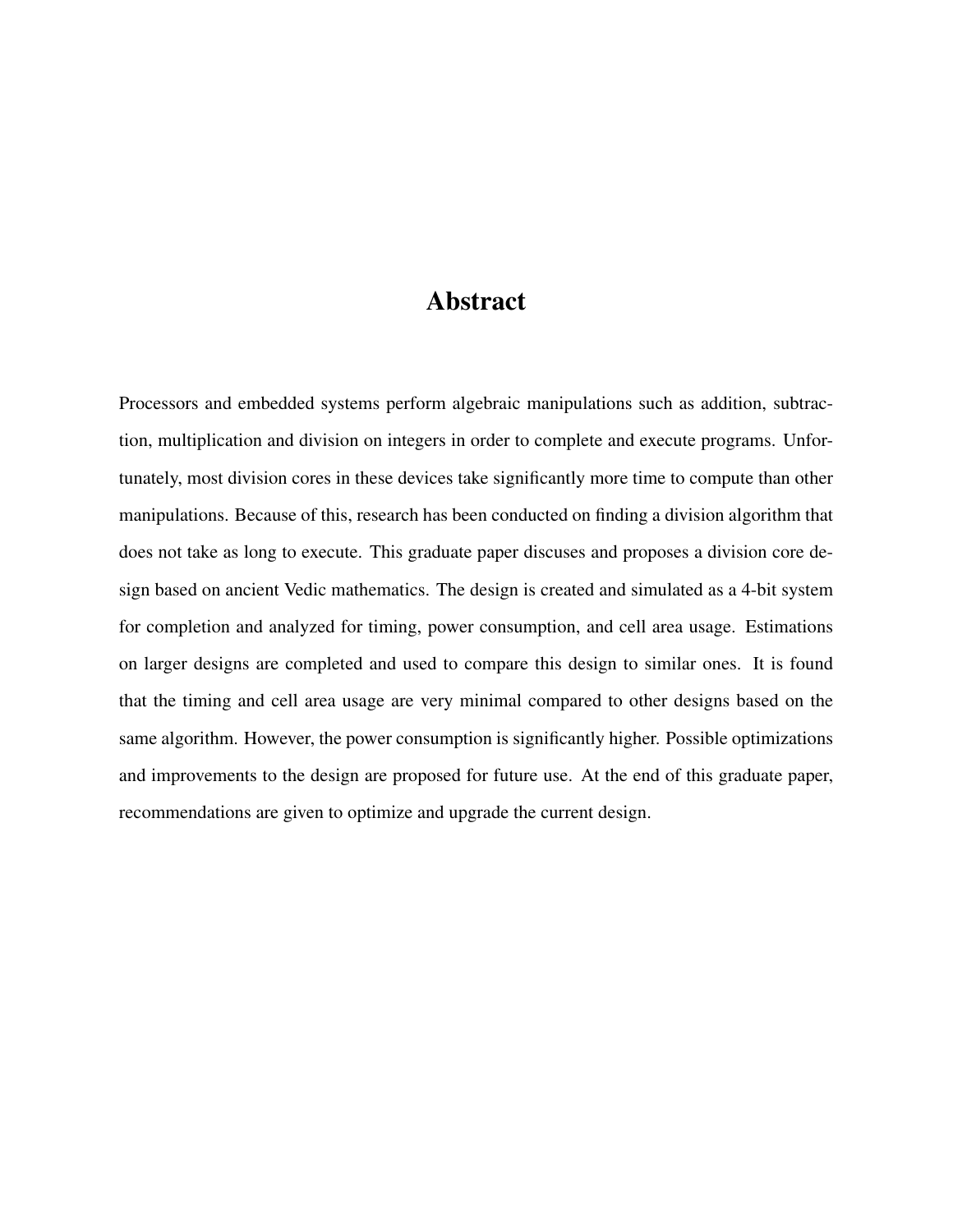# <span id="page-6-0"></span>**Contents**

|                | <b>Contents</b> |                                                 | $\mathbf{v}$               |
|----------------|-----------------|-------------------------------------------------|----------------------------|
|                |                 | <b>List of Figures</b>                          | vii                        |
|                |                 | <b>List of Tables</b>                           | viii                       |
| 1              |                 | <b>Introduction</b>                             | 1                          |
|                | 1.1             |                                                 | $\vert$                    |
|                | 1.2             |                                                 | $\overline{2}$             |
|                | 1.3             |                                                 | $\overline{3}$             |
| $\overline{2}$ |                 | <b>Preliminaries and Background Research</b>    | $\boldsymbol{\mathcal{A}}$ |
|                | 2.1             |                                                 | $\overline{4}$             |
|                | 2.2             |                                                 | $\overline{4}$             |
|                | 2.3             |                                                 | $\overline{7}$             |
|                | 2.4             |                                                 | $\overline{7}$             |
|                | 2.5             |                                                 | 8                          |
|                | 2.6             |                                                 | 8                          |
| 3              |                 | <b>Binary Division Algorithm Implementation</b> | 9                          |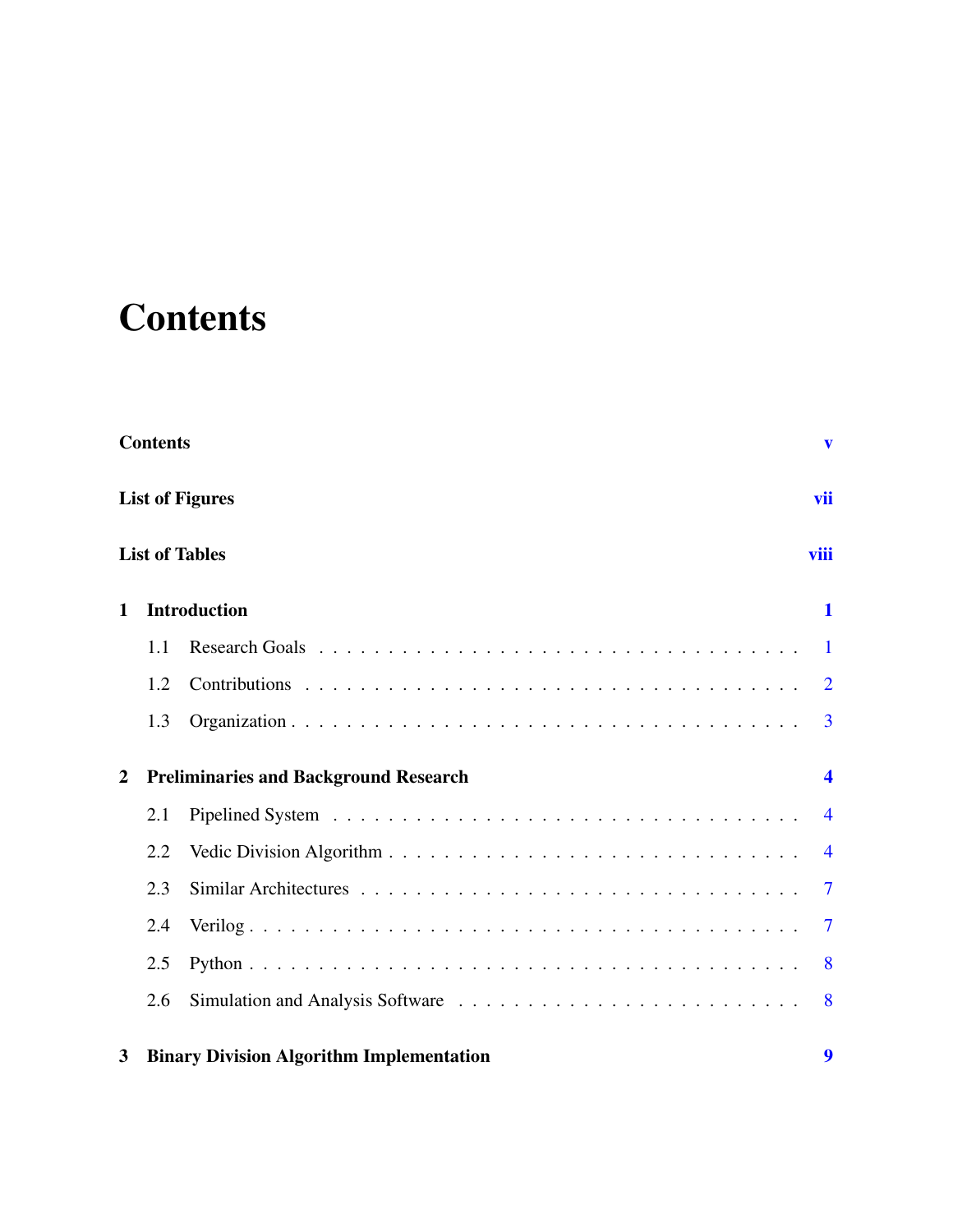|              |                   | <b>II</b> Python Test Bench Generator                      | 53 |
|--------------|-------------------|------------------------------------------------------------|----|
| $\mathbf{I}$ |                   | <b>Verilog Design Code</b>                                 | 33 |
|              | <b>References</b> |                                                            | 31 |
| 6            |                   | Conclusion                                                 | 29 |
|              | 5.2               |                                                            | 28 |
|              | 5.1               |                                                            | 24 |
| 5            |                   | <b>Future Work</b>                                         | 24 |
|              | 4.4               |                                                            |    |
|              | 4.3               |                                                            |    |
|              | 4.2               |                                                            |    |
|              | 4.1               |                                                            |    |
| 4            |                   | <b>Simulation and Evaluation of the 4-bit Architecture</b> | 17 |
|              | 3.2               |                                                            |    |
|              | 3.1               |                                                            |    |
|              |                   |                                                            |    |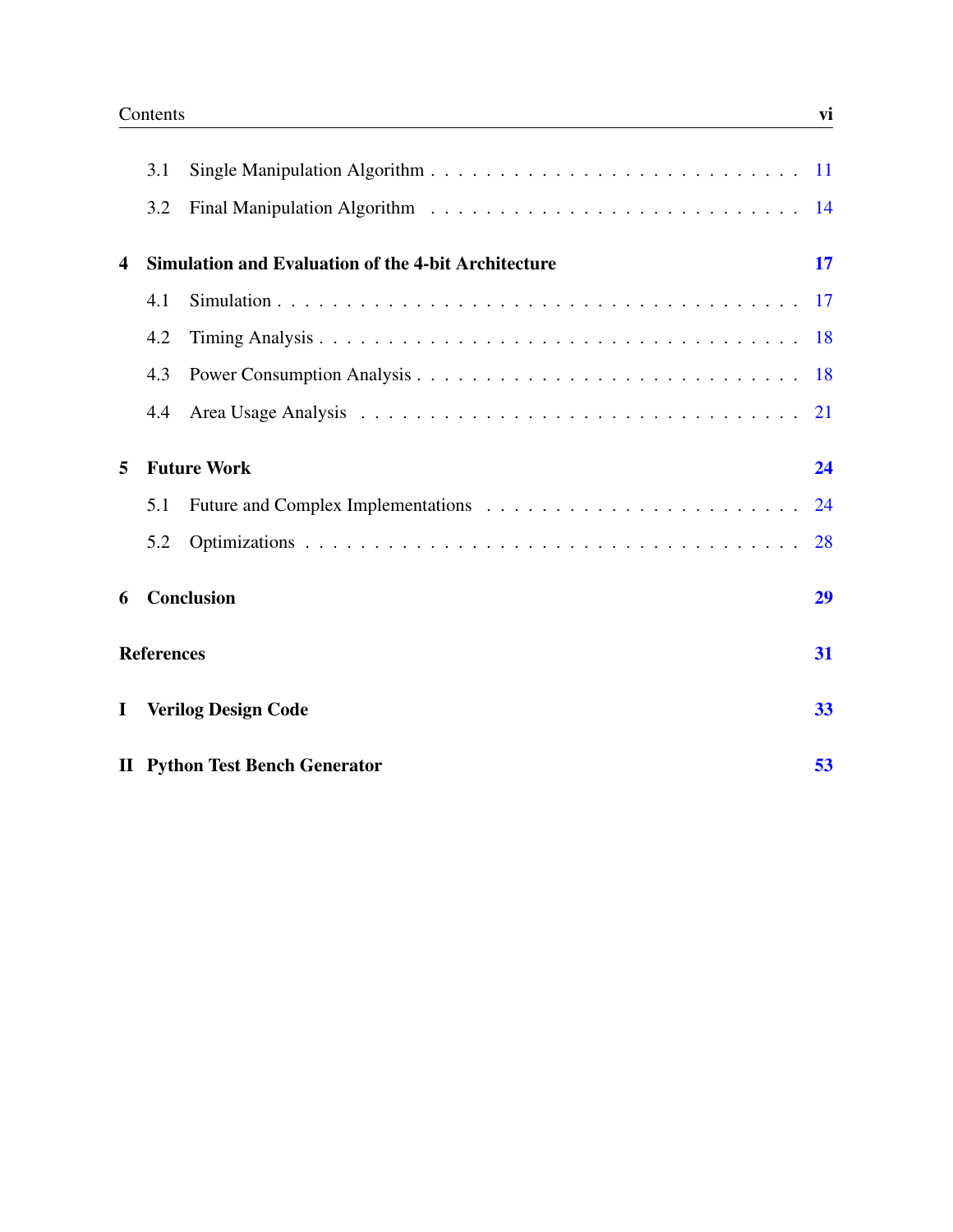# <span id="page-8-0"></span>List of Figures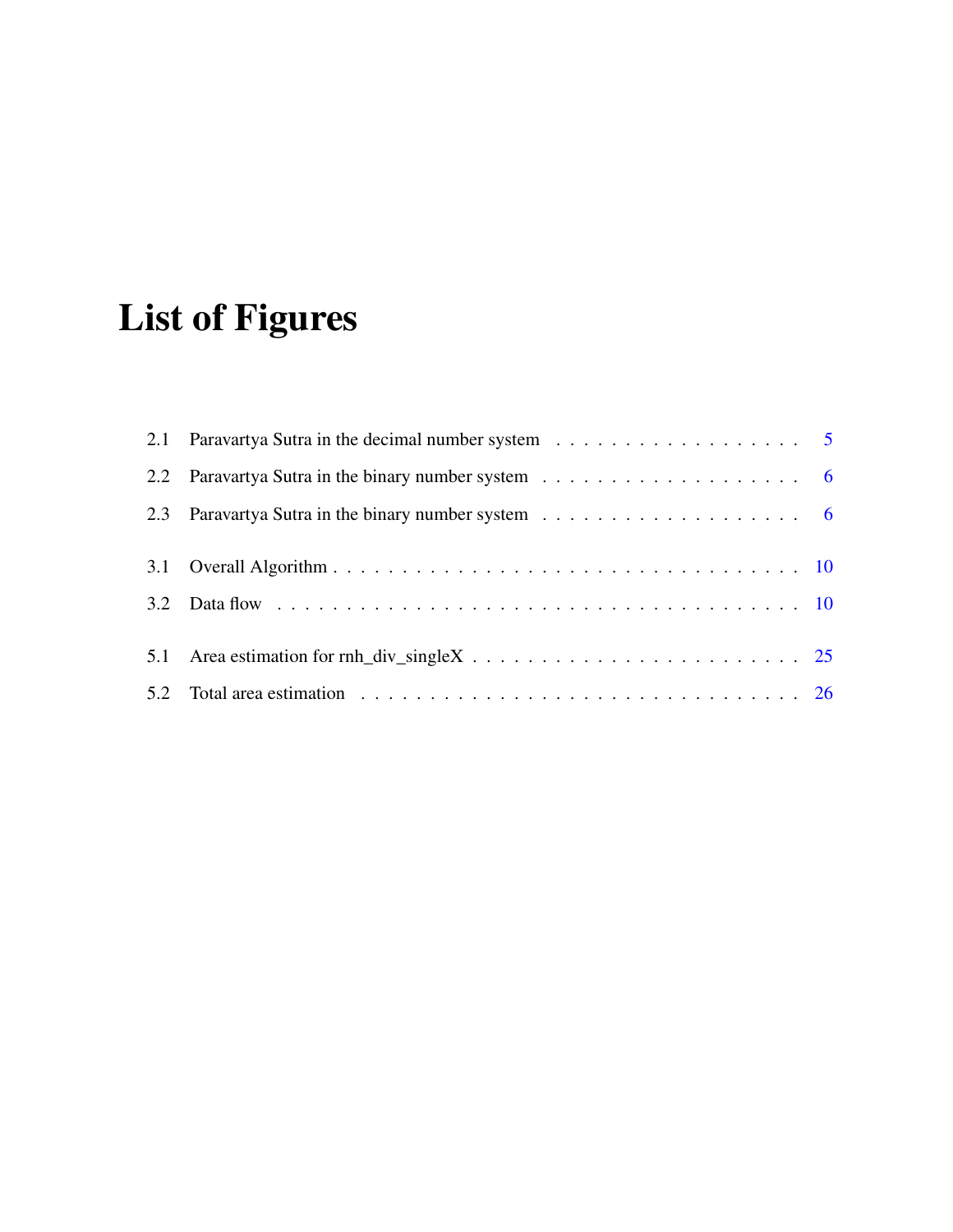# <span id="page-9-0"></span>List of Tables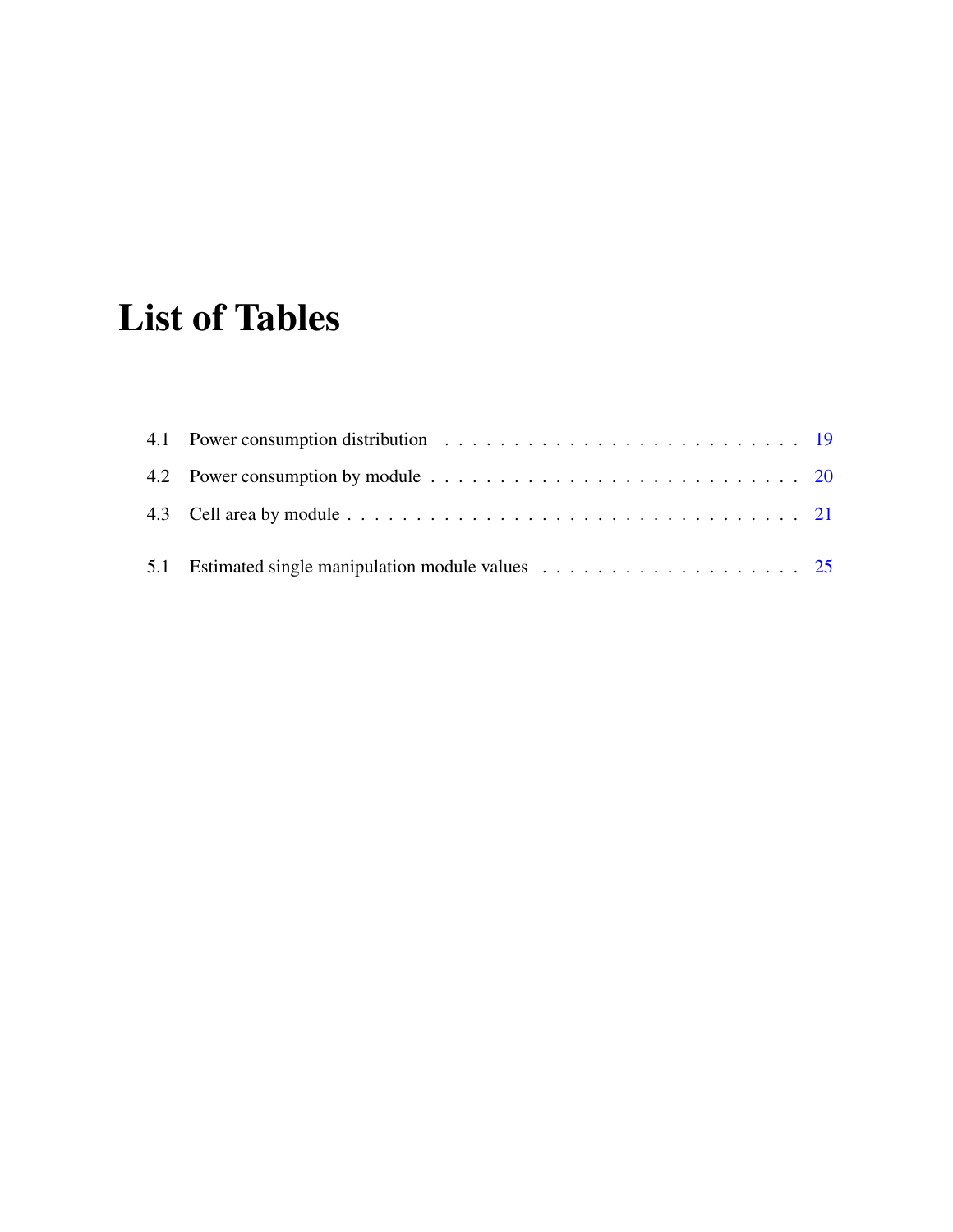### <span id="page-10-0"></span>Chapter 1

### Introduction

Computers at their lowest level are just bit manipulators. They conduct arithmetic operations to process, compute, and evaluate binary numbers. These numbers can be ASCII characters, pixel colors, condition values for operations, and many more identifiers. The most common operations are addition, subtraction, and logic AND, OR, and NOT. Part of the reason for these operations are their simplicity and ability to compute the data in a short period of time. However, many processors use additional operations to compute greater amounts data efficiently and effectively. Examples of these operations are multiplication and division. However, to use these operations, large arithmetic blocks must be designed for each function and most likely have a latency in their output to the device. This paper describes a pipe-lined division core that can be used in this case.

#### <span id="page-10-1"></span>1.1 Research Goals

The first goal of this graduate paper is to research and understand a division algorithm and then use the algorithm to design a division core. The design will consist of Boolean logic formulas based on the conditions of the algorithm. The chosen algorithm will be based on simplicity to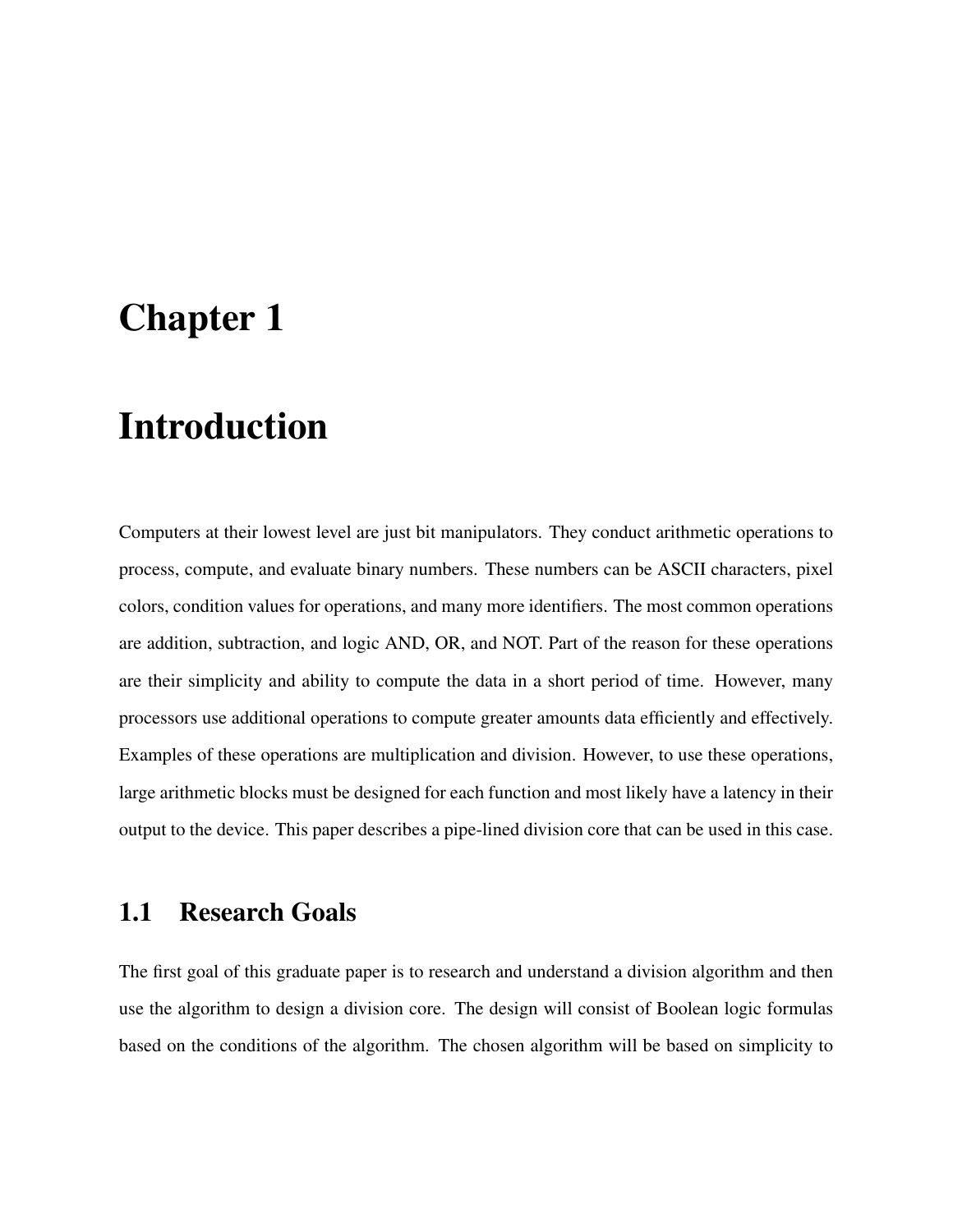work in a pipe-lined system and on the uniqueness of the actual design.

The second goal of this work is to create, simulate, and analyze using Verilog. The analysis will include an investigation on timing, power consumption, and cell area usage which using software. This will be used to predict the behavior and model of larger designs using the same algorithm.

The third, and most important goal of this paper, is to determine if the chosen algorithm could be successful when implemented in an actual processor or other devices. This will be done by analyzing the output data and complexity of the final design.

#### <span id="page-11-0"></span>1.2 Contributions

The first contribution is the research of possible algorithms that can be applied to a pipe-lined division core and creation of a logic design based on this algorithm. Extensive research is completed in the search of algorithms that can be easily pipe-lined and modeled using Boolean logic. The algorithm must also have the ability to scale from different size bits ranging from small to large. In addition, choosing an algorithm that is not as well-known will create a more unique and possibly better division core. From the chosen algorithm, a logic based design is created. This design is modeled using a hardware description language (HDL) which is easily simulated and analyzed.

The second contribution of this research refers to the simulation of the design. A test bench generator must be created to output a test bench that simulates all possible combinations. This is created using a high-level programming language. The string manipulation abilities of this software allows for a simple text file containing every combination to be converted into an accurate test bench with inputs and output verification.

The next contribution is the analysis of the output data to predict the behavior of larger scale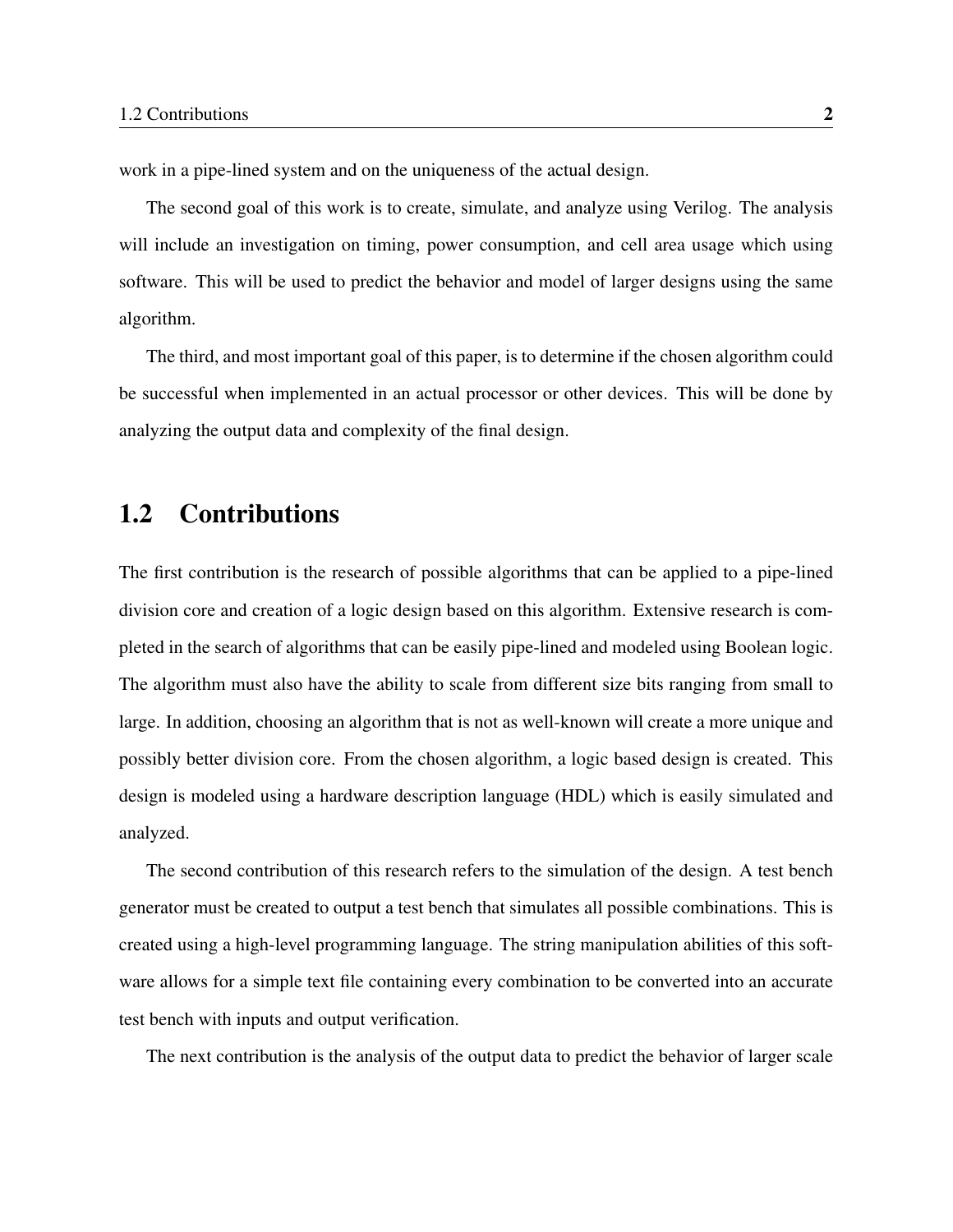model and implementations. Due to limitations, only a small model is created, simulated, and analyzed. Because of this, the larger sized division cores' timing, power consumption, and cell area are estimated. These predictions are used to justify and conclude the usefulness of this algorithm as a pipe-lined division core.

All contributions are completed and analyzed together to prove whether or not this algorithm could be successful if implemented in an actual processor. This research will provide possible choices for the algorithm and lead to an actual digital design. Simulations prove the accuracy of the design. Lastly, the analysis of the output data will lead to the conclusion and verdict about the successful implementation of the algorithm.

#### <span id="page-12-0"></span>1.3 Organization

The organization of this graduate paper is as follows: Chapter 2 will discuss the background and preliminaries related to the proposed design's evaluation. Chapter 4 proposes the architectures for the Vedic division algorithm. Chapter 5 presents the simulation and attribute results. Further developments to the design with predictions to large-scale models of the system are given in Chapter 6 and the graduate paper is concluded in Chapter 7.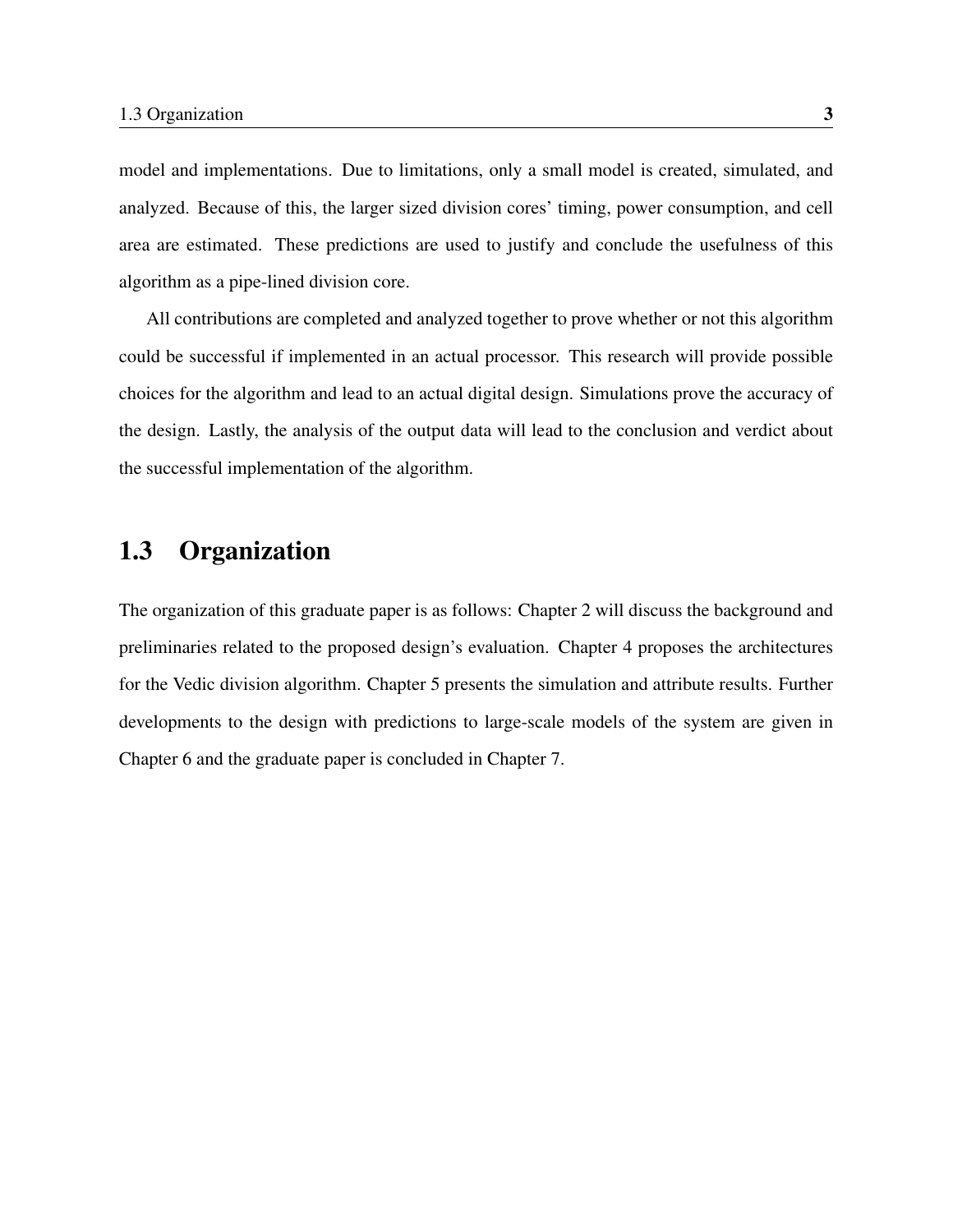### <span id="page-13-0"></span>Chapter 2

### Preliminaries and Background Research

Division algorithms from all around the world and history were considered as a possibility for this paper. In addition, research was done to help complete the task. The research conducted is presented below.

#### <span id="page-13-1"></span>2.1 Pipelined System

A pipelined system is defined as a form of parallelism within a single core. It provides a faster throughput than in a sequential system where one manipulation finishes before another one is started<sup>[\[1\]](#page-40-1)</sup>. The pipelined component of the designed division core will be that it computes multiple elements at a time. However, it can only take in one input and output one value at a time.

#### <span id="page-13-2"></span>2.2 Vedic Division Algorithm

The chosen division algorithm used to compute both the divisor and remainder is based on Vedic mathematics. Vedic mathematics are the mathematical functions used in the Vedic period (1500- 500 BCE) in India<sup>[\[2\]](#page-40-2)</sup>. There is evidence that numbers as large as  $10^{12}$  were being used at this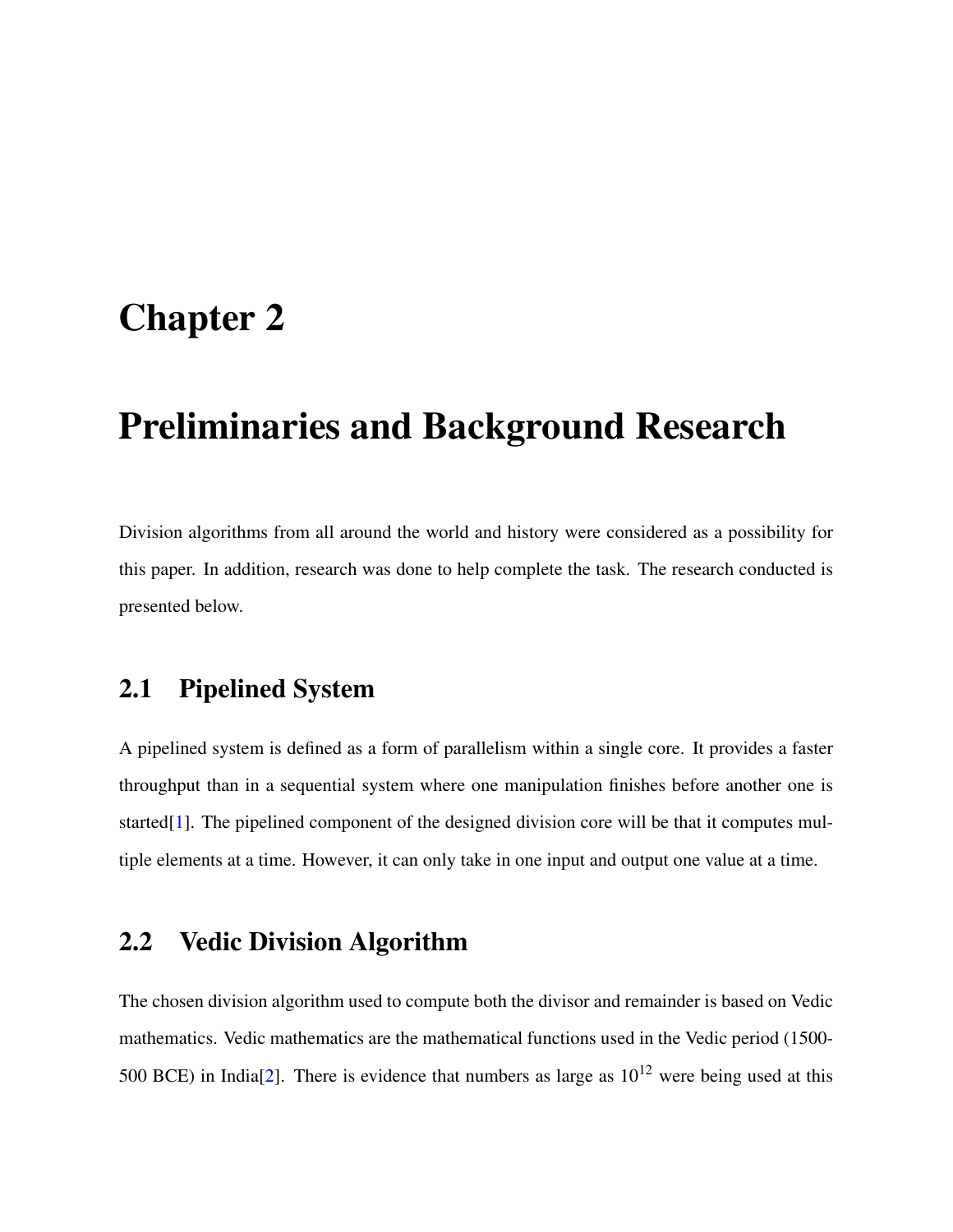| Divisor |  | Dividend |                              |
|---------|--|----------|------------------------------|
|         |  |          |                              |
|         |  | $-10$    |                              |
|         |  |          |                              |
|         |  |          |                              |
|         |  |          | $20-1-1=18$   $125-10+6=121$ |

<span id="page-14-0"></span>Figure 2.1: Paravartya Sutra in the decimal number system

time in history[\[3\]](#page-40-3). Arithmetic used in this period was not for computation in processors, it was for rituals. One ritual required a fire-altar to be created that has a square base with five layers of bricks and 21 bricks in each layer. They would have to divide one square into three equal parts and that part into seven smaller parts[\[4\]](#page-40-4). This may seem simple for today's algebra, but at the time, it was revolutionary.

The chosen algorithm is a special case of synthetic division called the Paravartya Sutra[\[5\]](#page-40-5). Synthetic division is a short cut method for dividing a polynomial by a linear divisor [\[6\]](#page-40-6). Fortunately, the algorithm is compatible with pipelining. One element is computed at a time and is used in the computation of the next element. Figure [2.1](#page-14-0) shows an example in the decimal number system where the number 2371 divided by 125.

Essentially, the most significant bit/digit (MSB) of the divisor is dropped and the rest of the digits are negated. The negated part is multiplied by the MSB of the dividend and added to the next set of MSBs. Then the negated part is multiplied by the total number in the second MSB of the dividend. This last step repeats until it fills the length of the dividend. The length of the negated part of the divisor determines the number of digits that correspond to the remainder (R). The other digits represent the quotient (Q).

All the digits are summed and result the quotient and remainder. Because the remainder is purely negative, 1 must be subtracted from the quotient. To determine the positive remainder, the negative remainder must be subtracted from the original divisor and the positive digits of the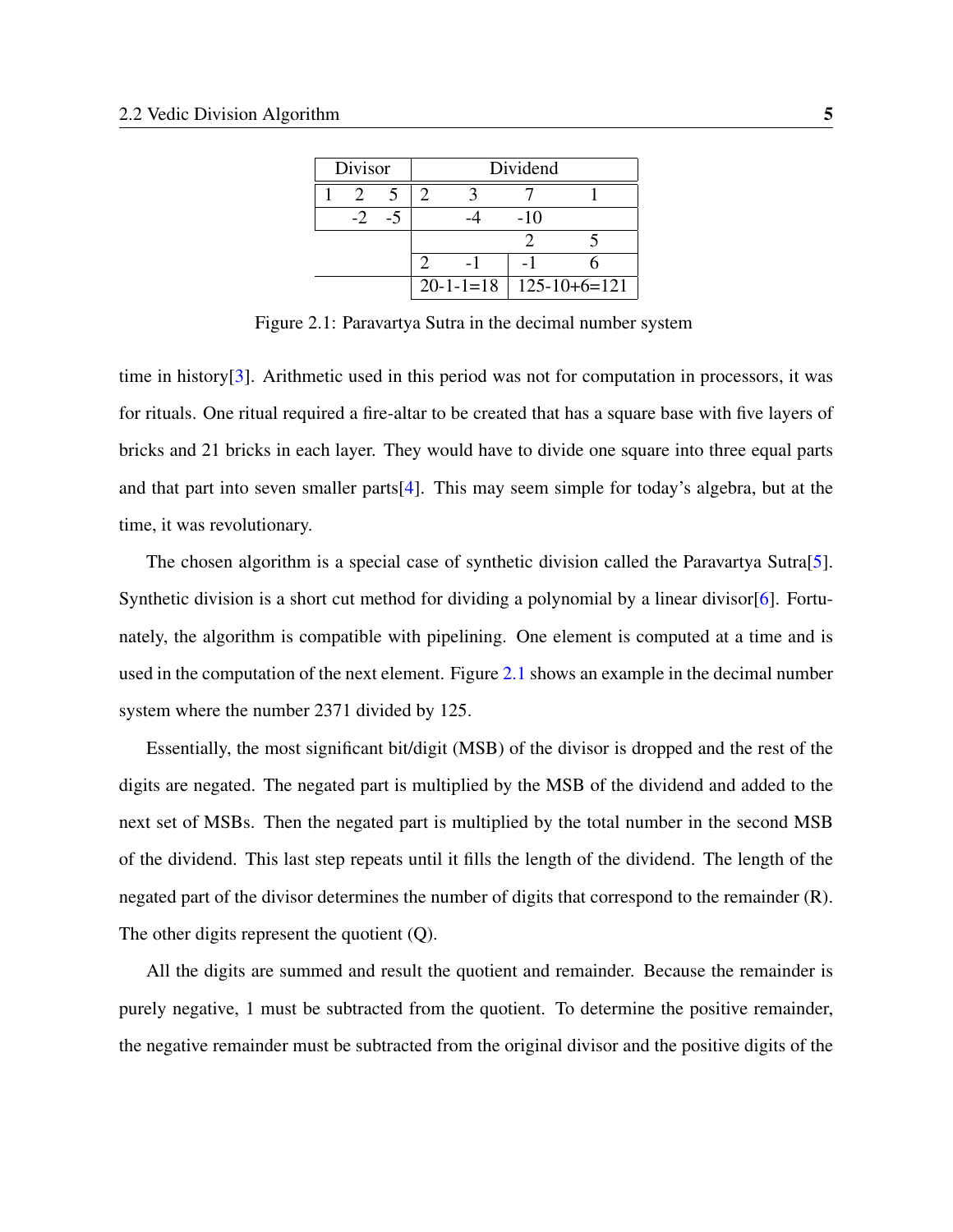| Divisor |                   |   |      |   |              |                |                     | Dividend          |          |                   |                   |              |
|---------|-------------------|---|------|---|--------------|----------------|---------------------|-------------------|----------|-------------------|-------------------|--------------|
| 1       | 0                 | 0 | 1    | 1 | $\Omega$     | $\overline{0}$ | $\Omega$            | $\Omega$          | -1       | $\overline{1}$    | 0                 | $\mathbf{1}$ |
|         | $\mathbf{\Omega}$ | 0 | $-1$ |   |              | $\mathbf{0}$   | $-1$                |                   |          |                   |                   |              |
|         |                   |   |      |   |              | 0              | $\theta$            | $\theta$          |          |                   |                   |              |
|         |                   |   |      |   |              |                |                     | $\mathbf{\Omega}$ | $\theta$ |                   |                   |              |
|         |                   |   |      |   |              |                |                     |                   | $\theta$ |                   |                   |              |
|         |                   |   |      |   |              |                |                     |                   | 0        | $\mathbf{\Omega}$ | $\mathbf{\Omega}$ |              |
|         |                   |   |      |   |              |                |                     |                   |          |                   | $\mathbf{\Omega}$ |              |
|         |                   |   |      | 1 | $\mathbf{0}$ | $\theta$       | $-1$                | $\theta$          | -1       | 10                |                   |              |
|         |                   |   |      |   |              |                | $Q=100001-10=11101$ |                   |          |                   | $R = 1000$        |              |

<span id="page-15-0"></span>Figure 2.2: Paravartya Sutra in the binary number system

| Divisor |      |                   | Dividend |   |                     |                   |          |                   |                   |                   |                   |                     |
|---------|------|-------------------|----------|---|---------------------|-------------------|----------|-------------------|-------------------|-------------------|-------------------|---------------------|
|         |      | $\theta$          | $\theta$ | 1 | 1                   | 0                 | $\Omega$ | $\Omega$          | 1                 | 0                 | $\Omega$          |                     |
|         | $-1$ | $\mathbf{\Omega}$ | $-1$     |   | $-1$                | $\mathbf{\Omega}$ | $\theta$ |                   |                   |                   |                   |                     |
|         |      |                   |          |   |                     | 0                 | $\theta$ | $\mathcal{L}$     |                   |                   |                   |                     |
|         |      |                   |          |   |                     |                   |          | $\mathbf{\Omega}$ | $\mathbf{\Omega}$ |                   |                   |                     |
|         |      |                   |          |   |                     |                   |          |                   | $\theta$          | $\mathbf{\Omega}$ |                   |                     |
|         |      |                   |          |   |                     |                   |          |                   | 0                 | 0                 | $\Omega$          |                     |
|         |      |                   |          |   |                     |                   |          |                   |                   | - 1               | $\mathbf{\Omega}$ |                     |
|         |      |                   |          |   | $\theta$            | $\theta$          | $\theta$ | $\theta$          | 1                 |                   |                   |                     |
|         |      |                   |          |   | $Q=100001-1=100000$ |                   |          |                   |                   |                   |                   | $R=1100-100+1=1001$ |

<span id="page-15-1"></span>Figure 2.3: Paravartya Sutra in the binary number system

remainder are added (*i*.*e*. 125−10+6 = 121) [\[7\]](#page-40-7).

This algorithm is very confusing at first with the cases for negatives and positives, but the simplicity and ability to be a pipelined system makes it worthwhile to implement. An example of the algorithm in the binary number system is shown in figure [2.2](#page-15-0) where 269 divided by 9 is calculated.

Another example is outlined in figure [2.3](#page-15-1) where the division of 12 into 393 occurs. In this case, the first bit of the remainder is negative. To calculate the remainder, all negative bits are subtracted from the divisor and the positive bits are added. Also, an additional 1 is subtracted from the quotient because of the negative sign.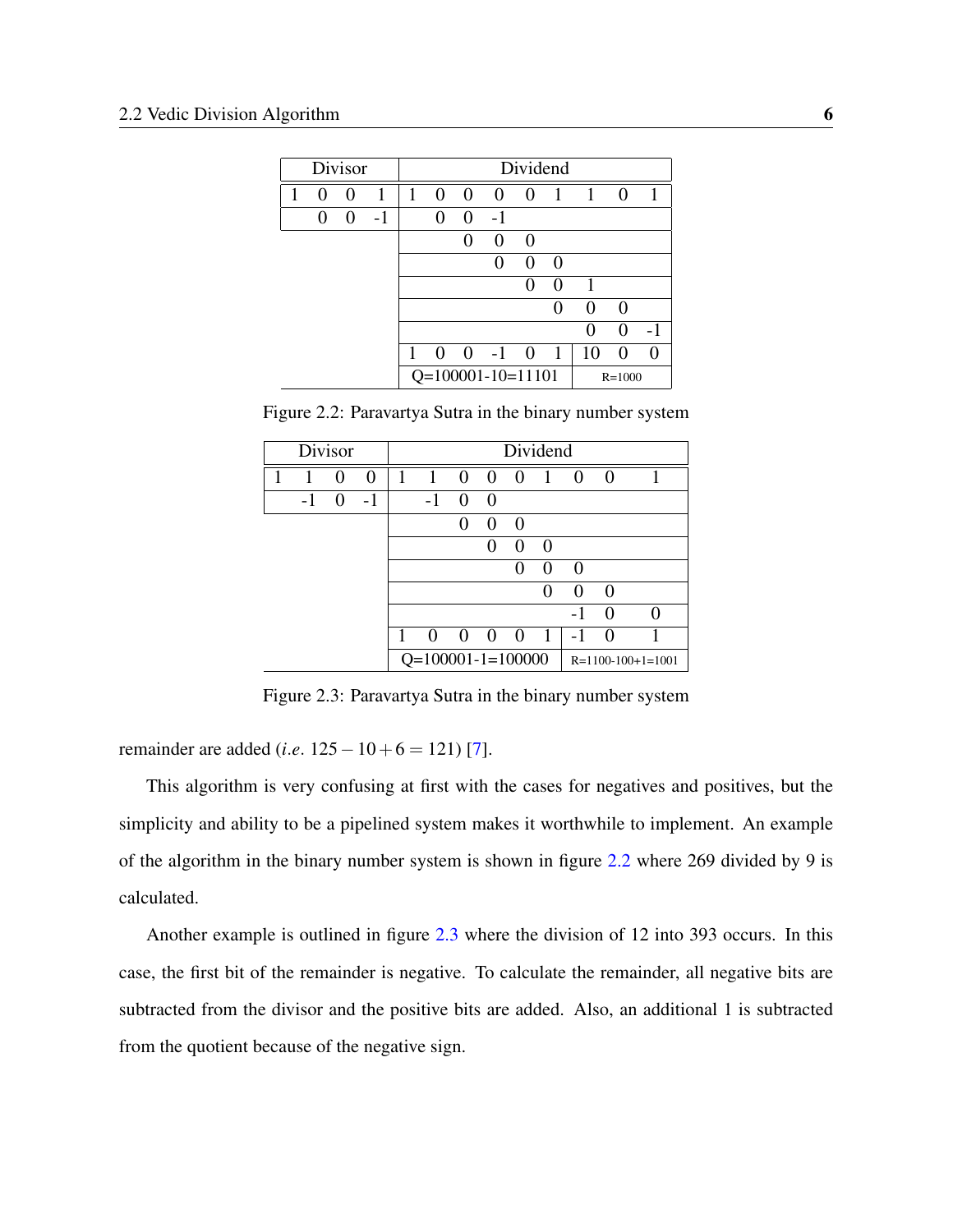#### <span id="page-16-0"></span>2.3 Similar Architectures

Similar designs have been made based on the Vedic division algorithm.

In one design, the dividend is a 16-bit binary number and the divisor was 8-bits. The delay is only about 10.5*ns* and only consumes about  $24\mu W$  with a layout area of about 10.25 $mm^2$ [\[8\]](#page-40-8).

Another design shows different computation speeds for different size dividends and divisors. The 16-bit system's longest output time is only 3.9µ*s* compared to the worst case of 49.290µ*s* for the non-restore or normal division algorithm[\[9\]](#page-41-0).

#### <span id="page-16-1"></span>2.4 Verilog

Verilog is one of the most popular hardware description languages (HDLs) with the others being SystemVerilog and VHDL. Verilog is used to create the proposed design in this paper. HDL is a language that supports the early conceptual stages of design with its behavioral and structural abstractions[\[10\]](#page-41-1). Verilog contains hierarchical constructs that allow the designer to control the complexity of the design. Verilog was first created in 1983-84 as a proprietary verification and simulation product by Phil Moorby. Eventually, synthesis and timing analyzer tools were added to the language. Input specification for logic and behavioral synthesis tools were also added later. Verilog was standardized by IEEE in 1995 (IEEE Standard: 1364-1995) and revisited again in 2001 (IEEE Standard: 1364-2001) and 2005 (IEEE Standard: 1364-2005)[\[11\]](#page-41-2).

Verilog can be used to design and test register transistor level (RTL) circuit. The test is called a test-bench. The most common test-benches simulate different inputs into the design and checks the outputs for correctness. Different simulation software packages allow the user to view internal signals as well as the input and output signals. A good test-bench checks many different input values especially at all the extreme inputs.

Verilog is used to design the division module and all of its components.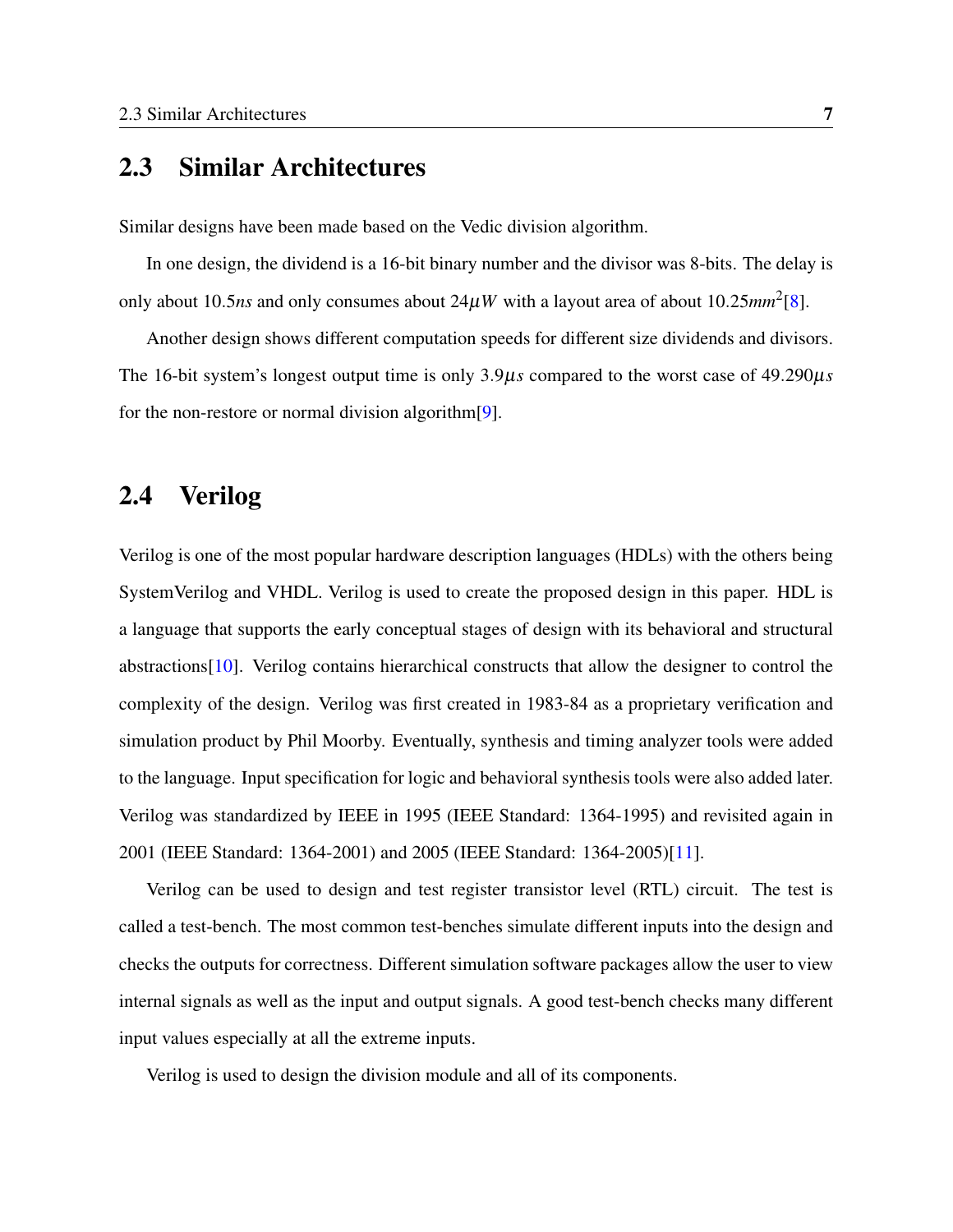#### <span id="page-17-0"></span>2.5 Python

Python is a widely used high-level programming language. It was first implemented in 1989 [\[12\]](#page-41-3) with the design philosophy of emphasizing on code readability $[13]$ . This is shown in the code by the white-space and indentation instead of using brackets (that are used in C) or keywords (such as 'begin' and 'end' in Verilog). One of the other unique traits about Python is that type constraints, such as "int" or "string", are not checked at compile time because they are assigned as needed.

A Python 2 script is used to create a test bench by reading a simplified text file. Python 2.0 was released on October 16th, 2000[\[14\]](#page-41-5). The script converts simple division value, such as  $15/4$ , into an input to the division module. The same generated testbench also checks for the output of the division statement *x* clock cycles later where *x* is the number of bits of the division module.

#### <span id="page-17-1"></span>2.6 Simulation and Analysis Software

The design is both simulated and analyzed in this paper for correctness and operation.

The software used for simulation is Incisive Suite which includes SimVision (64) 15.10s-014[\[15\]](#page-41-6). SimVision is a graphical debugging environment developed and distributed by Cadence Design Systems. The software lets the user view individual waveforms of internal signals in the system throughout the entire run-time. This software is very useful in determining whether signals are correct or incorrect at any given time in the design.

For logic synthesis, DC Ultra is used. DC Ultra RTL synthesis is a software tool that computes timing, area, power, and test optimization concurrently and is developed and distributed by Synopsys. Synopsys has documented that the software gives results that correlate to physical implementations within  $10\%$  error [\[16\]](#page-41-7). This software will be used to calculate the timing, cell area, and power consumption of the design proposed by this graduate paper.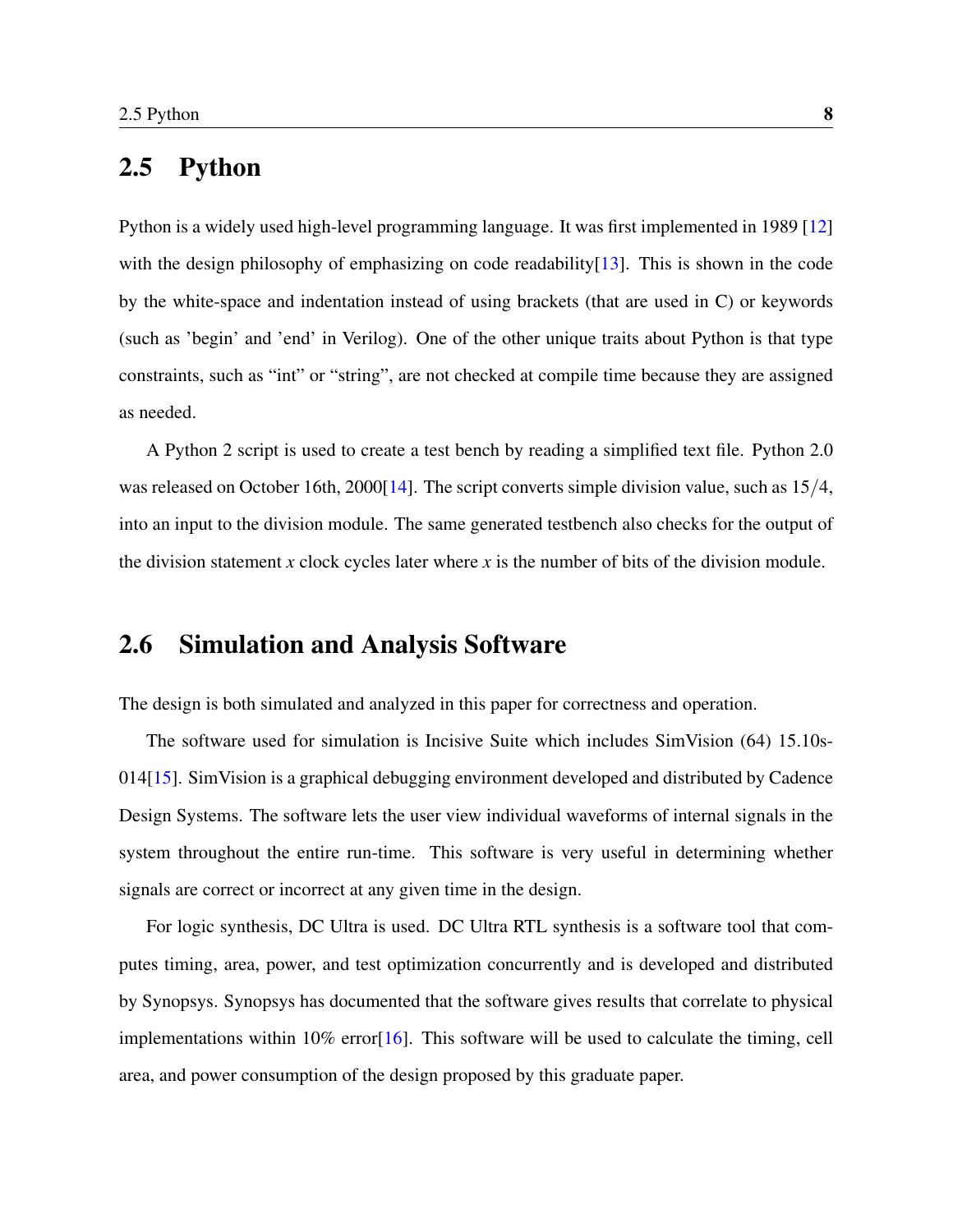### <span id="page-18-0"></span>Chapter 3

### Binary Division Algorithm Implementation

The preliminaries for the Vedic division algorithm are presented in this chapter. The different components of the algorithm are separated into each individual step and the final step. The overall design of this system is summarized in figure [3.1.](#page-19-0)

Figure [3.1](#page-19-0) shows 6 different steps that are executed in the algorithm. The first step is to read in the input. The second, third, and fourth are to manipulate the dividend, carry, and sign bit using the single manipulation algorithm. Step 5 is the execution of the final manipulation algorithm and the final step, step 6, is to output the quotient and remainder.

The movement of data from each step is shown in figure [3.2.](#page-19-1) The figure shows the flow of the four main registers, which are the divisor, dividend, sign, and carry, throughout the design. The divisor remains the same and only the dividend, carry, and sign values change. The only other registers that get assigned values are the quotient and remainder registers at the end. It is also seen that the system can easily be used as a pipeline. Steps 2 through 5 represent a different clock cycle in the pipeline with continuous inputs from dividend\_in and divisor\_in and an output sent to quotient\_out and remainder\_out every clock cycle.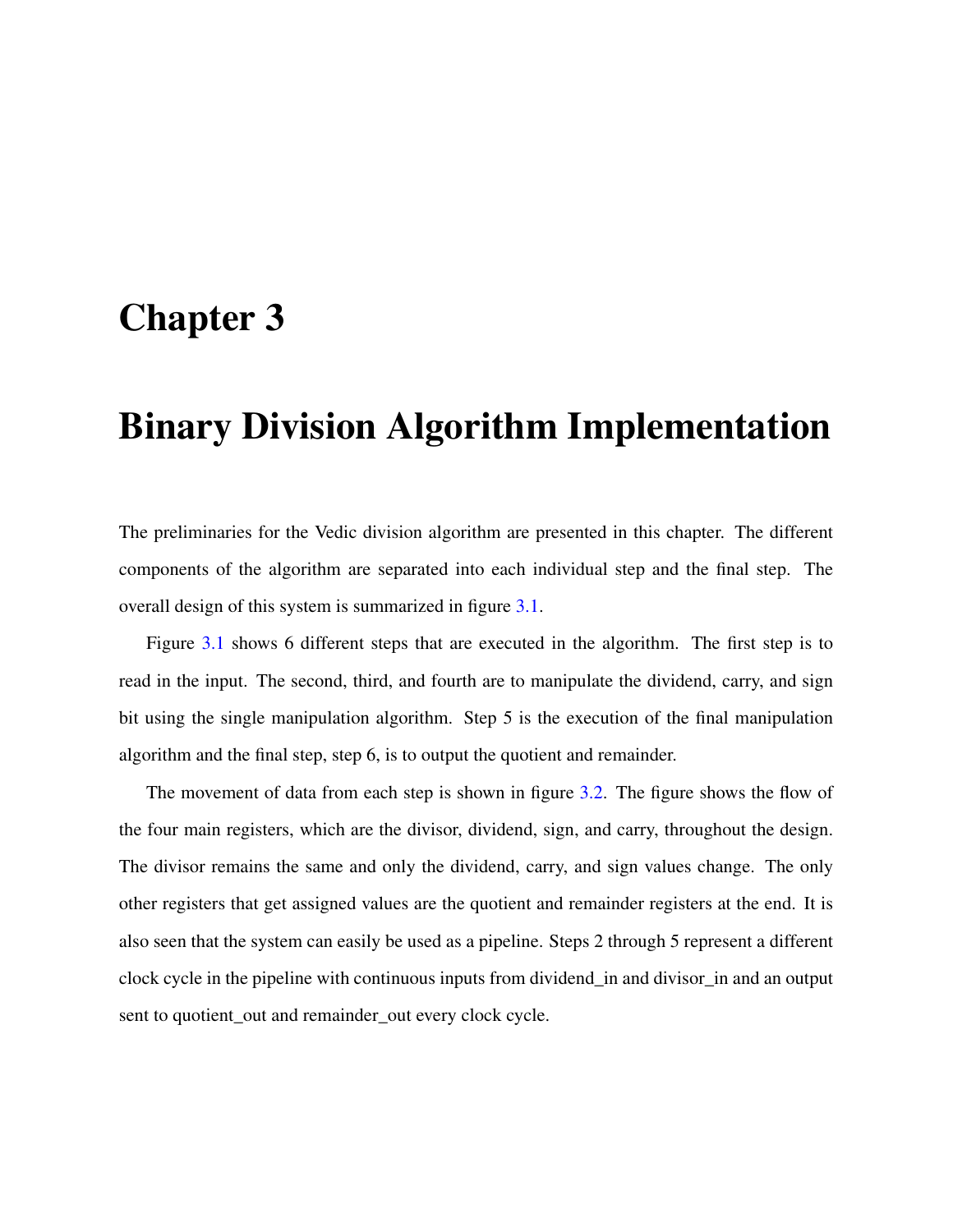<span id="page-19-0"></span>

<span id="page-19-1"></span>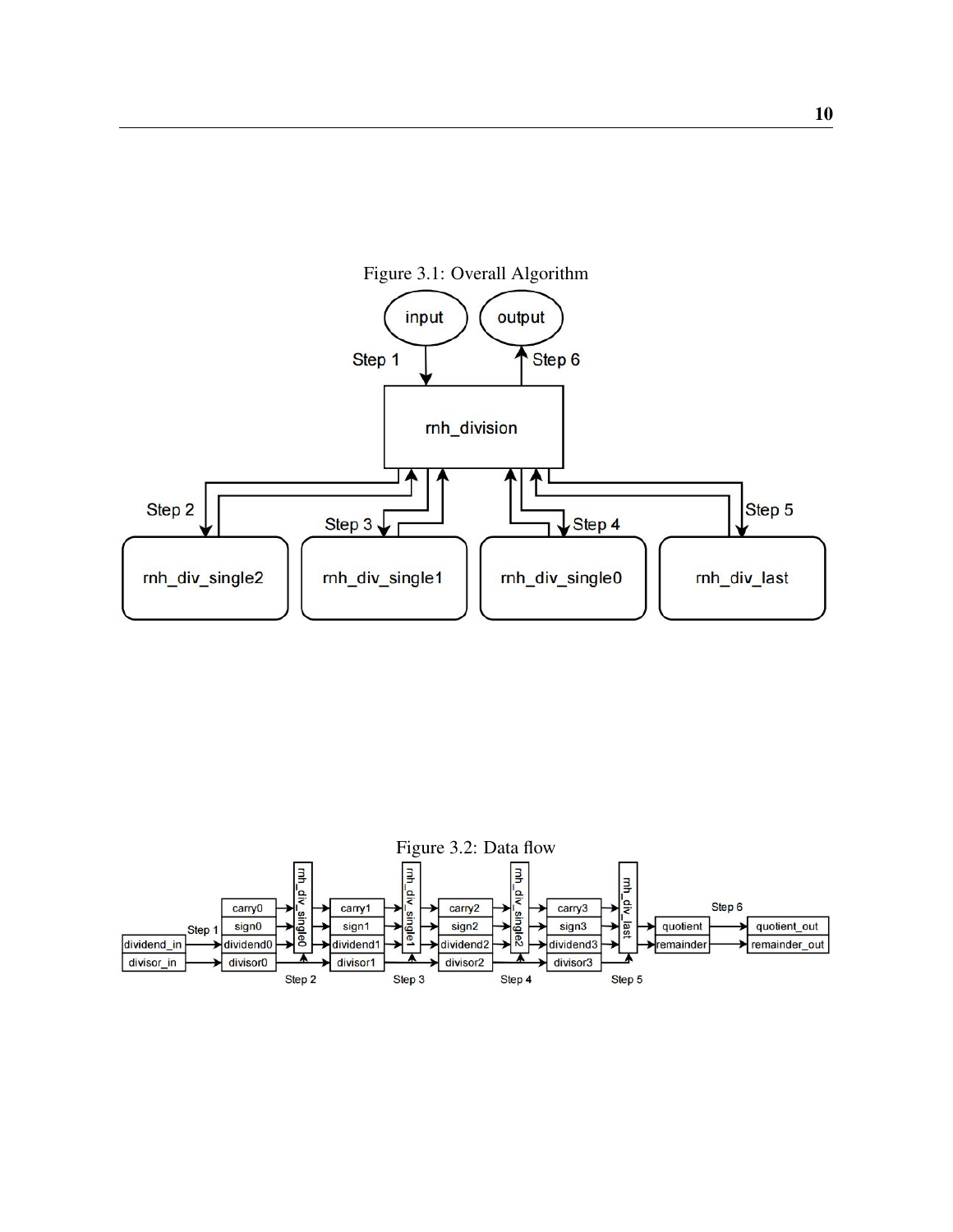#### <span id="page-20-0"></span>3.1 Single Manipulation Algorithm

This section focuses only on the single step algorithm that is taken *N* − 1 times where *N* is the number of bits. This algorithm gets more complicated as the number of bits increases, but the main algorithm stays roughly the same throughout. The modules that use this algorithm are named "rnh\_div\_single0", "rnh\_div\_single1", and "rnh\_div\_single2" with all three referenced as "rnh\_div\_singleX" in this paper.

The algorithm is broken down into three separate parts that generates three separate values. These values are for each characteristic word, updated dividend, carry, and sign. Each part is broken up into separate expressions for each individual bit of the characteristic word. Luckily, each expression is the same for each bit of the same characteristic word.

The expressions for these characteristic words are created from truth tables that are generated using different scenarios of current and previous bits using an online solver [\[17\]](#page-41-8). The conditional bits are the divisor, most significant dividend, carry, and sign bits for the operation. Current dividend, current carry, and current sign bits are used in the expressions to evaluate the characteristic words. In the previously described algorithm addition and subtraction occur. For these algorithms, it is simplified to a Boolean logic statement for each individual bit. Two logic statements are created for each output because of the two different conditions from the sign bit, negative or positive. This bit will determine if the operation being emulated is addition or subtraction.

The first value, the updated dividend, starts off as the original dividend value given to the division core. The dividend will determine when any manipulation will occur. When the manipulation occurs, the dividend value is adjusted and a new updated dividend is created. The new updated dividend is used to determine if and when another manipulation occurs. This process then repeats itself until all manipulations have occurred.

The number of bits being manipulated is determined by which manipulation step the current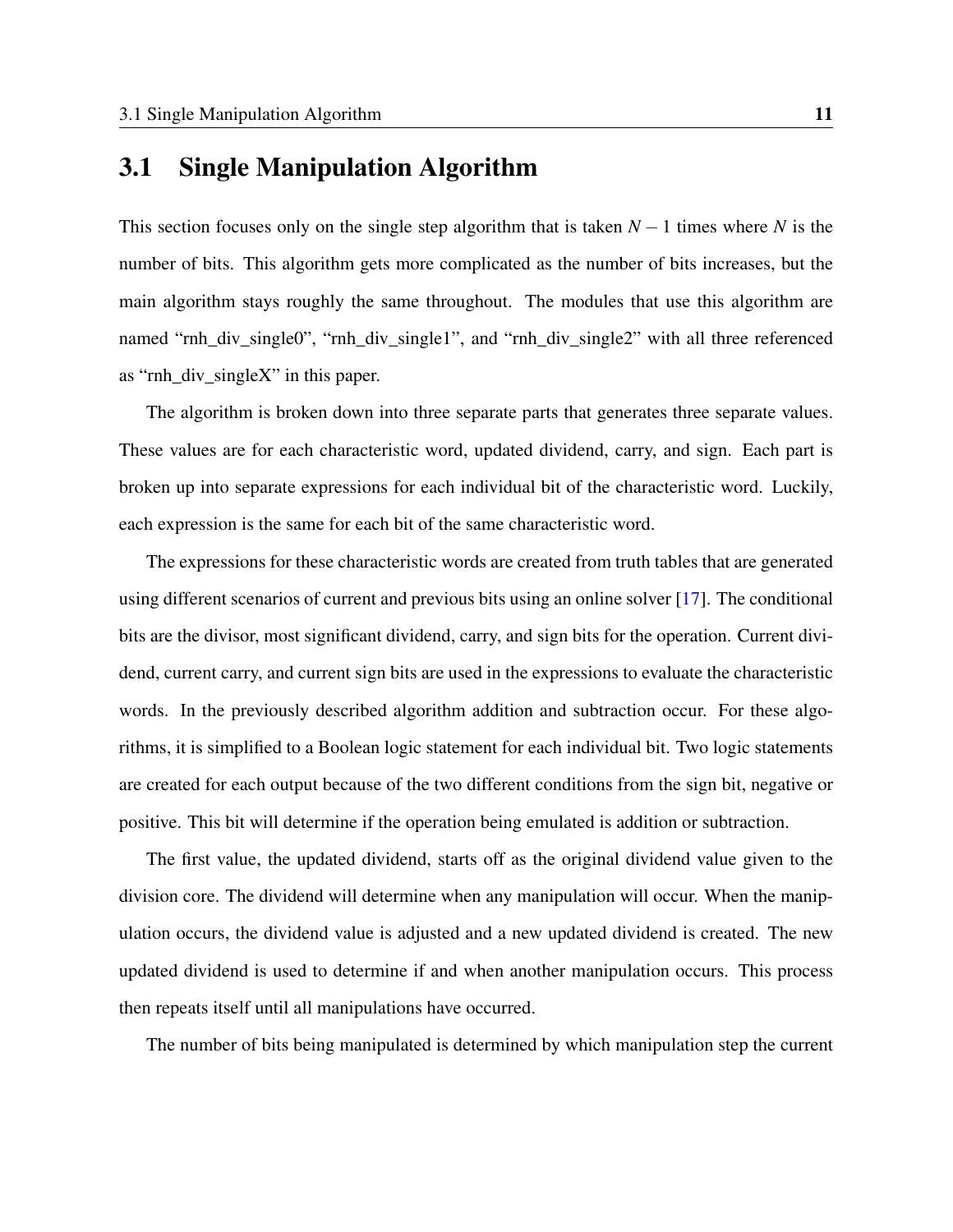dividend is at. The number of bits corresponds to −*M* +4 where *M* is the number of the current step.

The equations to calculate the new dividend, shown as *Dnew*, is:

$$
D_{new} = \bar{V} * D_{current} + V * \overline{D_{current}} + V * D_{current} * C_{current}
$$
\n(3.1)

This equation does not change based on the sign of the manipulation bit.

In the equations, *Dnew* is the new assigned value to the dividend bit, *Cnew* is the new assigned value to the carry bit, *Snew* is the new assigned value to the sign bit, *V* is the divisor bit that is manipulating the value, *Dcurrent* is the current dividend bit, *Ccurrent* is the current carry value, and *Scurrent* is the current sign value. Multiplication signs, ∗, are equivalent to a logic AND and addition signs, +, are equivalent to a logic OR. The line seen above some of the variables signifies a negation of that variable.

The second value calculated is the carry characteristic word. The carry bits correspond to each dividend bit directly. Because of this, the same corresponding carry bits change when the dividend bits change.

The carry bit works as the carry out when the sum of the dividend is greater than 1. This bit is important because it allows the dividend bit to be larger than 1 which is necessary for many cases. The current manipulation bit's sign determines which of the two equations are used to calculate the new bits.

The equations to calculate the new carry bit follows.

If the manipulation sign bit is positive:

 $C_{new} = \overline{V} * C_{current} + C_{current} * D_{current} + C_{current} * S_{Current} + V * D_{current} S_{current} + C_{current} V * \overline{D_{current}}$ (3.2)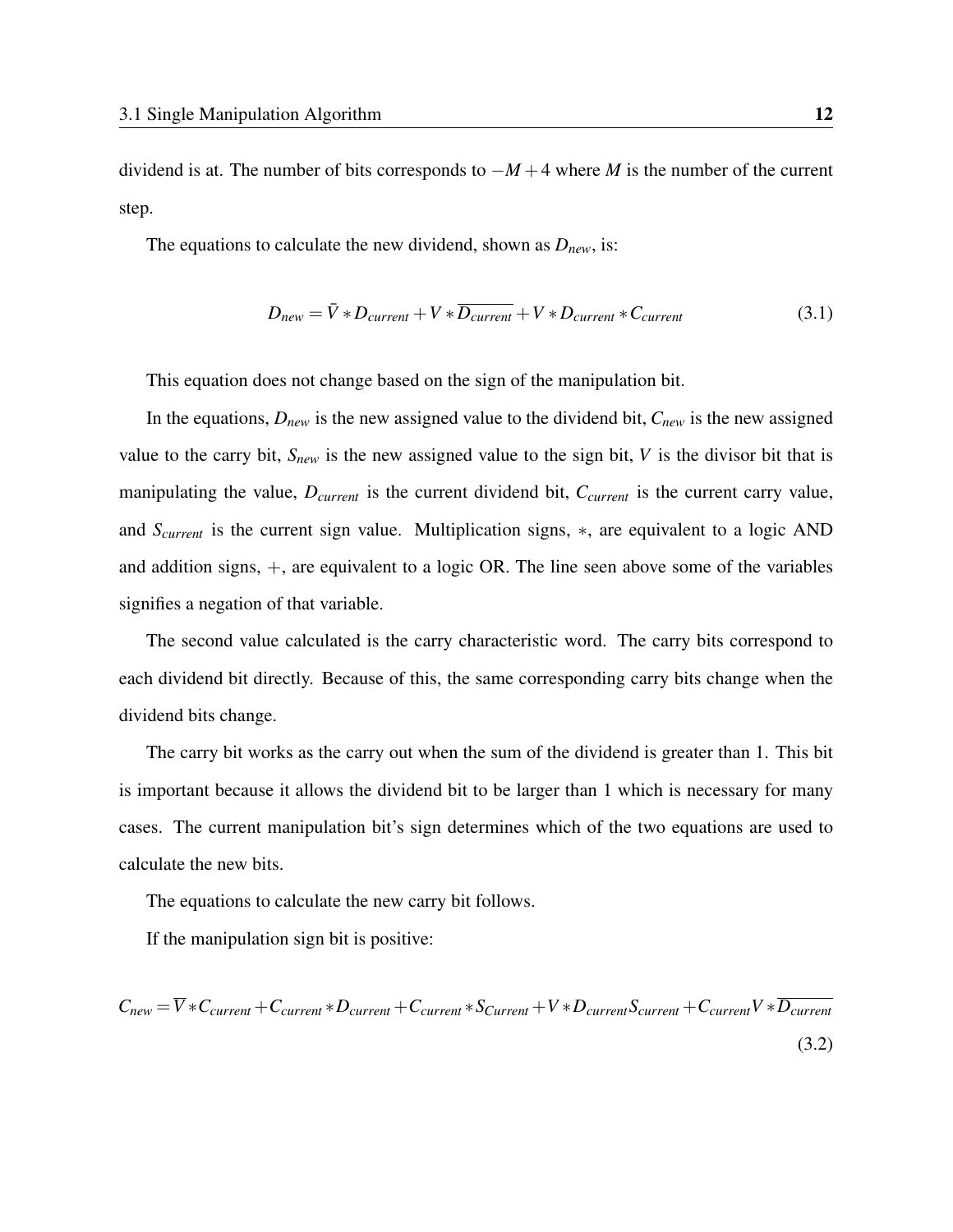If the manipulation sign bit is negative:

$$
C_{new} = C_{current} + V * D_{current} * \overline{S_{current}} + V * C_{current}
$$
\n(3.3)

The sign characteristic word is the third and final value that is calculated. Simply put, it shows whether the dividend value at the shared bit location is negative or positive. For simplicity, 0 corresponds to positive and 1 corresponds to negative.

The sign bit is very important because it determines whether the divisor is added or subtracted from the current dividend. In other words, it determines which equation will occur. The current manipulation bit's sign determines which of the two equations are used to calculate the new bits.

The equations to calculate the new sign bit follows.

If the manipulation sign bit is positive:

$$
S_{new} = S_{current} + (V * \overline{C_{current}} * \overline{D_{current}} + C_{current})
$$
\n(3.4)

If the manipulation sign bit is negative:

$$
S_{new} = S_{current} * V + S_{current} * C_{current}
$$
\n(3.5)

The only way each of these manipulation occurs is if the most significant dividend bit or carry bit for the operation is 1. If the bit is 0, then no addition or subtraction will occur which leads to no manipulation to the dividend, carry, and sign values.

These manipulations will occur for every bit in the dividend except the least significant bit (LSB). After the last single manipulation finishes the final manipulation will occur.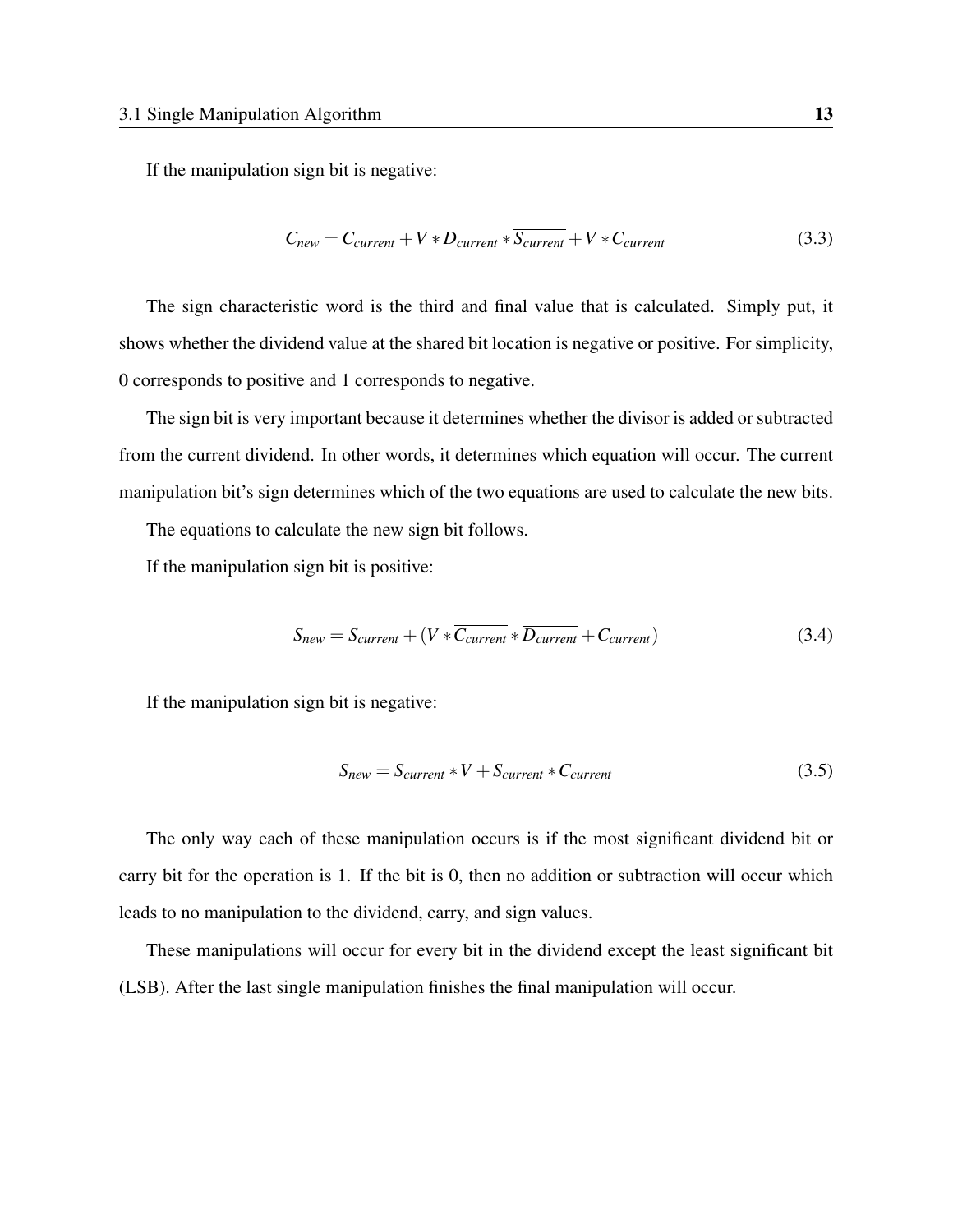#### <span id="page-23-0"></span>3.2 Final Manipulation Algorithm

This section focuses on the algorithm used to generate the final quotient and remainder based on the output from the previous single steps. This module is named "rnh\_div\_last" within the design and this paper.

The divisor is compared to the final calculated dividend to determine which digits represent the remainder and which represent the quotient. The number of remainder digits correspond to *I* − 1 where *I* is the number of digits in the divisor.

The first bit evaluated is the MSB sign bit of the remainder. The MSB for the divisor is the most significant digit that has value (dividend is 1 or carry is 1). If the sign bit is 1, the remainder's MSB dividend bit and carry bit are negative. If this is the case, the negative remainder digits are subtracted from the original divisor and the positive digits are added. If the bit is 0, the remainder's MSB dividend bit and carry bit are positive. This simplifies the process, by only requiring the negative remainder digits to be subtracted from the positive digits. If any carry bits are set, they will be added or subtracted to one bit shifted to the left.

The formula for the remainder for each case follows, but unlike the above equations, the addition symbol, +, actually means addition.

If the remainder MSB sign bit is positive:

$$
R = D[M_R:0] * \overline{S[M_R:0]} + \{S[M_R:0] * C[M_R:0] - S[M_R:0] * C[M_R:0],0\} - S[M_R-1:0] * D[M_R-1:0]
$$
\n(3.6)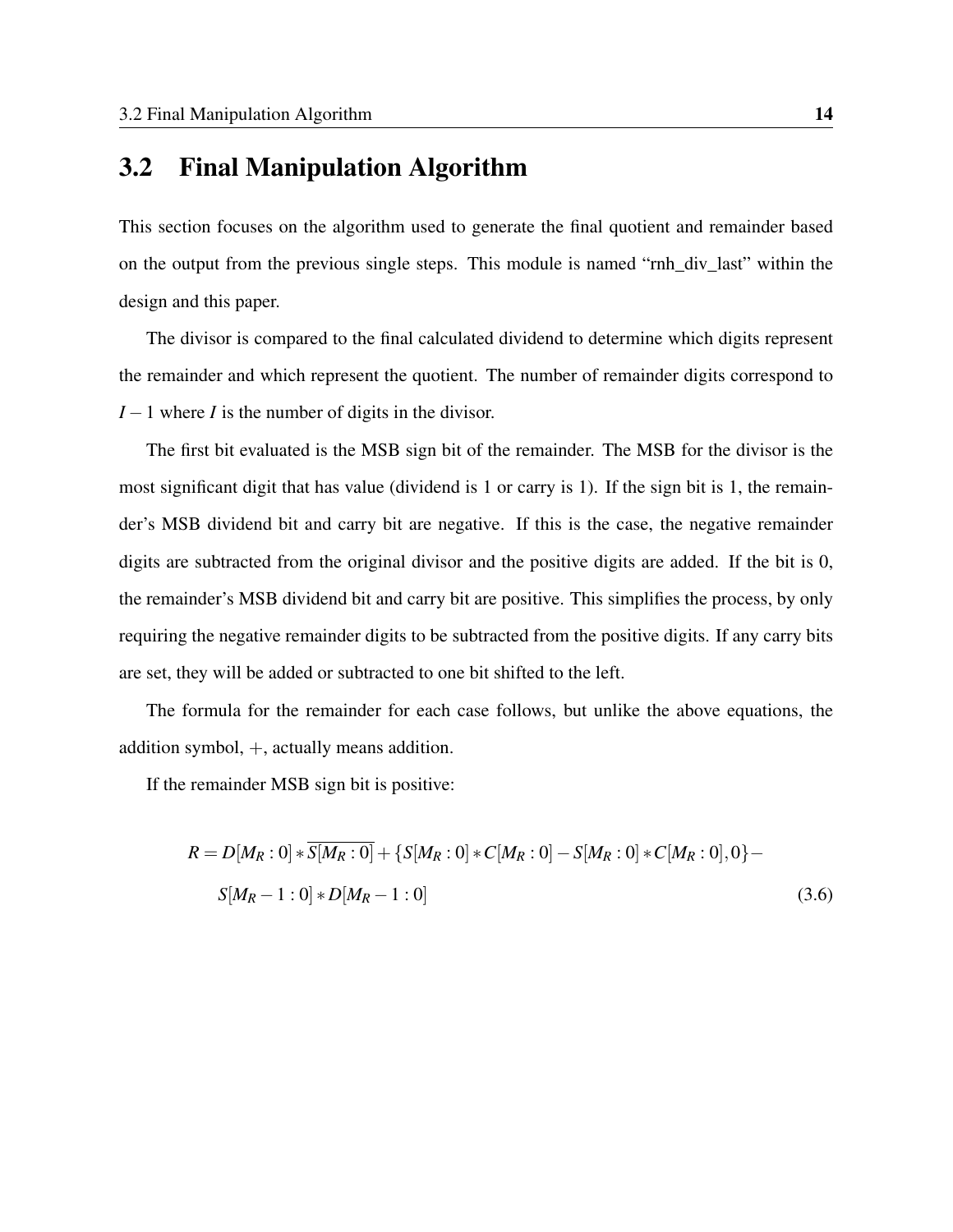If the remainder MSB sign bit is negative:

$$
R = D[N:0] - \{D[M_R:0] * S[M_R:0] - \{S[M_R:0] * C[M_R:0] - S[M_R:0] * C[M_R:0]\} + \frac{S[M_R:0]}{S[M_R:0]} * D[M_R:0]
$$
\n(3.7)

In these equations, *R* is the remainder output, *Q* is the quotient output, *N* is the number of total bits, *M<sup>R</sup>* is the most significant bit of the remainder, *D* is the entire dividend value, *S* is the entire sign value, and *C* is the entire carry value. The brackets after a value represent the bits that are used. For example,  $D[M_R:0]$  means that the bits from the most significant bit of the remainder,  $M_R$ , down to 0, the least significant bit (LSB), are referenced. Whenever brackets are used, {}, the bits separated by commas are concatenated together in order of their appearance in the formula.

The final output evaluated is the quotient. The negative digits of the quotient are subtracted from the positive digits of the quotient. If the MSB of the remainder was determined to be negative, an additional subtraction of 1 occurs to account for the divisor subtraction. If any carry bits are set, they will be added or subtracted to one bit shifted to the left.

The formulas for the quotient follow.

If the remainder MSB sign bit is positive:

$$
Q = D[N : M_R + 1] * S[N : M_R + 1] + {\overline{S[N - 1 : M_R + 1]}} * C[N - 1 : M_R + 1] -
$$
  
\n
$$
S[N - 1 : M_R + 1] * C[N - 1 : M_R + 1], 0
$$
  
\n
$$
S[N - 1 : M_R + 1] * C[N - 1 : M_R + 1]
$$
 (3.8)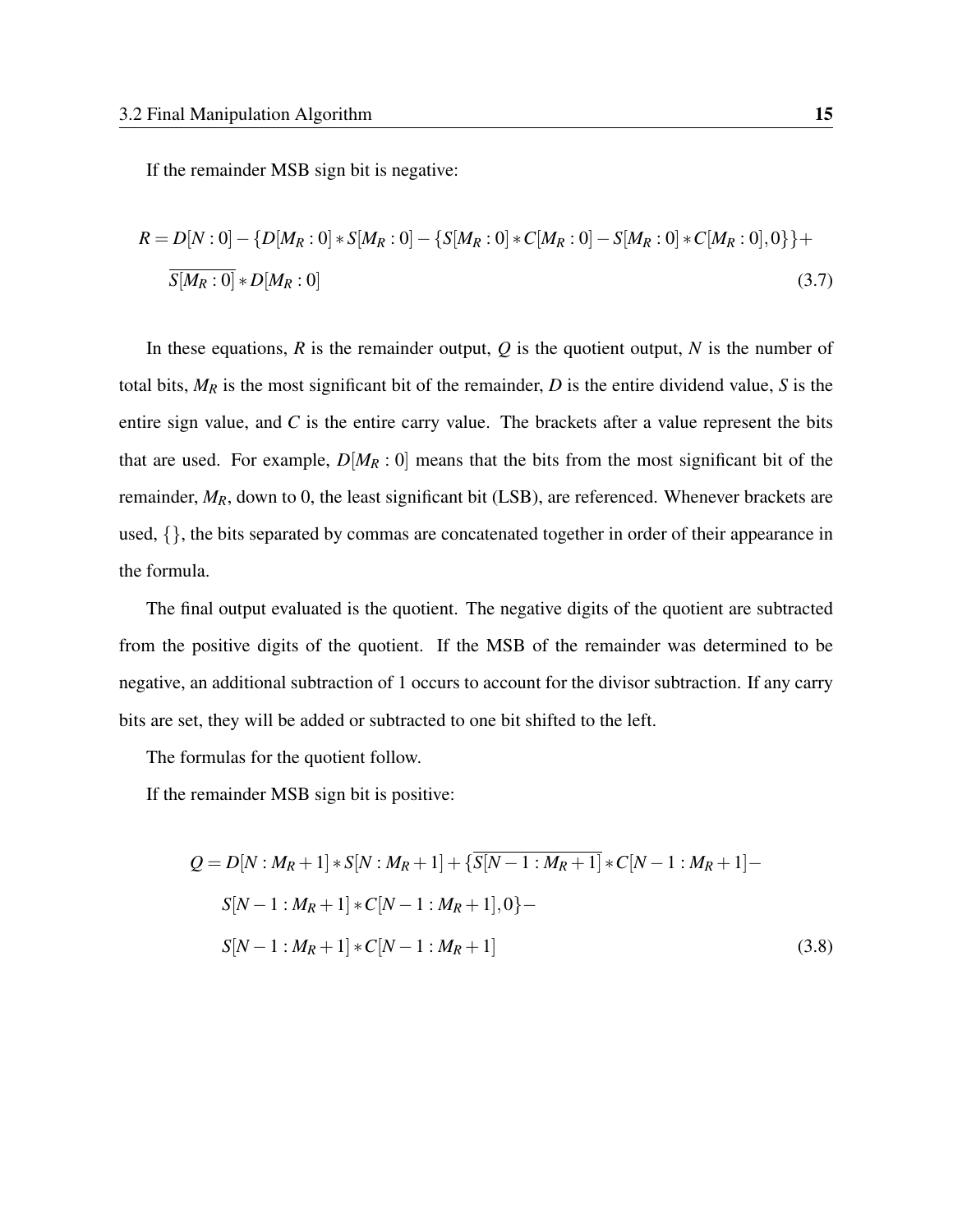If the remainder MSB sign bit is negative:

$$
Q = D[N : M_R + 1] * S[N : M_R + 1] + {\overline{S[N - 1 : M_R + 1]} * C[N - 1 : M_R + 1]} -
$$
  
\n
$$
S[N - 1 : M_R + 1] * C[N - 1 : M_R + 1], 0
$$
  
\n
$$
S[N - 1 : M_R + 1] * C[N - 1 : M_R + 1] - D[M_R] - C[M_R]
$$
 (3.9)

Once all the necessary equations are evaluated, the quotient and remainder are outputted.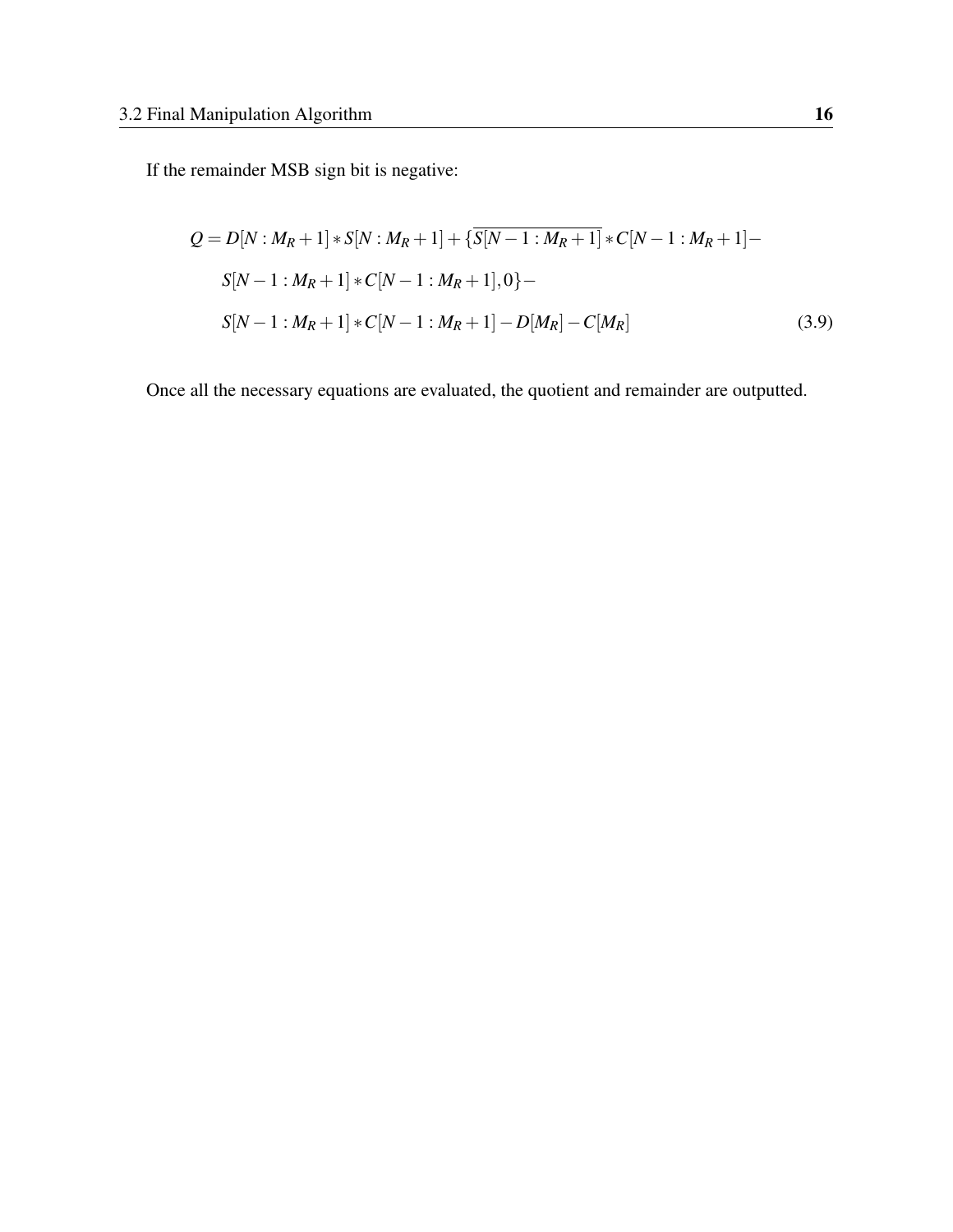### <span id="page-26-0"></span>Chapter 4

# Simulation and Evaluation of the 4-bit Architecture

The section summarizes the simulation and evaluation of the proposed design as a 4-bit architecture. Simulations are completed to evaluate the correctness of the design and analysis is executed to measure values for timing, power consumption, and area usage.

In this paper, two software packages are used for simulation. These software packages are Cadence Incisive (64) and Synopsys DC Ultra. Incisive (64) is used to simulate and check the correctness of the overall design. DC Ultra is used for logic synthesis and also to calculate and report the final parameters of the design.

#### <span id="page-26-1"></span>4.1 Simulation

To create the test-bench used in the simulation, a Python script is created. This Python script converts a simple division statement such as 15/4 into an input that can be sent to division module. The same generated test-bench also checks for the output of the division statement *x*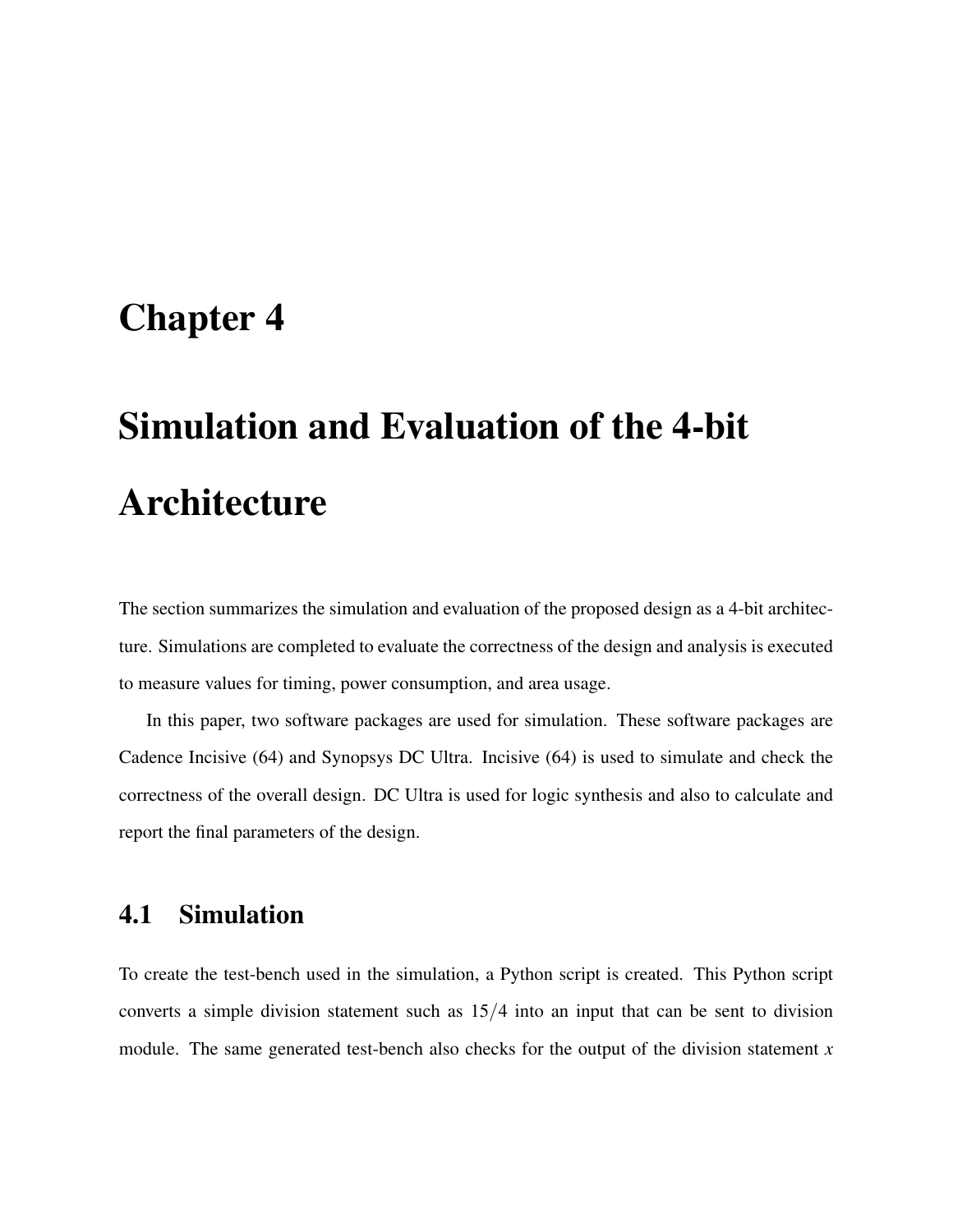clock cycles later where *x* is the number of bits of the division module (in this case,  $x = 4$ ). If the output is no correct, an error statement is send to the compiler's output window.

All possible combinations up to 4-bits are tested in this simulation (*i*.*e*. 0/1, 0/2, ..., 0/15,  $1/1, \ldots, 1/15, \ldots, 15/1, \ldots, 15/15)$ . No error statements are given which ensures correct implementation of the proposed design.

#### <span id="page-27-0"></span>4.2 Timing Analysis

The timing is analyzed using a 50*MHz* (20*ns* period) clock signal. It is necessary to solve for timing in every design because it can place limitations on the entire system. These limitations come from the delay in time it takes for the clock to reach different components in the design. The largest delay is the limiting factor of the entire design.

<span id="page-27-2"></span>Using the simulation and analyze software, it is determined that the largest delay is 1.6529*ns*. This is the needed width of the minimum clock period. This can be converted to a frequency using equation [4.1.](#page-27-2)

$$
f = \frac{1}{T} \tag{4.1}
$$

The necessary frequency is determined to be 403.332*MHz*. This frequency is very good because it indicates that this division core will work with processor designs that use clock speeds up to this amount.

#### <span id="page-27-1"></span>4.3 Power Consumption Analysis

In this section, the power consumption of the 4-bit design is analyzed and outputted. For the test, it is assumed the voltage on the system is 1V.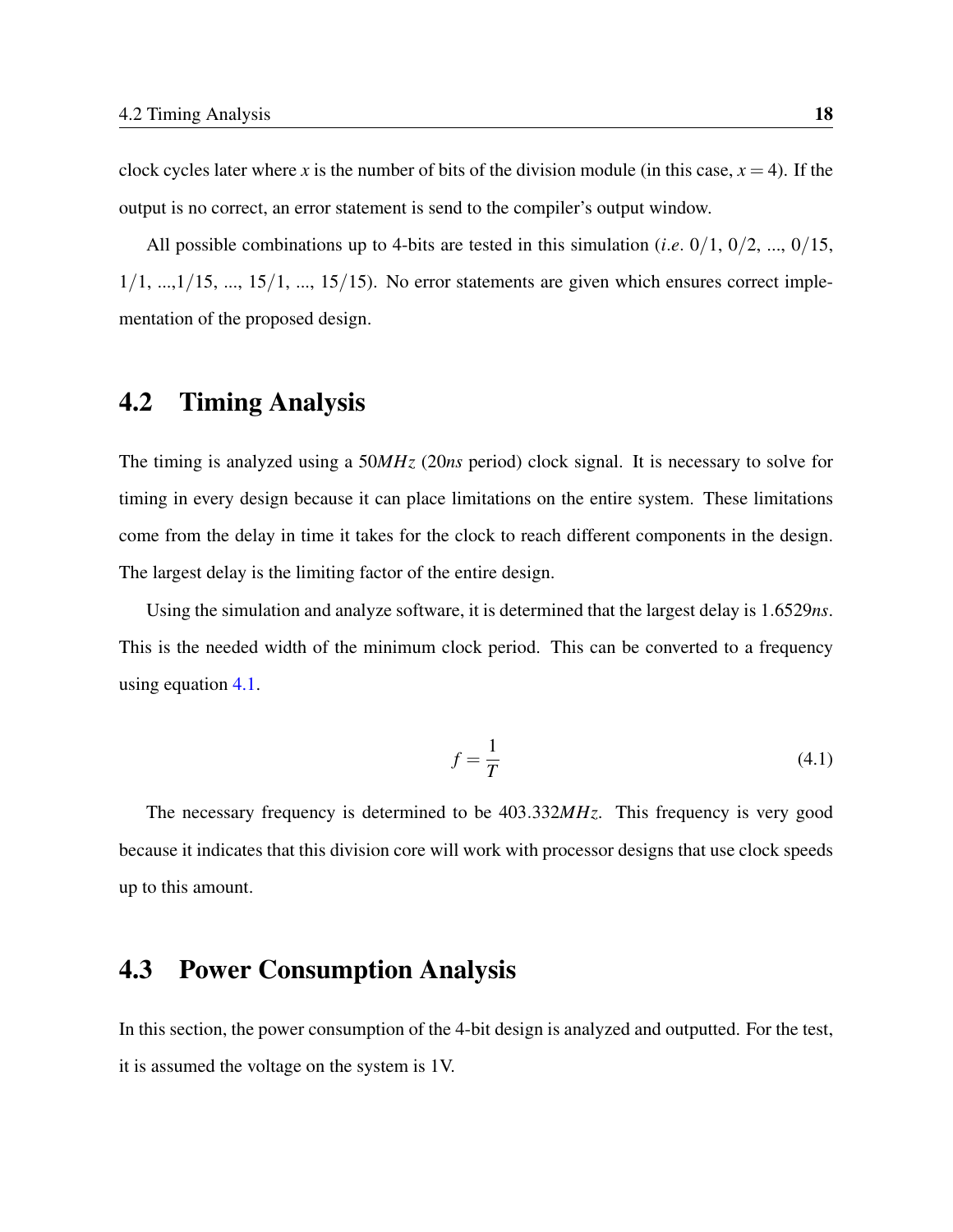| Power Group   |        | Internal Power ( $\mu$ W) Switching Power ( $\mu$ W) Leakage Power ( $n$ W) Total Power ( $\mu$ W) % of Total |         |            |         |
|---------------|--------|---------------------------------------------------------------------------------------------------------------|---------|------------|---------|
| register      | 33.866 | 0.58848                                                                                                       | 16.7816 | 34.471e-02 | 86.%    |
| combinational | 3.2895 | 2.2737                                                                                                        | 50.5466 | 5.6138e-03 | 14.%    |
| Total         | 37.156 | 2.8622                                                                                                        | 67.3282 | 40.085     | $100\%$ |

<span id="page-28-0"></span>Table 4.1: Power consumption distribution

Power consumption is one of the most important aspects when designing a system. The goal of every design is to make the this as minimal as possible. A low power consumption will allow batteries to last longer and will require less cooling. One of the biggest issues is leakage power which is power not consumed by the device to perform its necessary task.

The power consumption is outlined in table [4.1.](#page-28-0) The columns describe the individual powers that are consumed. Internal power is the energy needed to control each of the components such as registers or logic gates. Switching power is the power needed to switch a gate or register from one state to another. Leakage power is the amount of power that is wasted by the system when maintaining a certain value or when parts of the design is not being used. Total power is the sum of all the powers and the % of the total is the percentage of the sum amount of power consumed by the individual power group.

The two power groups are register and combinational which are represented in the rows. Register stands for the registers that consume power by storing and maintaining data every clock cycle so that it can be used in the next clock cycle. Pipelined systems use registers to store values at each step of the pipeline so other stages are not affected. Combinational stands for the combinational gates that compute a value, but do not store that value. The last row is the Total which represents the total of each column.

It is also seen that the total dynamic power usage is 40.0180µ*W*. Ninety-three percent of that is the cell's internal power at  $37.1558\mu W$  and  $7\%$  is the net switching power at  $2.8622\mu W$ .

The dynamic power of each individual module of the overall division module is also deter-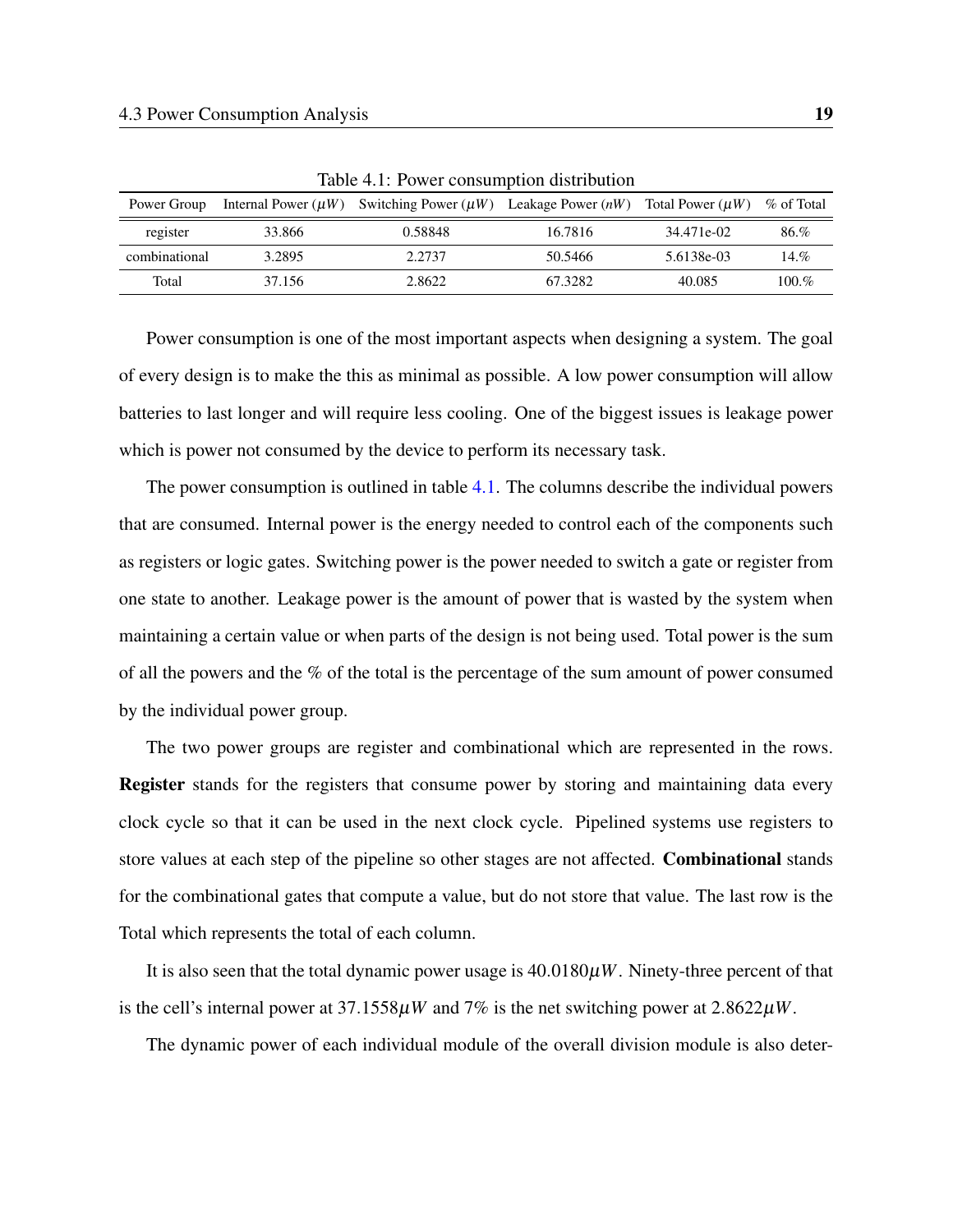| Module          | Switching power $(\mu W)$ | Internal power $(\mu W)$ | Power Leakage $(nW)$ | Total power $(\mu W)$ | % of Total |
|-----------------|---------------------------|--------------------------|----------------------|-----------------------|------------|
| rnh div last    | 1.28                      | 6.46                     | 40.073               | 7.78                  | $19.4\%$   |
| rnh div single2 | 0.248                     | 6.31                     | 5.734                | 6.56                  | $16.4\%$   |
| rnh div single1 | 0.417                     | 6.53                     | 7.473                | 6.95                  | 17.3%      |
| rnh div single0 | 0.540                     | 6.55                     | 8.571                | 7.10                  | $17.7\%$   |
| rnh division    | 0.405                     | 11.4                     | 5.54                 | 11.7                  | 29.2%      |
| Total           | 2.89                      | 37.2                     | 67.395               | 4.01                  | 100.%      |

<span id="page-29-0"></span>Table 4.2: Power consumption by module

mined. This data can be found in table [4.2.](#page-29-0) Similar to the previous table, the columns describe the individual powers that are consumed.

Each row represents a different module in the design. rnh\_div\_last represents the last manipulation that outputs the quotient and remainder. The three modules named rnh\_div\_single0, rnh\_div\_single1, and rnh\_div\_single2, are each of the single modules that compute one of the 3 steps in the 4-bit design. There are 4 steps in a 5-bit design, 5 steps in a 6-bit design, and so on. The top-level design module is rnh\_division. This module contains mostly registers and very few combinational logic gates. The last row, the Total row, represents the total of each column.

It can be seen in the table that most of the power consumption is found in the highest level of the design where all the values for sign, carry, dividend, and divisor for each step are stored. The next highest is rnh\_div\_last which account for the final manipulation that determines the quotient and remainder based on all other manipulations. This makes sense due to the amount of computing that occurs during this manipulation. However, 59.5% of the power leakage is from this module. This shows that some design changes may be needed to optimize the performance of the last algorithm.

Using the data for the three single modules, rnh\_div\_single0, rnh\_div\_single1, and rnh\_div\_single2, an equation can be derived to estimate the power usage of larger single modules. The line fit is selected to be logarithmic because the power consumption should increase as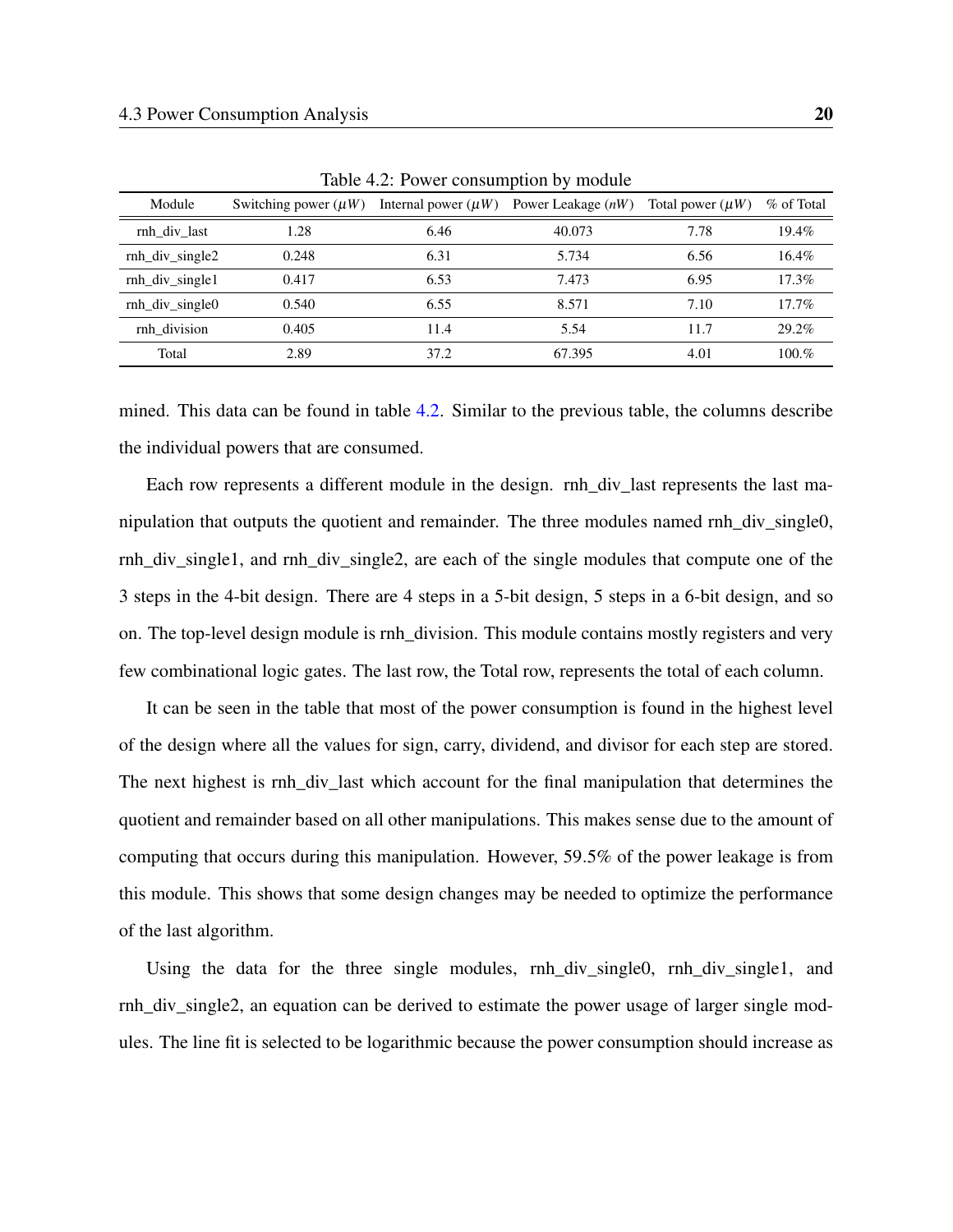| Module          | Combinational cell area $(\mu m^2)$ | Non-combinational cell area $(\mu m^2)$ | Total cell area $(\mu m^2)$ | $\%$ of total |
|-----------------|-------------------------------------|-----------------------------------------|-----------------------------|---------------|
| rnh div last    | 731.88                              | 83.52                                   | 815.40                      | 47.63%        |
| rnh div single2 | 59.76                               | 125.28                                  | 185.04                      | $10.81\%$     |
| rnh div single1 | 108.36                              | 125.28                                  | 233.64                      | 13.65%        |
| rnh div single0 | 141.48                              | 125.28                                  | 266.76                      | 15.58%        |
| rnh division    | 2.16                                | 208.80                                  | 210.96                      | $12.32\%$     |
| Total           | 1043.64                             | 668.16                                  | 1711.80                     | 100.%         |

<span id="page-30-1"></span>Table 4.3: Cell area by module

the system becomes larger and approach an asymptotic value.

<span id="page-30-2"></span>The logarithmic equation that is generated has an  $R^2$  value of 0.9879 related to the original data.  $R^2$  is coefficient of determination that indicates the proportion of variance in the dependent variable that is predictable from the independent variable<sup>[\[18\]](#page-41-9)</sup>. In other words, the closer the  $R^2$ value is to 1, the closer the line is to the data. This equation can be found below.

$$
\frac{0.4951 * ln(x) + 6.5766}{1000}
$$
 (4.2)

### <span id="page-30-0"></span>4.4 Area Usage Analysis

When designing devices, cell area should be as small as possible. It costs more to manufacture large devices at both the device level and packaging level. Also, as the components of the device get smaller, the number of components that can be implemented in the device increases.

The overall cell area is  $1711.80 \mu m^2$ . The module by module breakdown can be found in table [4.3.](#page-30-1) The columns are broken down into 2 major category sets and 2 conclusion data sets. The 2 major category sets are combinational area and non-combinational area. Non-combinational area comes from sequential elements in the design such as registers. Combinational area comes from the logic gates. The last two columns, total area and % of total, represent the total area for that row and the percentage of the overall sum that total is.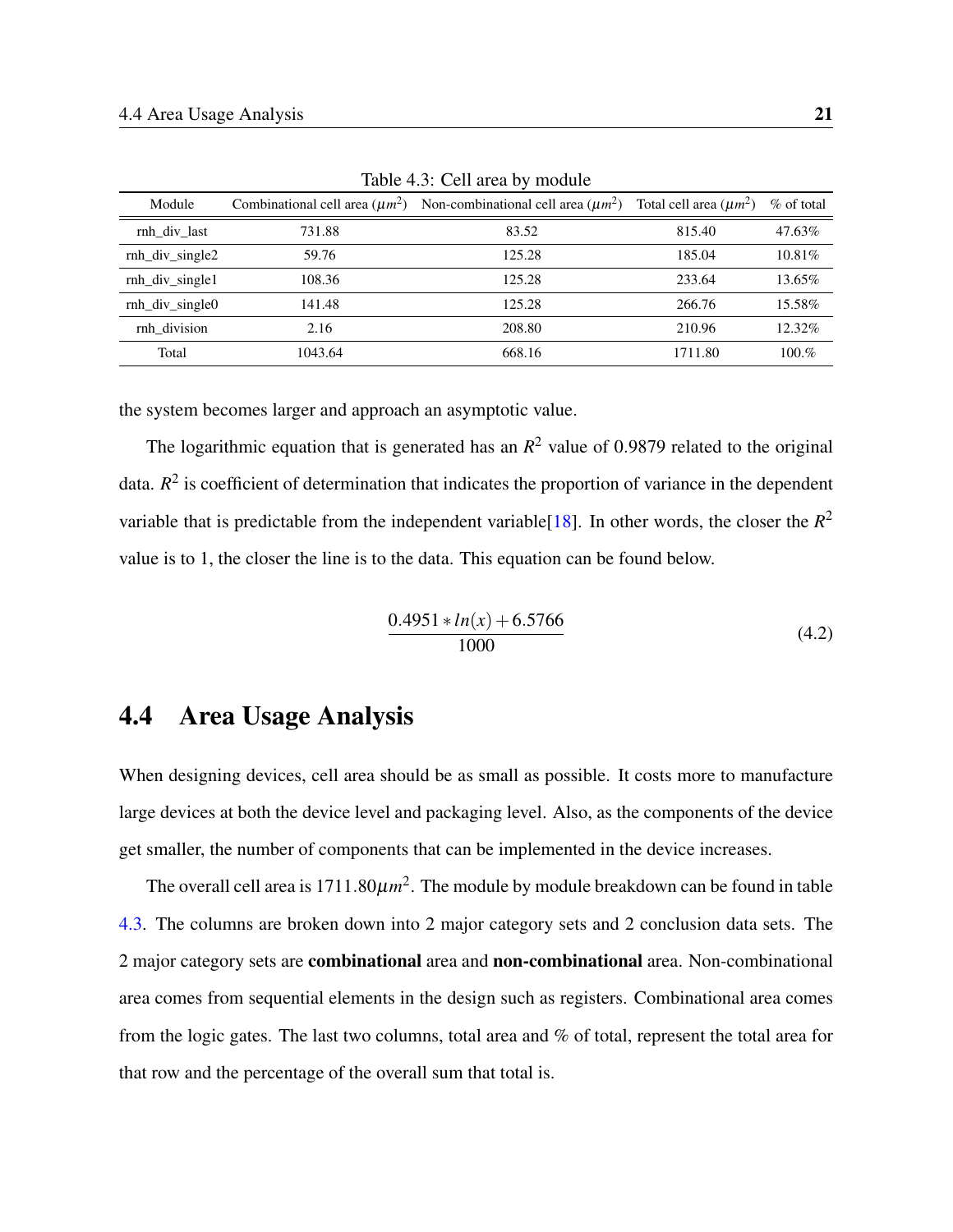The rows in this table are similar to the rows used in table [4.2.](#page-29-0)

Unlike power consumption where the top level adds the most to the overall number, rnh\_div\_last is takes up the most space. This is the last manipulation completed to output the quotient and remainder. The combinational cell area is almost 90% of its total area, which is understandable since there are many manipulations happening across all of the bits.

The same reasoning justifies the size of the non-combinational area of the top level design, rnh\_division. This design contains almost no logic, instead it just stores values in registers for the entire system. It also explains why all the rnh\_div\_singleX designs have the same noncombinational cell area because they all have the same amount of register outputs.

The combinational logic decreases from rnh\_div\_single0 down to rnh\_div\_single2 due to fewer manipulations occuring. It can be seen that when more bits are being manipulated, such as in rnh\_div\_single0, the area increases to the step in a logarithmic trend. Using the data, it can be found that the increase follows the trend shown in equation [4.3](#page-31-0) where *x* is the number of bits being manipulated. Similar to equation [4.2,](#page-30-2) the fit will be a logarithmic trend because the cell area will always increase with the overall size and approach an asymptote.

$$
f(x) = 73.925 * ln(x) + 59.048
$$
\n(4.3)

<span id="page-31-0"></span>This logarithmic equation fits the original data with an  $R^2$  of 0.9983.

To make a complete estimation of the total area of the single modules, an expression must be made that includes both the combinational and non-combinational cell areas. Note that the non-combinational area must also be added for each single manipulation. The expression for this total cell area for the single modules can be found in equation [4.4](#page-32-0) and simplified in equation [4.5](#page-32-1) where*y* is the total bit width. The value 10.44 in equation [4.4](#page-32-0) comes from the constant size of a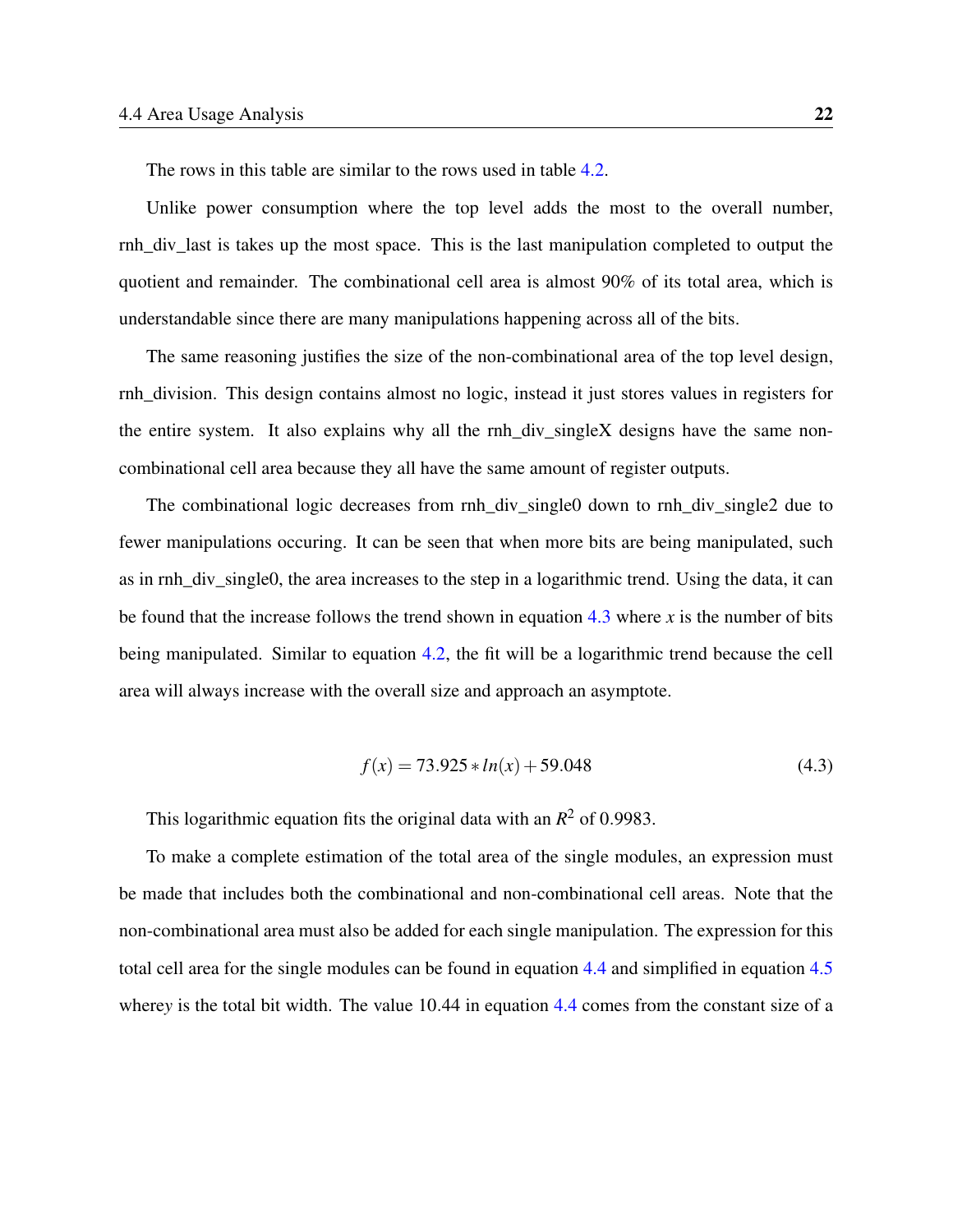<span id="page-32-1"></span><span id="page-32-0"></span>register for one bit and the value 3 comes from the number of characteristic word registers.

$$
\sum_{x=1}^{y} f(x) + y * 3 * 10.44 * (y - 1)
$$
\n(4.4)

$$
\sum_{x=1}^{y} f(x) + 31.32(y^2 - y)
$$
\n(4.5)

This equation can be used to estimate larger scale designs and what the cell areas could be.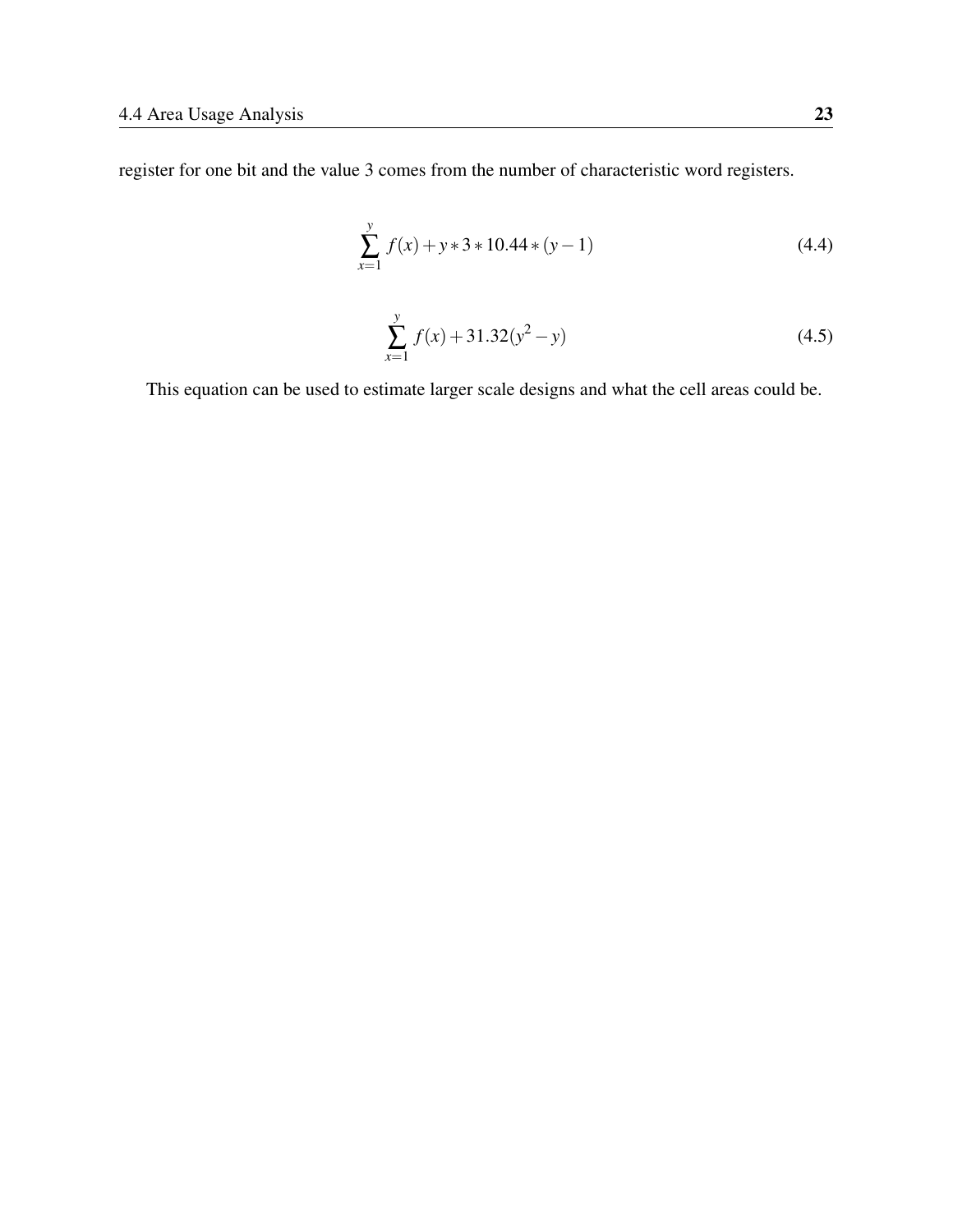### <span id="page-33-0"></span>Chapter 5

### Future Work

This chapter outlines how to upgrade the design to perform larger and more complex implementations. It also outlines what could possibly be upgraded or optimized to result in a better and more efficient system.

#### <span id="page-33-1"></span>5.1 Future and Complex Implementations

To implement the design proposed in larger and more complex systems, more components must be added to the design.

For each bit that is added to the design, a new single manipulation module must be created. Each new module must contain one more bit operation than the previous one. This means that the size of the single manipulation modules will increase exponentially. The estimated sizes and power consumption values are outlined in table [5.1](#page-34-1) based on the data collected from the 4-bit design using equations [4.2](#page-30-2) and [4.5.](#page-32-1) A plot of the areas can be found in figure [5.1](#page-34-0) and the total area per bit is plotted in figure [5.2.](#page-35-0)

The columns of the table are set up with bit width being the main variable. Bit width is the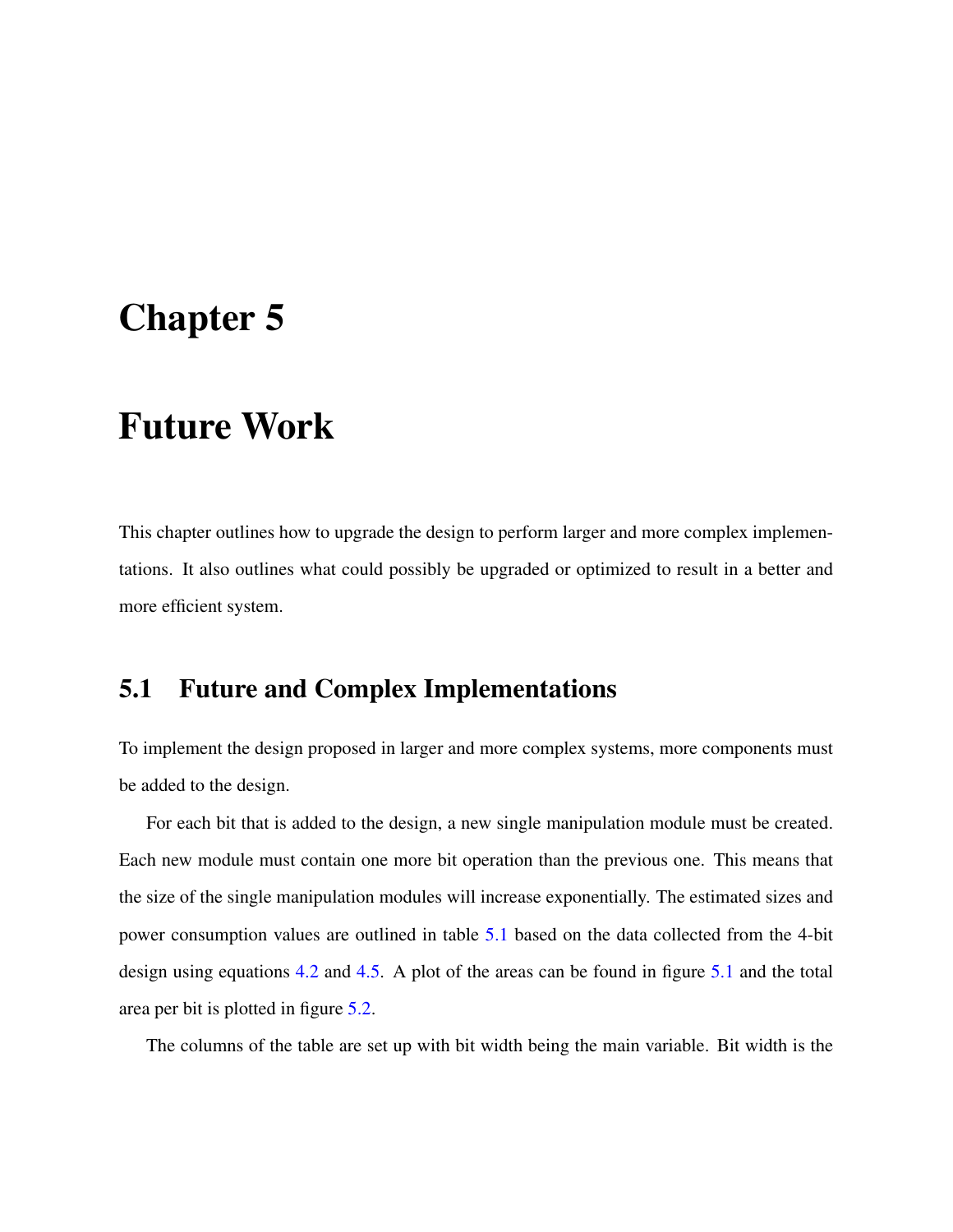|    |    |        |           | Bit width # # of Manipulations Estimated cell area $(\mu m^2)$ Total cell area $(\mu m^2)$ Estimated power usage $(\mu W)$ | Total power usage $(\mu W)$ |
|----|----|--------|-----------|----------------------------------------------------------------------------------------------------------------------------|-----------------------------|
| 4  | 3  | 140.26 | 685.44    | 7.12                                                                                                                       | 20.6                        |
|    | 4  | 161.53 | 1097.53   | 7.26                                                                                                                       | 27.9                        |
| 6  | 5  | 178.03 | 1588.76   | 7.37                                                                                                                       | 35.3                        |
|    | 6  | 191.50 | 2156.10   | 7.46                                                                                                                       | 42.7                        |
| 8  | ┑  | 202.90 | 2797.48   | 7.54                                                                                                                       | 50.3                        |
| 16 | 15 | 259.24 | 10464.97  | 7.92                                                                                                                       | 112.                        |
| 32 | 31 | 312.91 | 38672.90  | 8.28                                                                                                                       | 243.                        |
| 64 | 63 | 365.33 | 144861.88 | 8.63                                                                                                                       | 514.                        |

<span id="page-34-1"></span>Table 5.1: Estimated single manipulation module values



<span id="page-34-0"></span>Figure 5.1: Area estimation for rnh\_div\_singleX

**Bit Width**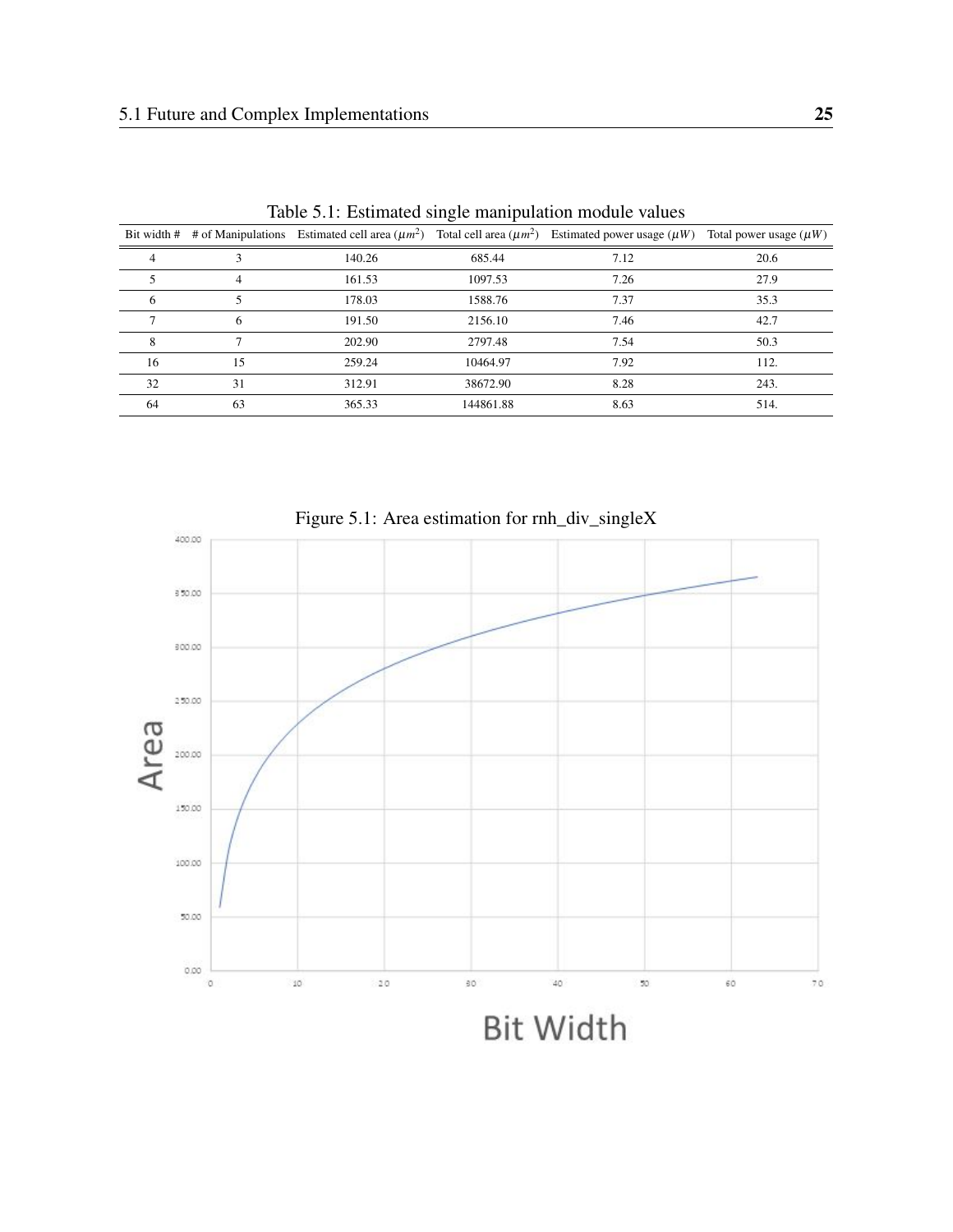

<span id="page-35-0"></span>Figure 5.2: Total area estimation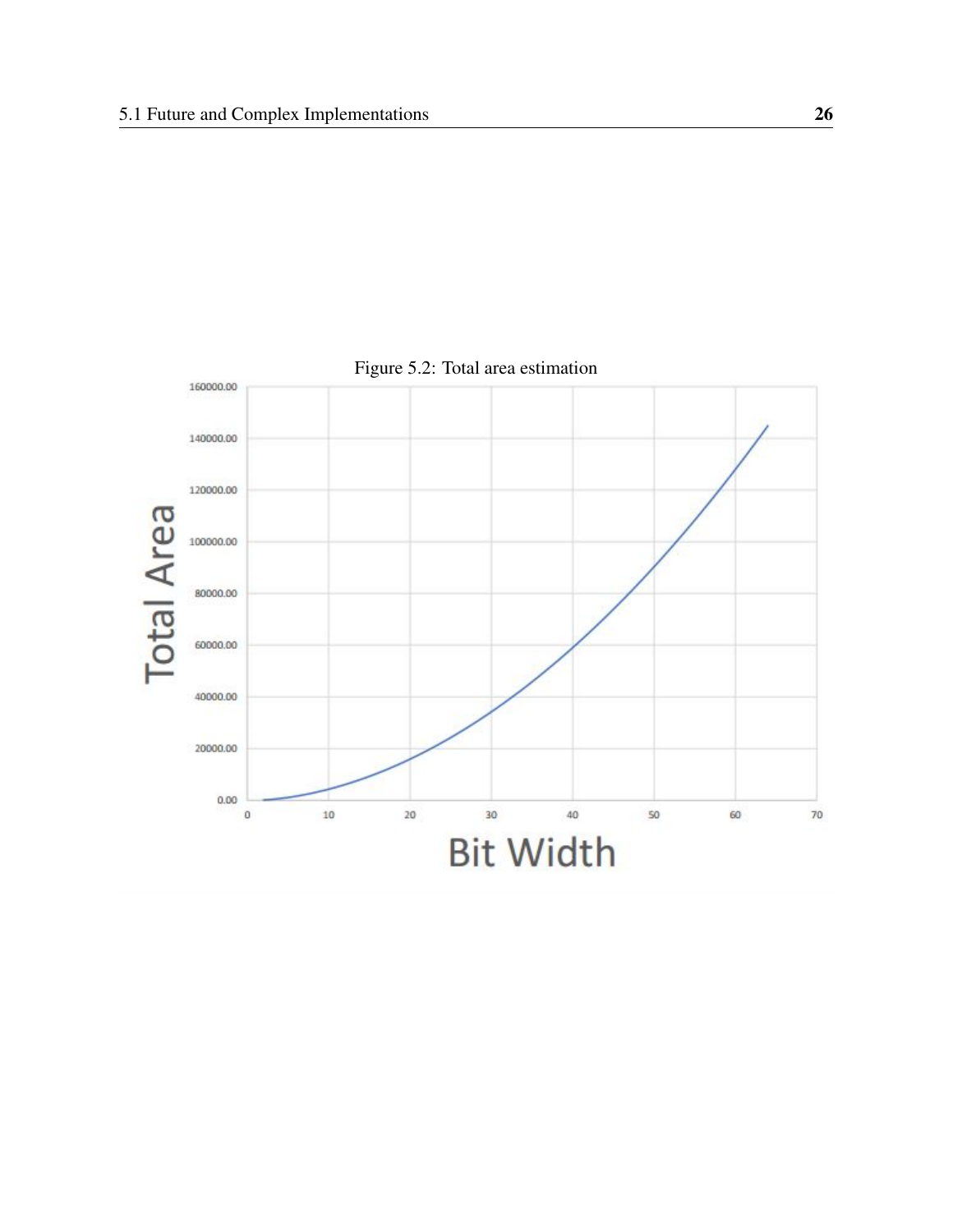first column. The values 4 through 8 are given to show consecutive numbers and the bit values 16, 32, and 64 are given as the common bit widths for integer operations. The second column is the number of manipulations that must occur before the quotient and remainder can be calculated. This value happens to be one less than the bit width number. The third column is the estimated combinational cell area for the largest rnh\_div\_singleX for the bit width. The next column is the estimated total cell area for all the rnh\_div\_singleX modules combined. Estimated power usage is the consumption from the largest rnh\_div\_singleX module for the given bit width. The final column is the total power consumption of all the rnh\_div\_singleX modules. It is estimated that this total power usage is about 50% of the overall total power consumption. For instance, the overall total power consumption for a 16-bit design is estimated to be about 224µ*W*. Similarly, the cell area will be about 40% of the total design's cell area leading to an estimated overall cell area of  $26000 \mu m^2$  for a 16-bit design.

It can be seen from the estimated data that the total area for a bit width increases exponentially as expected. However, the estimated power consumption ends up being linear though it is expected to be exponential. This may be because the estimation of the total power usage does not include an increase for the additional bits stored in additional registers for each rnh\_div\_singleX due to limitations in the original testing. This would also increase linearly due as the rise of the bit number. This increase along to the estimated linear total power usage would combine to make an exponential increase.

It is expected that timing should remain roughly the same when the bit width increases. This is due to the all the modules being very close to the top level design. In other words, timing is expected to not be the limiting factor of larger designs.

In addition to the exponential findings, upgrades must be performed on the algorithm to account for some extra states that were not designed or tested for. The extra states result when the most significant dividend bit being acted upon has a carry bit value of 1. Due to this, the ex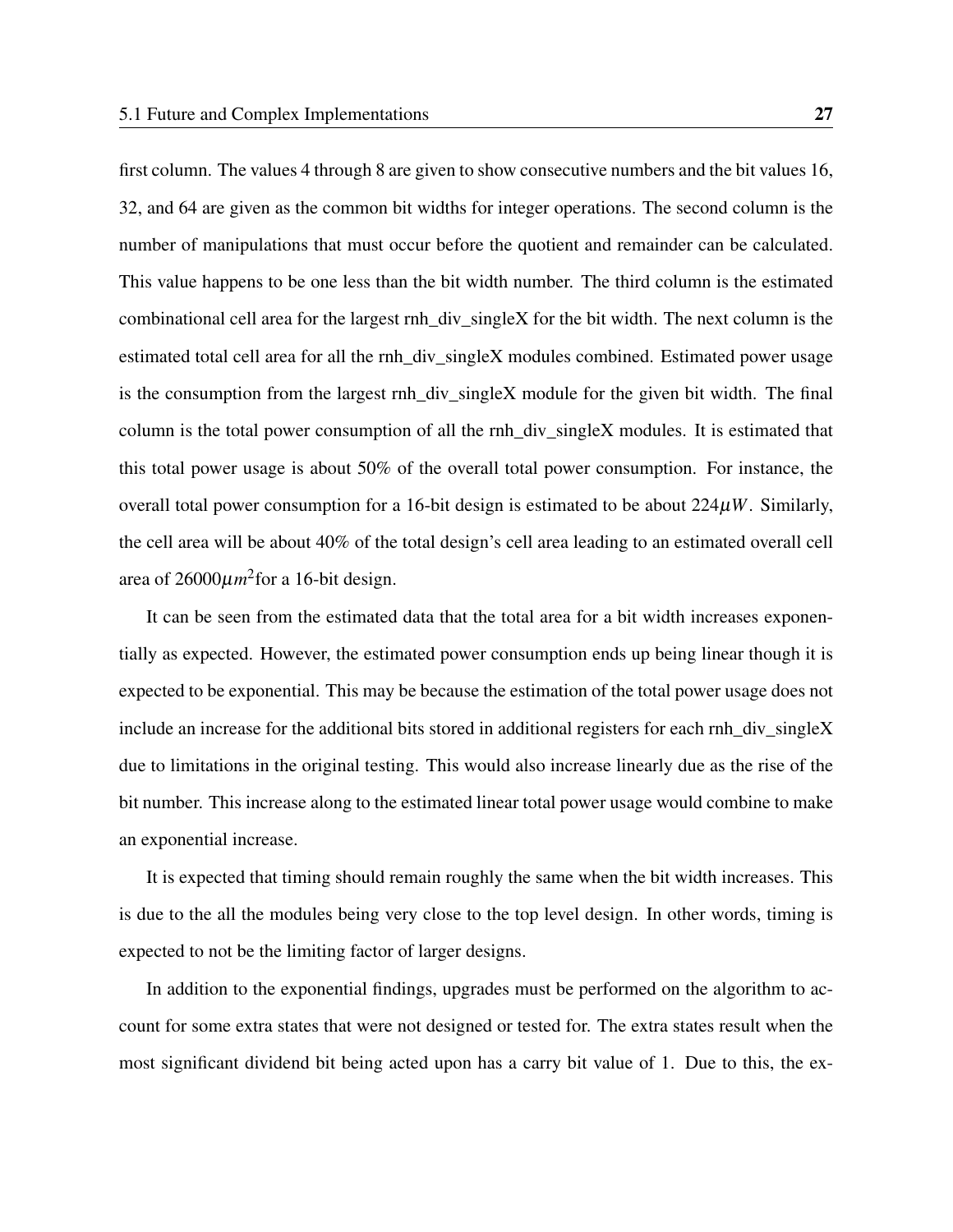pressions to update the dividend, carry, and sign values change. In some cases, the dividend and carry value will also have to exceed the limitation of 2 bits, which leads to even more complexity. Because of this, the design will work best with smaller and simpler systems.

#### <span id="page-37-0"></span>5.2 Optimizations

The proposed system works completely and efficiently, but there are some areas for improvement.

One area for improvement is the overall system evaluating every single manipulation module. This it isn't necessary. The current design requires every bit to be checked for a possible manipulation. A better design could can perform more efficiently by only checking for the most significant 1. It could also stop checking for manipulations after the entire divisor has been completely used. This could lead to less power consumption of the entire system and therefore optimizing the design. The downside of this optimization is more controls would needed to be implemented which result is higher cell area usage.

Due to the large amount of power loss from the module rnh\_div\_last, optimizations should be made to limit this. Combining logic together to limit the number of logic gates that are not used in every scenario will help bring the power loss down.

Another example of optimization is the final manipulation to solve for the quotient and remainder. The final manipulation could be completed in earlier steps, resulting in the throughput latency being one clock cycle less. However, this results in the algorithm not being straight forward.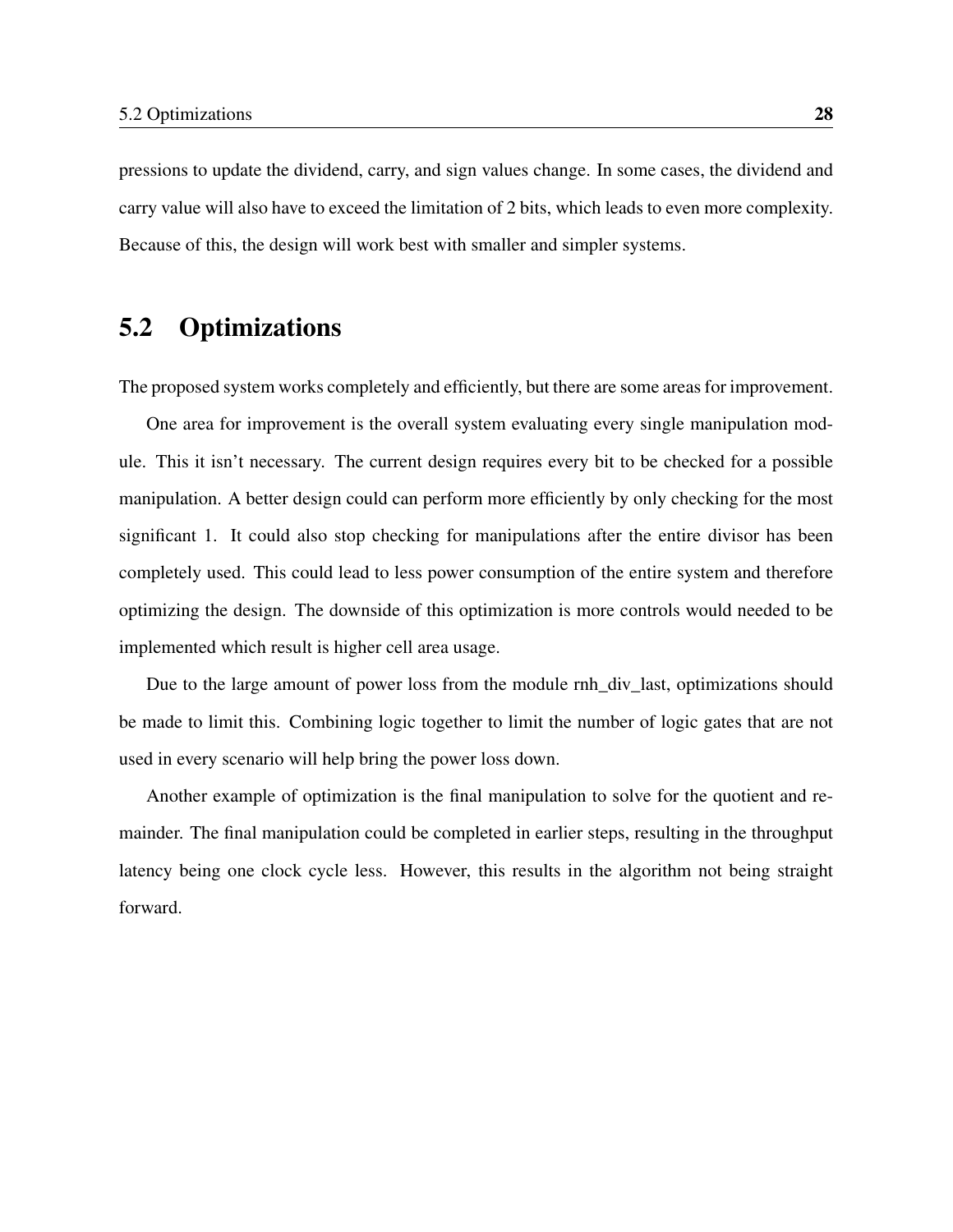### <span id="page-38-0"></span>Chapter 6

# Conclusion

A model of a 4-bit division core based on an ancient Vedic mathematics operation is successfully designed and created. The core is modeled using Verilog and simulated using Cadence's Incisive Suite. The design is synthesized and analyzed using Synopsis's DC Ultra and used to estimate the operation larger models.

The design is successfully simulated with every possible input combination and checked for correct operation using a generated test-bench. The test-bench is generated using Python which allows for future test-benches to be created and implemented easily.

In timing analysis, the design has very little impact. The maximum allowable clock is found to be about 400*MHz* as opposed to the 50*MHz* clock used to analyze the design. This means that timing will not be a factor when implementing this design in larger models or in processors. With a clock cycle of 400*MHz*, 16-clock cycles would take 40*ns*. This means that the worst case for a 16-bit system would take about 40*ns* to compute the quotient and remainder. In comparison to a similar design based on the same algorithm, the worst case is 3.9µ*s*[\[9\]](#page-41-0). This shows current design may end up being more efficient when considering timing. However, more research and experimentation must be completed to conclude this.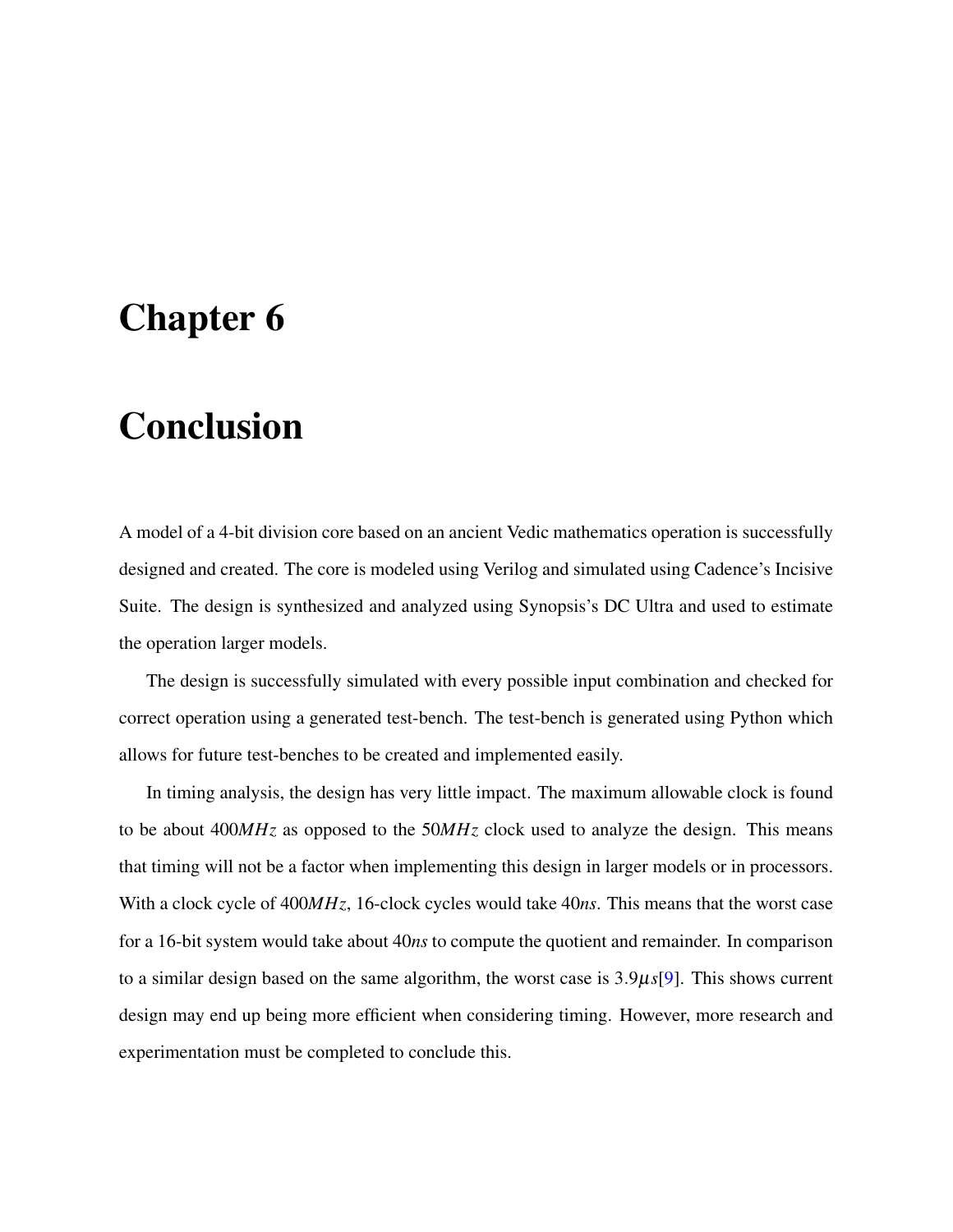The total power consumption is  $40.085\mu W$  with  $67.3282nW$  being consumed as leakage. It is estimated that in a 16-bit design, the total power consumption will increase exponentially towards  $224\mu W$ . After comparing this to a similar design showing only  $24\mu W[8]$  $24\mu W[8]$ , it is clear that this design needs to be reworked.

The cell area usage is  $1711.80 \mu m^2$ . It is predicted that the area will increase exponentially and end up being 0.026*mm*<sup>2</sup> for a 16-bit design. Comparing this to 10.25*mm*<sup>2</sup> in a similar design[\[8\]](#page-40-8), it can be seen that while power consumption is higher, the design takes up significantly less space.

From the comparisons, it can be seen that some improvements must be made in order to increase the ability of the design. Different components must be added to the current design to allow for the evaluation of all the combinations of inputs into the Vedic division algorithm. In addition, the power consumption must be minimized by modifying the design to not consume as much power when evaluating the quotient and remainder especially in the final algorithm implementation.

Overall, the possibility of this design to be implemented in a processor or other embedded systems is quite high. After some optimizations and upgrading, this design could fully function in many different sized bit systems by replacing older, slower, or less optimized division cores. The recommendation of this graduate paper is to continue research and development of this method so that it can be implemented in an actual physical design in the future.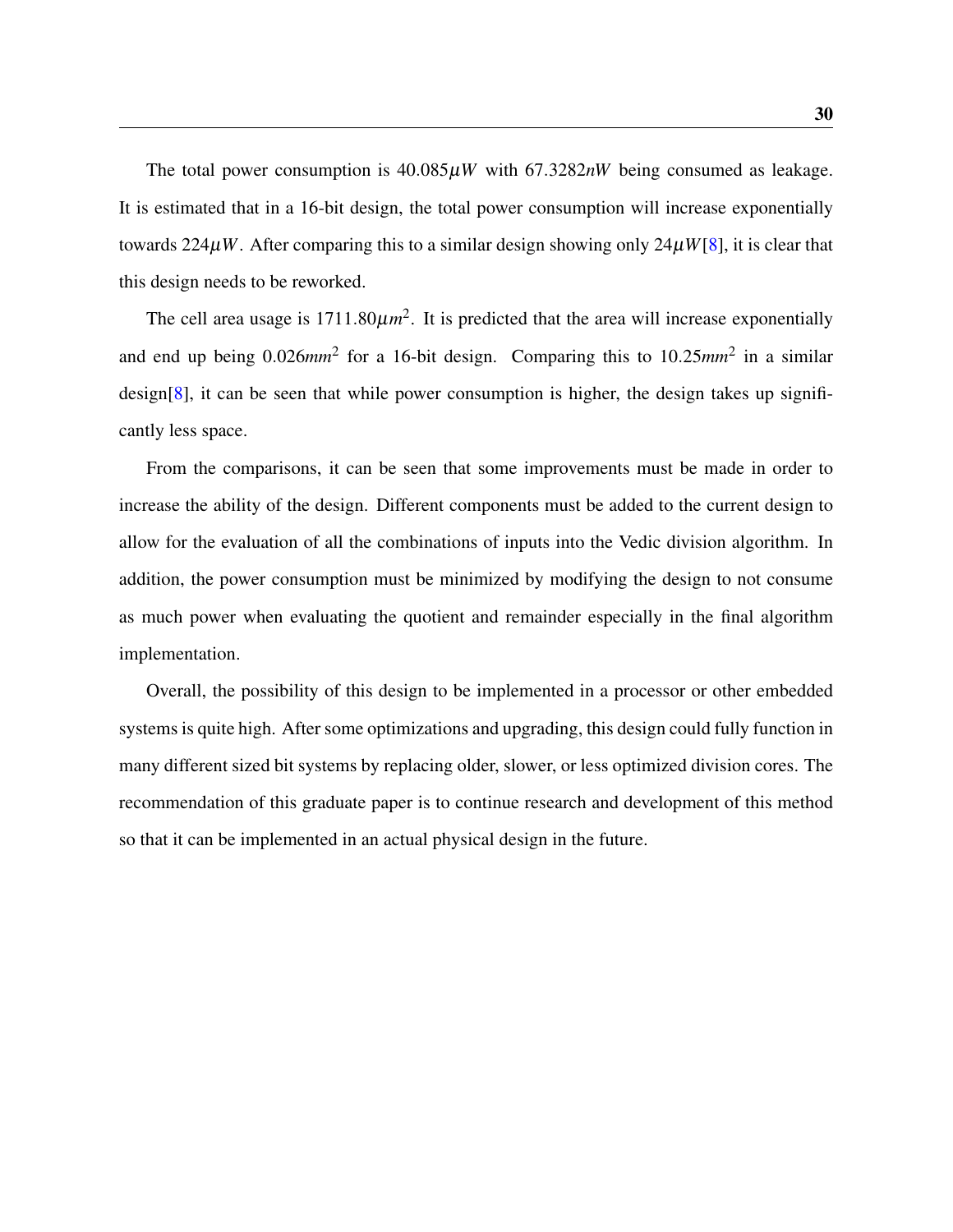### <span id="page-40-0"></span>References

- <span id="page-40-1"></span>[1] J. Squire. Cmsc 411 lecture 19, pipelining data forwarding.
- <span id="page-40-2"></span>[2] Kenneth Pletcher. *The History of India*. Britannica Educational Pub. in association with Rosen Educational Services, 2011.
- <span id="page-40-3"></span>[3] Gavin D. Flood. *The Blackwell companion to Hinduism*. Blackwell, 2005.
- <span id="page-40-4"></span>[4] Pierre-Sylvain Filliozat. Ancient sanskrit mathematics: An oral tradition and a written literature. *History of Science, History of Text Boston Studies in the Philosophy of Science*, 2004.
- <span id="page-40-5"></span>[5] Bharatikrshnatirtha and Vasudeva S. Agrawala. *Vedic mathematics, or, sixteen simple mathematical formulae from the Vedas (for one-line answers to all mathematical problems)*. Motilal Banarsidass, 1970.
- <span id="page-40-6"></span>[6] Lianghuo Fan. A generalization of synthetic division and a general theorem of division polynomials. *Mathematical Medley*, 30(1), Jun 2003.
- <span id="page-40-7"></span>[7] Swami Bharati Krishna Tirtha and Vasudeva Sharana. *Vedic Mathematics*. Motilal Banarsidass Publishers Private Limited, 2004.
- <span id="page-40-8"></span>[8] Prabir Saha, Arindam Banerjee, Partha Bhattacharyya, and Anup Dandapat. Vedic divider: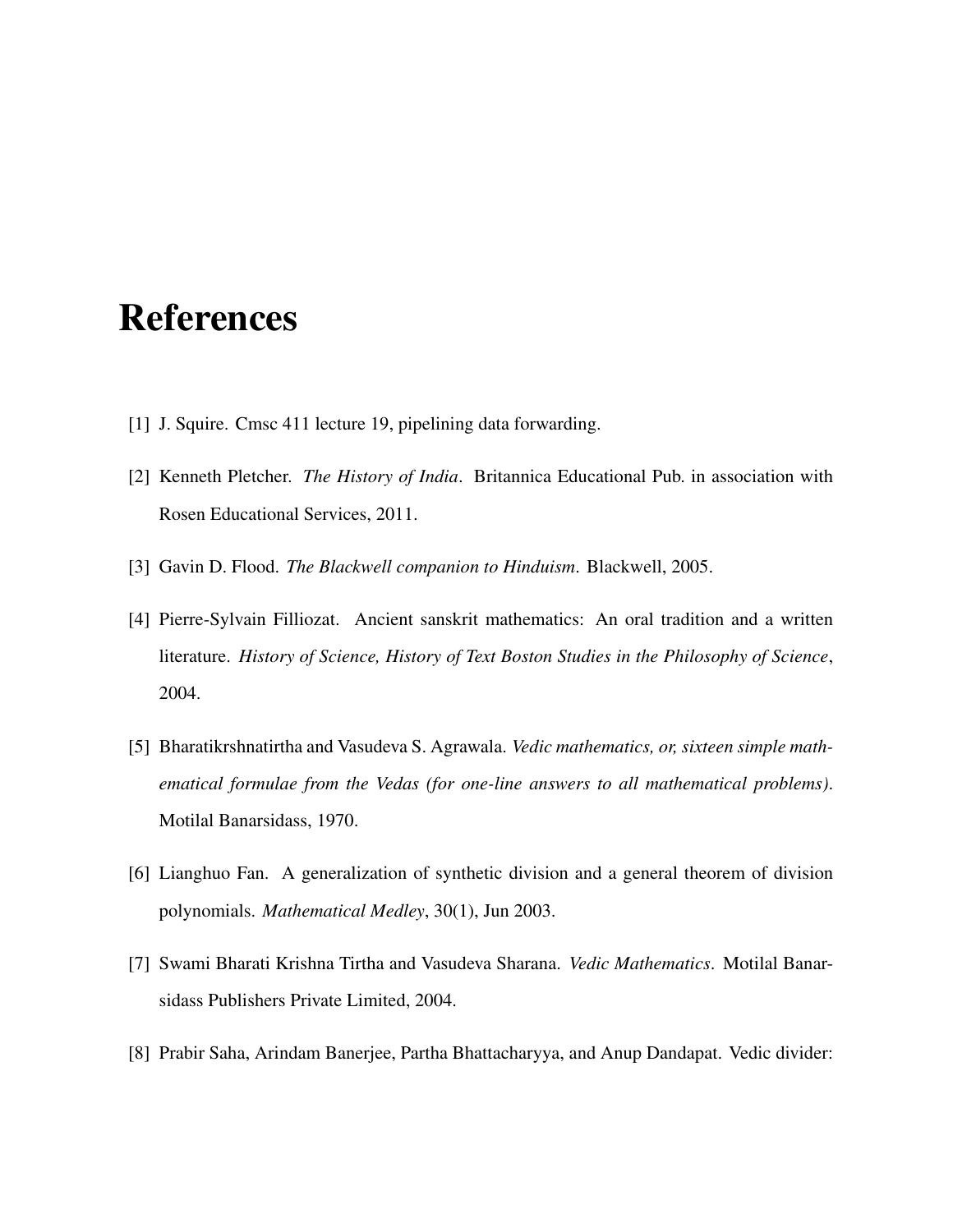Novel architecture (asic) for high speed vlsi applications. *2011 International Symposium on Electronic System Design*, 2011.

- <span id="page-41-0"></span>[9] D. Sengupta, M. Sultana, and A. Chaudhuri. An algorithm facilitating fast bcd division on low end processors using ancient indian vedic mathematics sutras. *2012 International Conference on Communications, Devices and Intelligent Systems (CODIS)*, 2012.
- <span id="page-41-1"></span>[10] D. E. Thomas and Philip R. Moorby. *The Verilog Hardware Description Language*. Kluwer Academic Publishers, 1991.
- <span id="page-41-2"></span>[11] Verilog. *Introduction to Verilog*, 2015.
- <span id="page-41-3"></span>[12] Guido van Rossum. The history of python, Jan 1970.
- <span id="page-41-4"></span>[13] Python. General python faq. 2017.
- <span id="page-41-5"></span>[14] Moshe Zadka and A M Kuchling. Whats new in python 2.0, Oct 2000.
- <span id="page-41-6"></span>[15] Cadence. *SimVision Debug*.
- <span id="page-41-7"></span>[16] Synopsis. *DC Ultra*, 2015.
- <span id="page-41-8"></span>[17] 32x8.com. Logic circuit simplification (sop and pos).
- <span id="page-41-9"></span>[18] Stat Trek. *Statistics and Probability Dictionary*. 2017.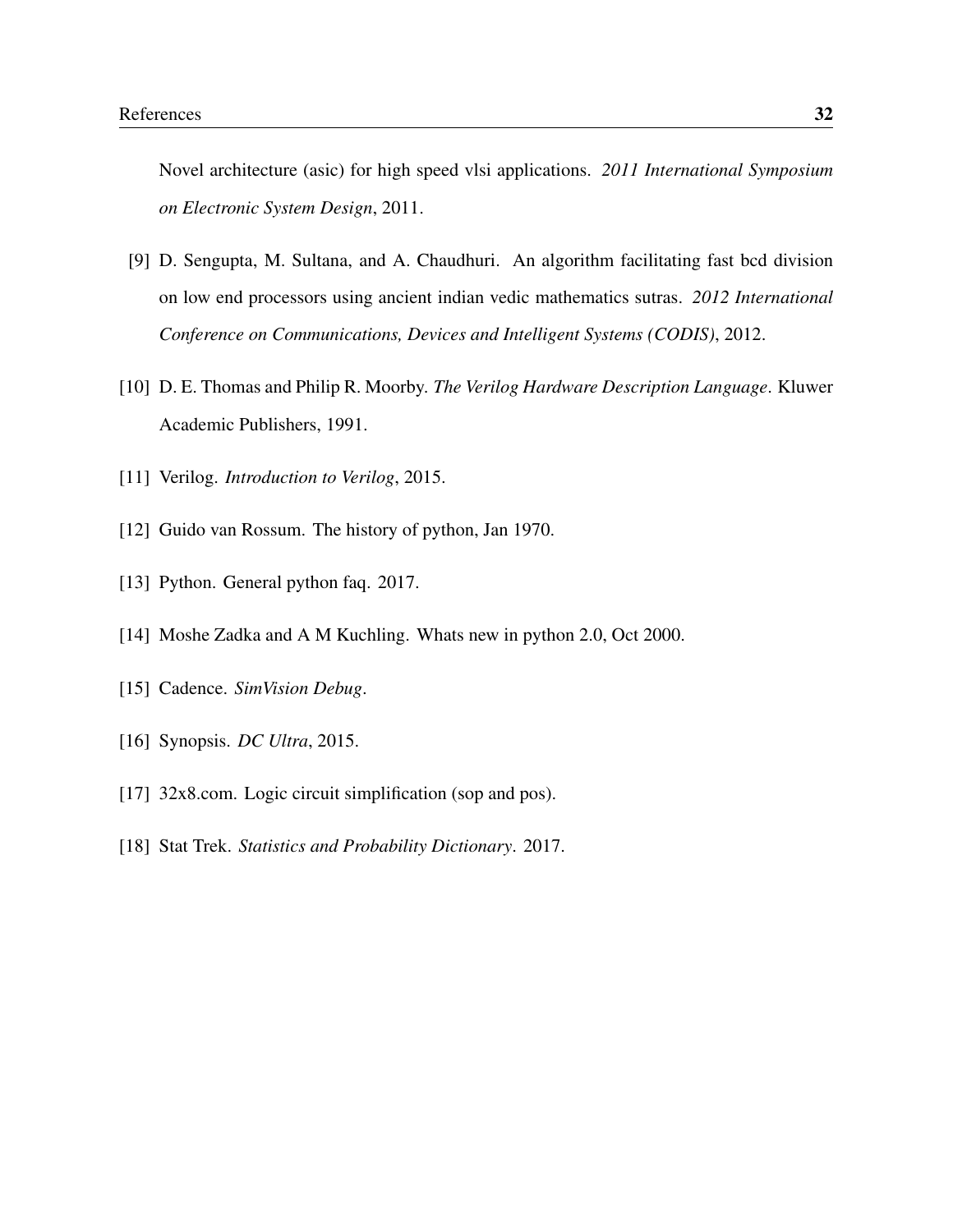# <span id="page-42-0"></span>Appendix I

### Verilog Design Code

```
1 module rnh_division (reset, clk, divisor_in, dividend_in,
    quotient_out, remainder_out, scan_in0, scan_en, test_mode,
    scan\_out0 ;
2 input
3 reset, \frac{1}{3} reset,
4 clk; \frac{1}{s} // system clock
5 input
6 scan_in0, \frac{1}{1} test scan mode data input
7 scan_en, \frac{1}{1} test scan mode enable
8 test_mode; // test mode select
9 output
10 scan_out0; // test scan mode data outputmodule
        rnh_division
11
12 input [3:0] divisor_in, dividend_in;
```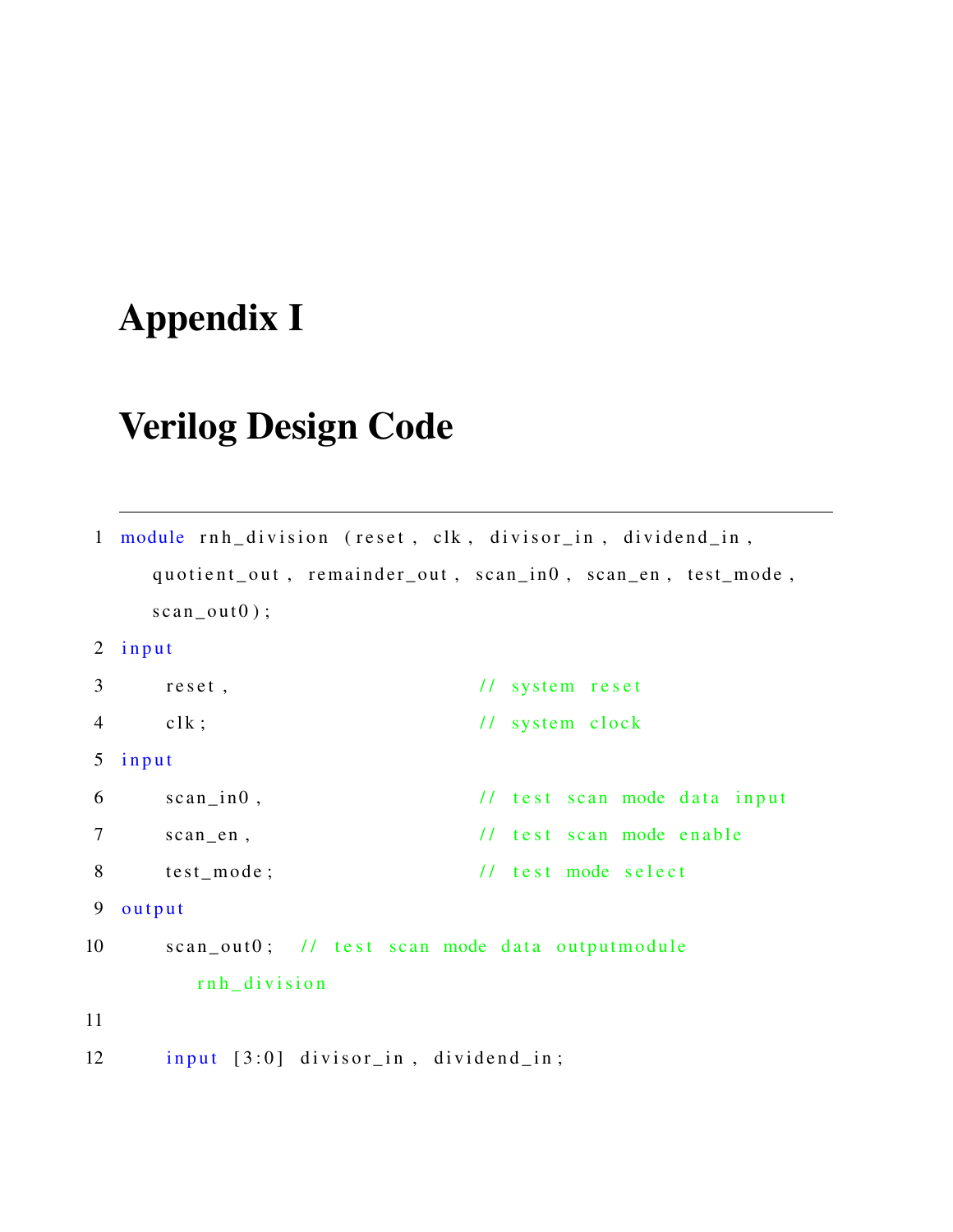```
14 output [3:0] quotient_out, remainder_out;
15 wire [3:0] divisor_in, dividend_in;
16
17 wire [3:0] quotient out, remainder out;
18
19 //---------- internal siganls -----------------//
20 reg [3:0] divisor0; \frac{1}{4} 4 4-bit registers for divisor
21 reg [3:0] dividend0; // 4 4-bit registers for dividend
22
23 wire [3:0] dividend out [3:0]; // 4 4-bit wires for
          dividend outputs
24 wire [3:0] carry out [2:0];
25 wire [3:0] sign_out [2:0];
26 reg [3:0] divisor1, divisor2, divisor3;
27 wire [3:0] dividend1, dividend2, dividend3;
28 wire [3:0] carry1, carry2, carry3;
29 wire [3:0] sign1, sign2, sign3;
30
31 / /−−−−−−−−−−− c o n n e c t e d modules −−−−−−−−−−−−−//
32 rnh_div_single0 my_div0 (clk, reset, divisor0, dividend0, 4'
     b0000, 4'b0000, dividend1, carry1, sign1,
33 scan in0, scan en, test mode, scan out 0 ;
34 rnh_div_single1 my_div1 (clk, reset, divisor1, dividend1,
     carry 1, sign 1, dividend2, carry 2, sign 2,
```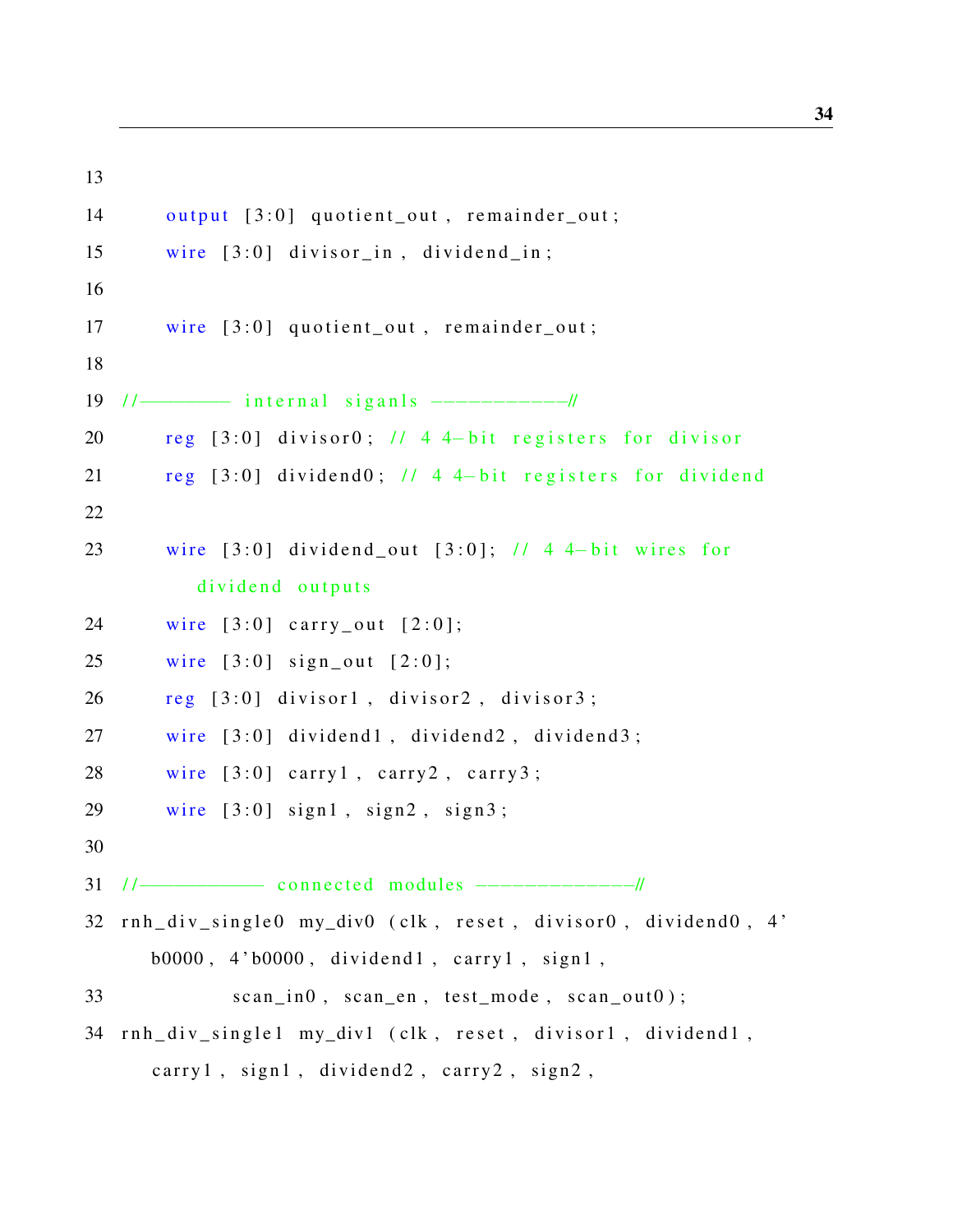```
35 scan_in0, scan_en, test_mode, scan_out0);
36 rnh_div_single2 my_div2 (clk, reset, divisor2, dividend2,
      carry 2, sign 2, dividend3, carry 3, sign 3,
37 \quad \text{scan}_1 \cap 0, \text{scan}_2 \cap n, \text{test}_2 \cap \text{node}, \text{scan}_3 \cap 0 ;
38 rnh_div_last my_last (clk, reset, divisor3, dividend3, carry3,
      sign3, quotient_out, remainder_out,
39 scan_in0, scan_en, test_mode, scan_out0);
40 / /−−−−−−−−− module b e g i n −−−−−−−−−−−−−−−−//
41
42 always@ (posedge clk or posedge reset) begin
43 if (\text{reset} == 1 \text{ b1}) begin
44 divisor0 = 4' b0000; divisor1 = 4' b0000; divisor2 = 4'b0000; divisor3 = 4'b0000;
45 dividend0 = 4' b0000;
46 end
47 else begin
48 divisor3 = \text{divisor}2;
49 divisor2 = \text{divisor}1;
50 divisor1 = \text{divisor}0;
51 divisor0 = \text{divisor} in;
52 dividend0 =dividend_in;
53 end
54 end
55 endmodule
56
```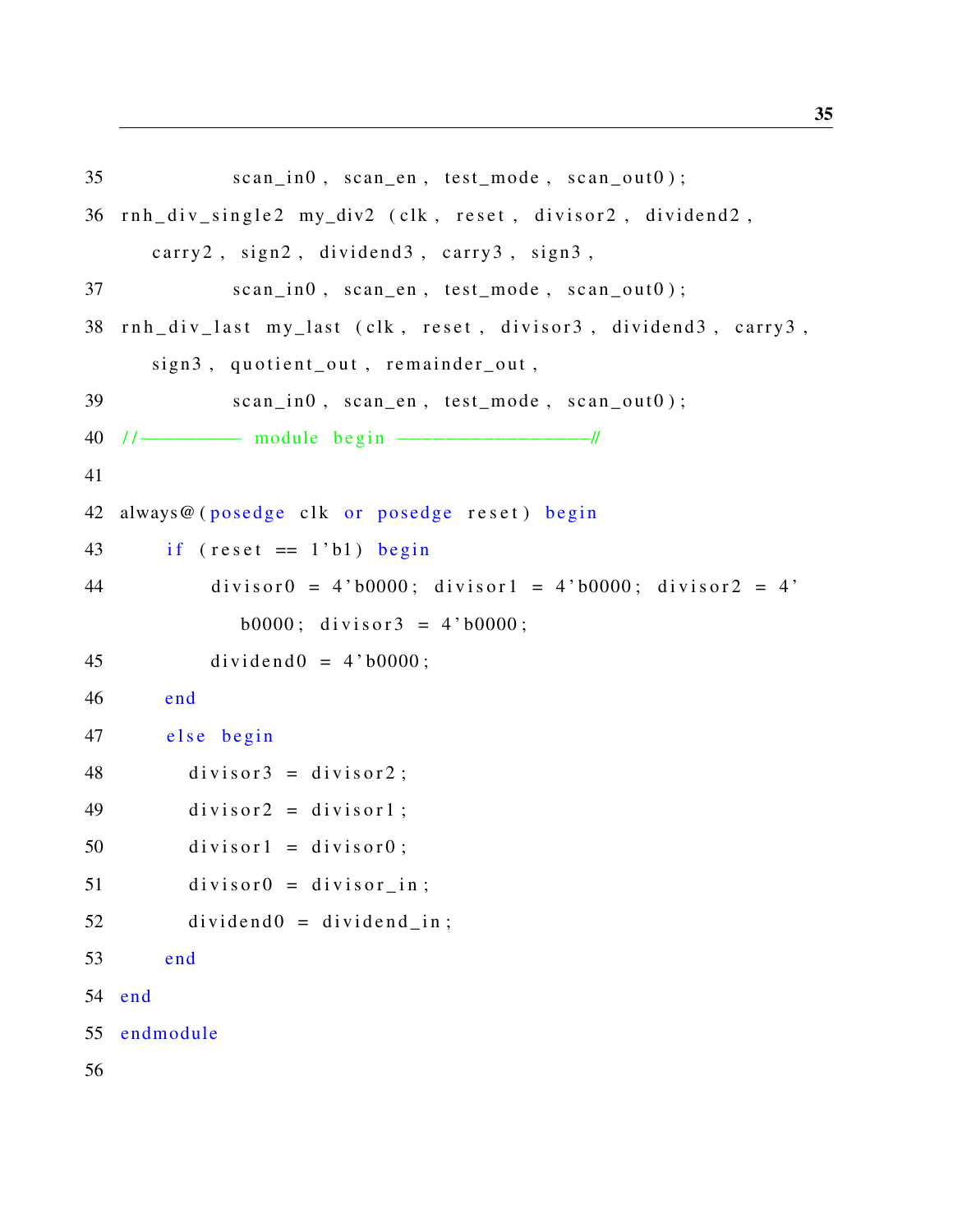```
57 module rnh_div_single0 (clk, reset, divisor, dividend, carry,
     sign, dividend_out, carry_out, sign_out, scan_in0, scan_en,
     test_model, scan_out0 ;
58 input clk, reset;
59 input [3:0] divisor, dividend, carry, sign;
60 output [3:0] dividend_out, carry_out, sign_out;
61 input
62 scan in0, \frac{1}{1} test scan mode data input
63 scan_en, \frac{1}{1} test scan mode enable
64 test_mode; // test mode select
65 output
66 scan_out0; // test scan mode data outputmodule
         rnh division
67
68 wire [1:0] bit_num;
69 wire [2:0] temp_div;
70
71 reg [3:0] dividend_out, carry_out, sign_out;
72
73 rnh_divisor_detect my_detect (divisor, bit_num, temp_div,
     scan_in0, scan_en, test_model, scan_out0, reset, clk);
74 always@ (posedge clk or posedge reset) begin
75 if (\text{reset} == 1 \text{ b}1) begin
76 dividend_out = 4'b0000;
77 carry_out = 4'b0000;
```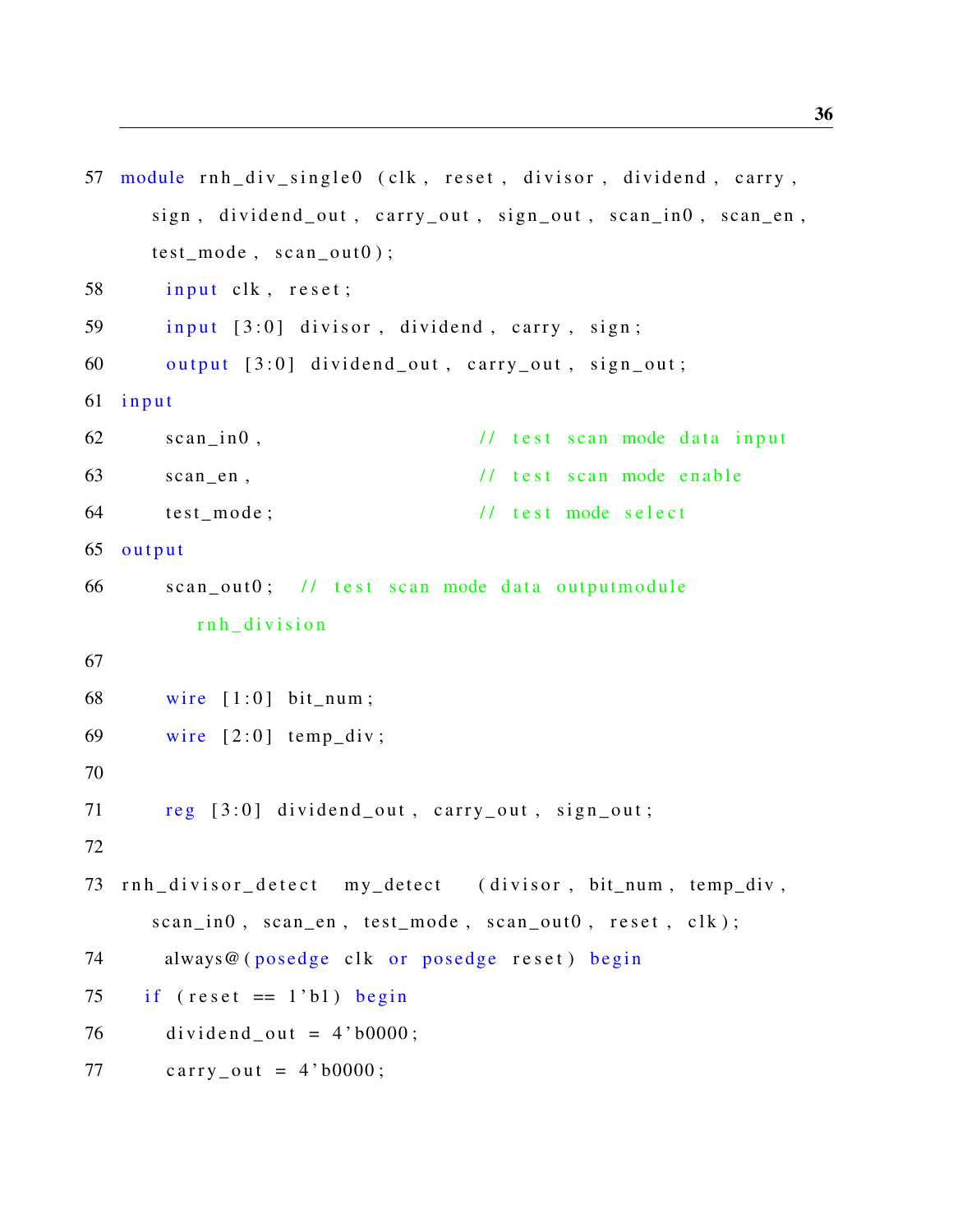```
78 sign\_out = 4'b0000;79 end
80 else begin
81 sign_out = sign;
82 \quad \text{carry\_out} = \text{carry};
83 dividend out = dividend;
84 if (bit\_num \leq 3) begin
85 casex ({ carry [3], dividend [3], sign [3]})
86 3' bx11, 3' b1x1: begin
87 if (bit_num > 0) begin
88 if (\text{dividend} [3] == 1 \text{ b1})89 dividend _out [2] = (- (\text{temp\_div}[\text{bit\_num} - 1]) \& \text{dividend}[2]) | ( temp_div [ bit_num -1] & ~( dividend [2]) &
                dividend[3]);
90 carry_out [2] = carry [2] | \sim (sign [2]) \&temp\_div [ bit_num -1] & dividend [2] | (
                           carry [3] & temp_div [bit\_num -1];
91 sign\_out[2] = (carry [2] & sign [2]) | (sign\lceil 2 \rceil \& \sim (\text{temp\_div} \lceil \text{bit\_num} - 1 \rceil));92 end
93 if (bit_number > 1) begin
94 if (i \text{dividend} [3] == 1 \text{ b1})95 dividend_out [1] = (-(\text{temp\_div}[\text{bit\_num} - 2]) \& \text{dividend}[1]) | ( temp_div [ bit_num -2] & ~( dividend [1]) &
                dividend[3]);
```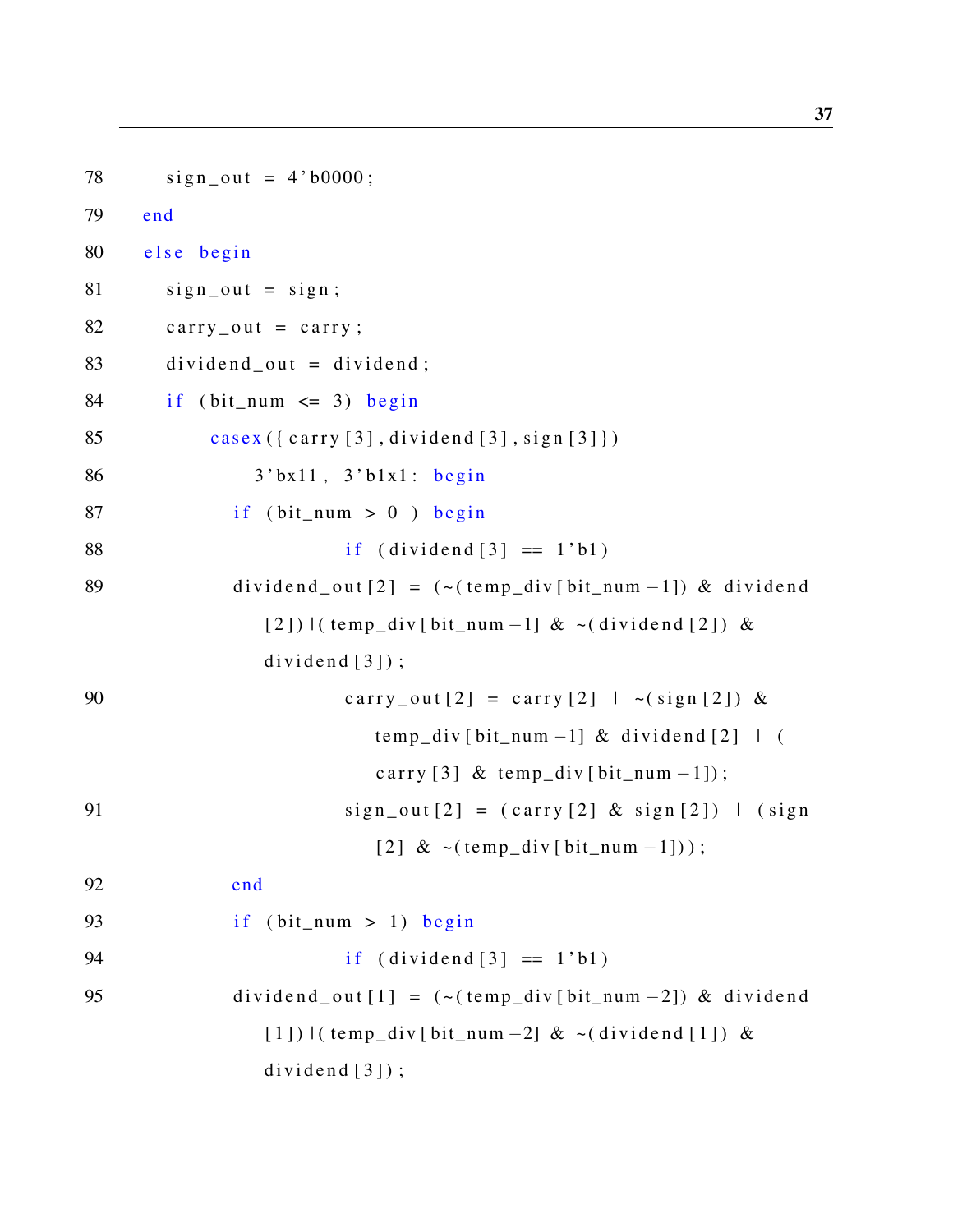| 96  | carry_out [1] = carry [1] $\sim$ (sign [1]) &                              |
|-----|----------------------------------------------------------------------------|
|     | $temp\_div [bit\_num - 2]$ & dividend [1] $\mid$ (                         |
|     | carry [2] & temp_div [bit_num -2]);                                        |
| 97  | $sign\_out[1] = (carry[1] & sign[1]) \mid (sign$                           |
|     | [1] $\& \sim (temp\_div[bit\_num - 2])$ ;                                  |
| 98  | end                                                                        |
| 99  |                                                                            |
| 100 | if $(bit_{num} > 2)$ begin                                                 |
| 101 | if $(\text{dividend}[3] == 1'b1)$                                          |
| 102 | dividend_out $[0] = (-(\text{temp\_div}[bit\_num - 3]) \& \text{dividend}$ |
|     | $[0]$ )   (temp_div [bit_num -3] & ~ (dividend [0]) &                      |
|     | dividend $[3]$ ;                                                           |
| 103 | carry_out [0] = carry [1] $  \sim (sign [0]) \&$                           |
|     | temp_div[bit_num -3] & dividend $[0]$   (                                  |
|     | carry [3] & temp_div [bit_num $-3$ ]);                                     |
| 104 | $sign_out[0] = (carry[0] & sign[0])$   (sign                               |
|     | [0] & $\sim$ (temp_div [bit_num -3]));                                     |
| 105 | end                                                                        |
| 106 | end                                                                        |
| 107 | $3$ 'bx10, $3$ 'b1x0 : begin                                               |
| 108 | if $(bit_{num} > 0)$ begin                                                 |
| 109 | if $(\text{dividend}[3] == 1'b1)$                                          |
| 110 | dividend_out $[2] = (-(\text{temp\_div}[bit\_num - 1]) \& \text{dividend}$ |
|     | $[2]$ ) $[(temp\_div[bit\_num-1] < -(dividend[2]) <$                       |
|     | dividend $[3]$ ;                                                           |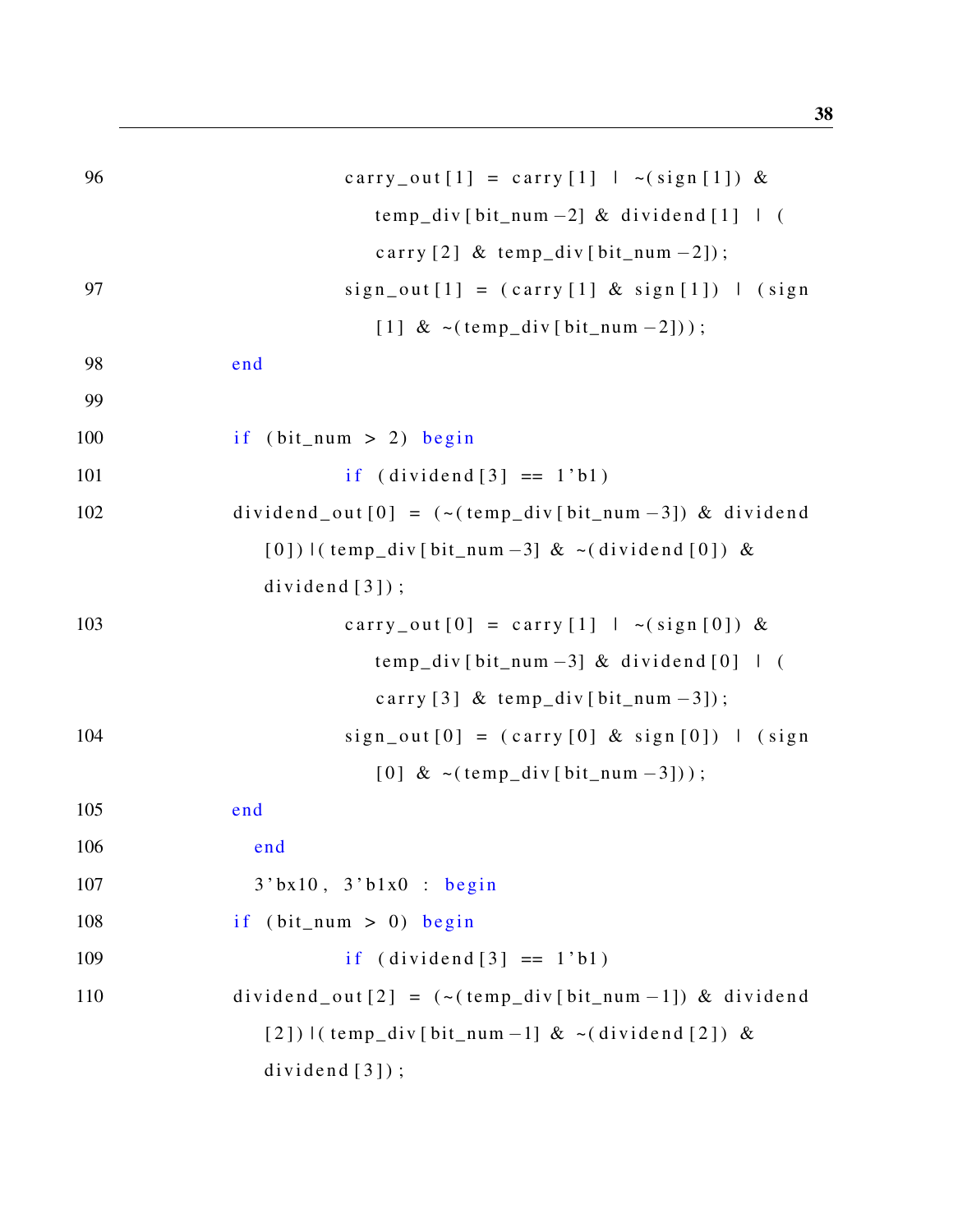| 111 | carry_out $[2] = (carry [2] < temp\_div [$                                 |
|-----|----------------------------------------------------------------------------|
|     | bit_num -1]) $\perp$ (carry [2] & dividend [2]) $\perp$                    |
|     | (sign [2] & carry [2])                                                     |
| 112 | $(sign [2] & temp\_div [bit_number -1] & dividend [2])$   (                |
|     | carry [3] & temp_div [bit_num -1]);                                        |
| 113 | $sign\_out[2] = sign[2]$   (~carry [2] &                                   |
|     | $temp\_div$ [bit_num -1] & ~dividend [2]);                                 |
| 114 | end                                                                        |
| 115 | if $(bit_{num} > 1)$ begin                                                 |
| 116 | if $(\text{dividend}[3] == 1'b1)$                                          |
| 117 | dividend_out $[1] = (-(\text{temp\_div}[bit\_num - 2]) \& \text{dividend}$ |
|     | $[1]$ ) $\lvert$ (temp_div [bit_num -2] & ~(dividend [1]) &                |
|     | dividend $[3]$ ;                                                           |
| 118 | carry_out $[1] = (carry [1] < -temp\_div[$                                 |
|     | bit_num -2]) $\mid$ (carry [1] & dividend [1]) $\mid$                      |
|     | (sign[1] & carry[1])                                                       |
| 119 | $(sign [1] & temp\_div [bit_number -2] & dividend [1])$   (                |
|     | carry $[3]$ & temp_div $[bit_number -2])$ ;                                |
| 120 | $sign\_out[1] = sign[1]$   $(\sim carry[1] &$                              |
|     | temp_div[bit_num -2] $\& \sim$ dividend [1]);                              |
| 121 | end                                                                        |
| 122 | if $(bit_{num} > 2)$ begin                                                 |
| 123 | if $(\text{dividend}[3] == 1'b1)$                                          |
| 124 | dividend_out $[0] = (-(\text{temp\_div}[bit\_num - 3]) \& \text{dividend}$ |
|     | $[0]$ )   (temp_div [bit_num -3] & ~ (dividend [0]) &                      |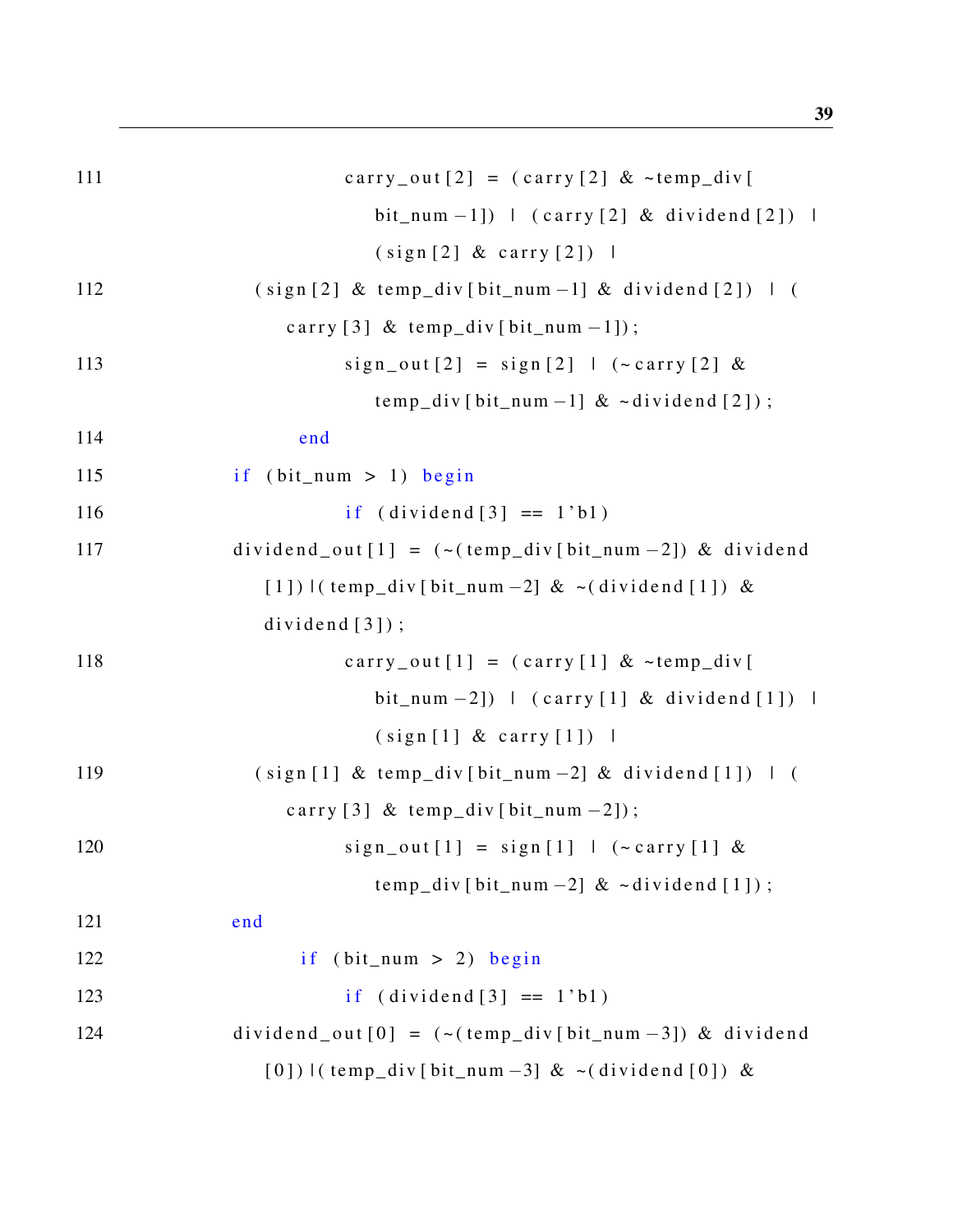$dividend[3])$ ;

| 125 | carry_out $[0] = (carry [0] < temp\_div[$                     |
|-----|---------------------------------------------------------------|
|     | bit_num -3]) $\mid$ (carry [0] & dividend [0]) $\mid$         |
|     | $(sign[0] & carry[0])$                                        |
| 126 | $(sign [0] & temp\_div [bit_number -3] & dividend [0])$   (   |
|     | carry [3] & temp_div [bit_num $-3$ ]);                        |
| 127 | $sign\_out[0] = sign[0]$   (~carry [0] &                      |
|     | temp_div[bit_num -3] $\& \sim$ dividend [0]);                 |
| 128 | end                                                           |
| 129 | end                                                           |
| 130 | default : begin                                               |
| 131 | $dividend_out[2:0] = dividend[2:0];$                          |
| 132 | $sign\_out = sign;$                                           |
| 133 | $carry_out = carry;$                                          |
| 134 | end                                                           |
| 135 | endcase                                                       |
| 136 | $dividend_out[3] = dividend[3];$                              |
| 137 | end                                                           |
| 138 | end                                                           |
| 139 | end                                                           |
| 140 | endmodule                                                     |
| 141 | module rnh_div_single1 (clk, reset, divisor, dividend, carry, |
|     | sign, dividend_out, carry_out, sign_out, scan_in0, scan_en,   |
|     | $test_model, scan_out0);$                                     |
| 142 | input clk, reset;                                             |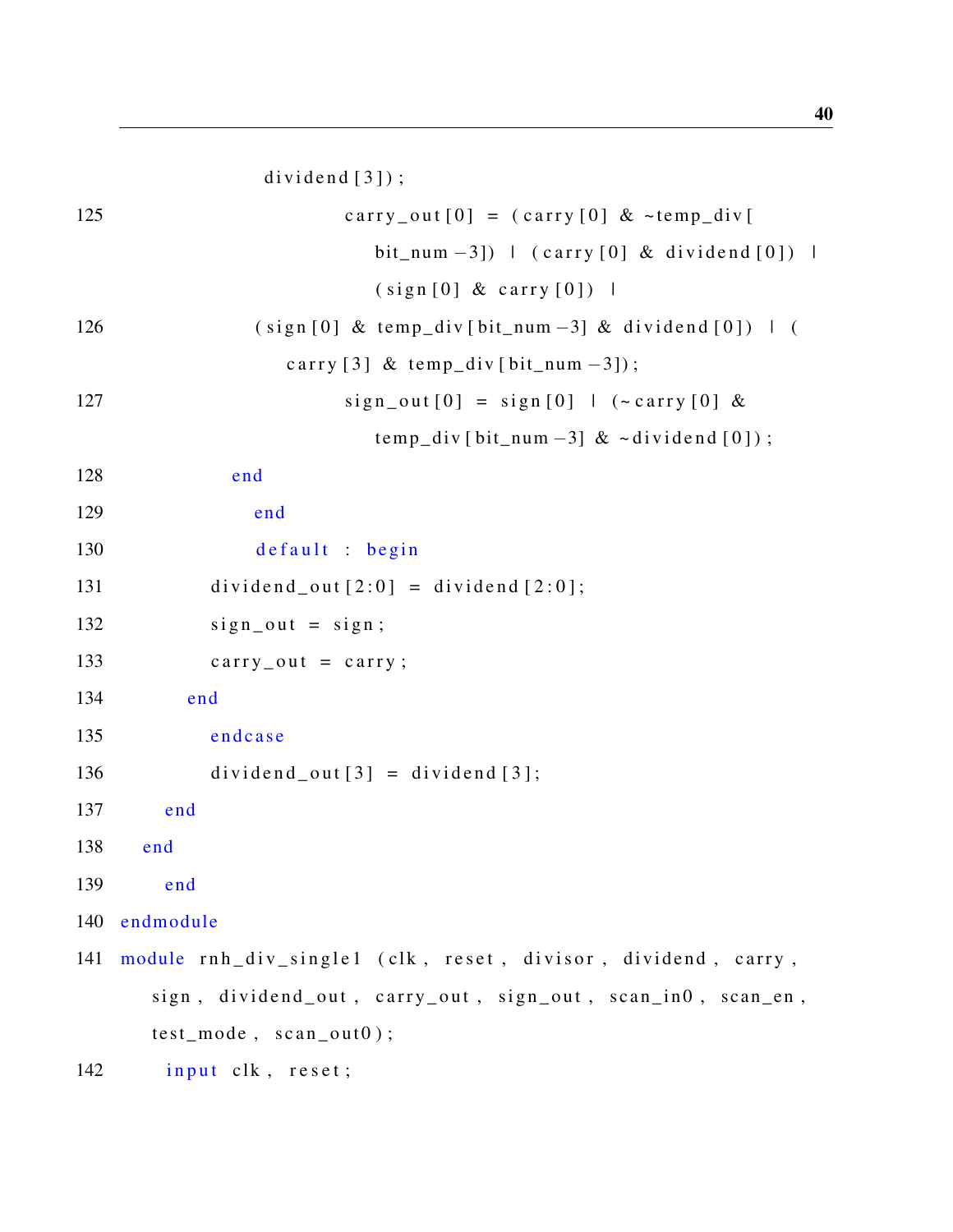```
143 input [3:0] divisor, dividend, carry, sign;
144 output [3:0] dividend_out, carry_out, sign_out;
145 input
146 scan_in0, \frac{1}{6} // test scan mode data input
147 scan en, \frac{1}{2} / test scan mode enable
148 test mode; \frac{1}{8} // test mode select
149 output
150 scan out0; \frac{1}{1} test scan mode data
         output module rnh_division
151
152 wire [1:0] bit_num;
153 wire [2:0] temp_div;
154
155 reg [3:0] dividend_out, carry_out, sign_out;
156
157 rnh_divisor_detect my_detect (divisor, bit_num, temp_div,
      scan_in0, scan_en, test_model, scan_out0, reset, clk);
158 always@ (posedge clk or posedge reset) begin
159 if (reset == 1'b1) begin160 dividend out = 4'b0000;
161 carry_out = 4'b0000;
162 sign out = 4'b0000;
163 end
164 else begin
165 sign\_out = sign;
```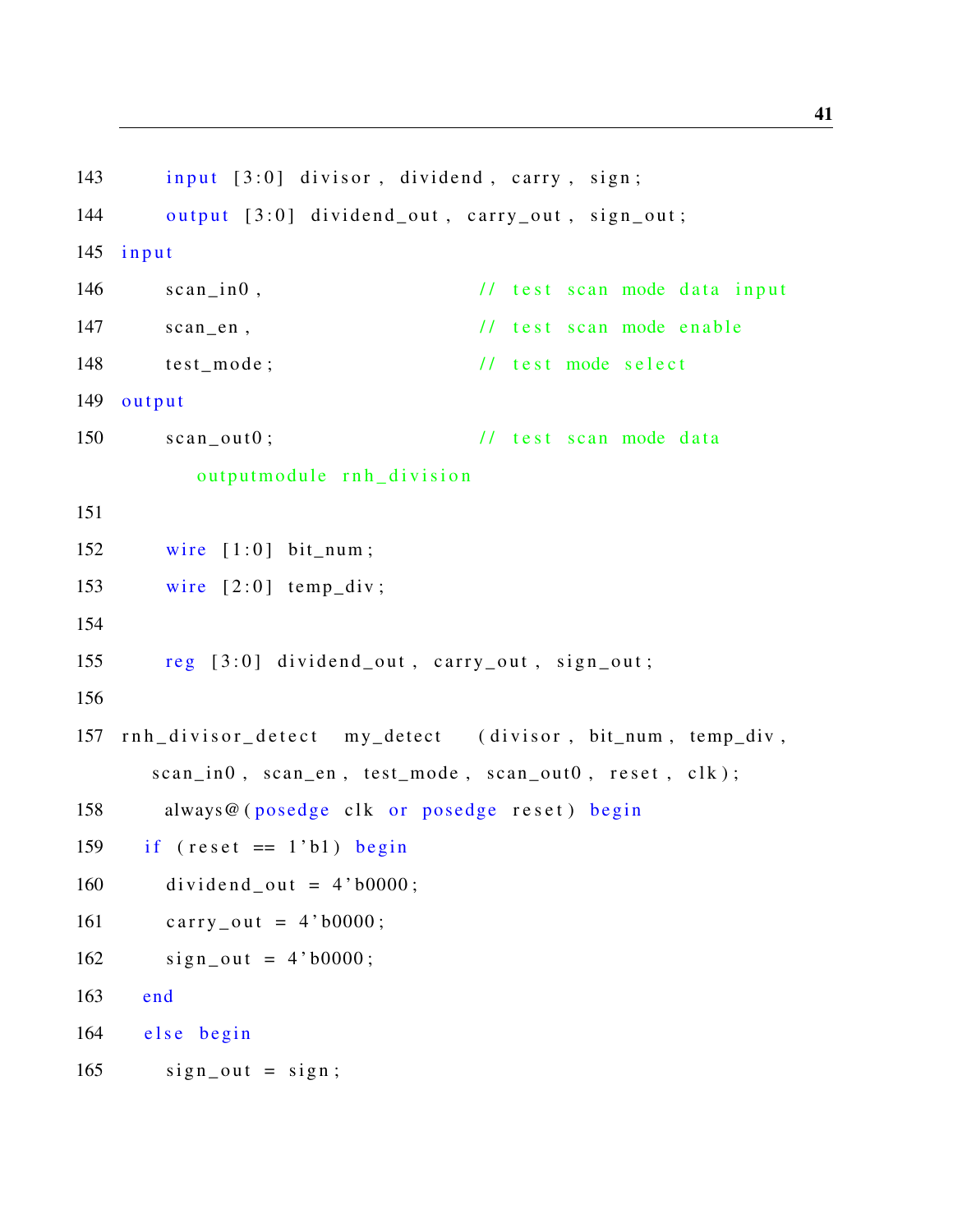$166$  carry out = carry;  $167$  dividend out = dividend; 168 if ( $bit_number$   $\leq$  2) begin 169 casex  $({\text{carry [2], dividend [2], signal}})$ 170 3' bx11, 3' b1x1: begin  $171$  if (bit\_num > 0) begin  $172$  if  $(iividend [2] == 1'b1)$ 173 dividend out  $[1] = (-\text{temp div} [\text{bit num} -1]) \& \text{dividend}$  $[1]$  ) | (temp\_div [bit\_num -1] & ~dividend [1] &  $dividend [2])$ ; 174 carry\_out  $[1] = \text{carry}[1] | \sim (\text{sign}[1]) \&$  $temp\_div$  [ bit\_num -1] & dividend [1] | ( carry  $[2]$  & temp\_div  $[bit_number -1]$ ;  $175$  sign\_out  $[1] = (sign [1] < (temp\_div [bit\_num$  $-1$ ])) | (sign [1] & carry [1]); 176 end 177  $178$  if  $(bit\_num > 1)$  begin 179 if  $(i \text{vidend} [2] == 1' b1)$  $180$  dividend\_out  $[0] = (-\text{temp\_div}[\text{bit\_num} - 2] \& \text{dividend}$  $[0]$  ) | (temp\_div [bit\_num -2] & ~dividend  $[0]$  &  $dividend[2])$ ; 181 carry\_out  $[0] = \text{carry}[0] + \sim(\text{sign}[0])$  &  $temp\_div$  [ bit\_num -2] & dividend [0] | ( carry  $[2]$  & temp\_div  $[bit\_num -2]$ ;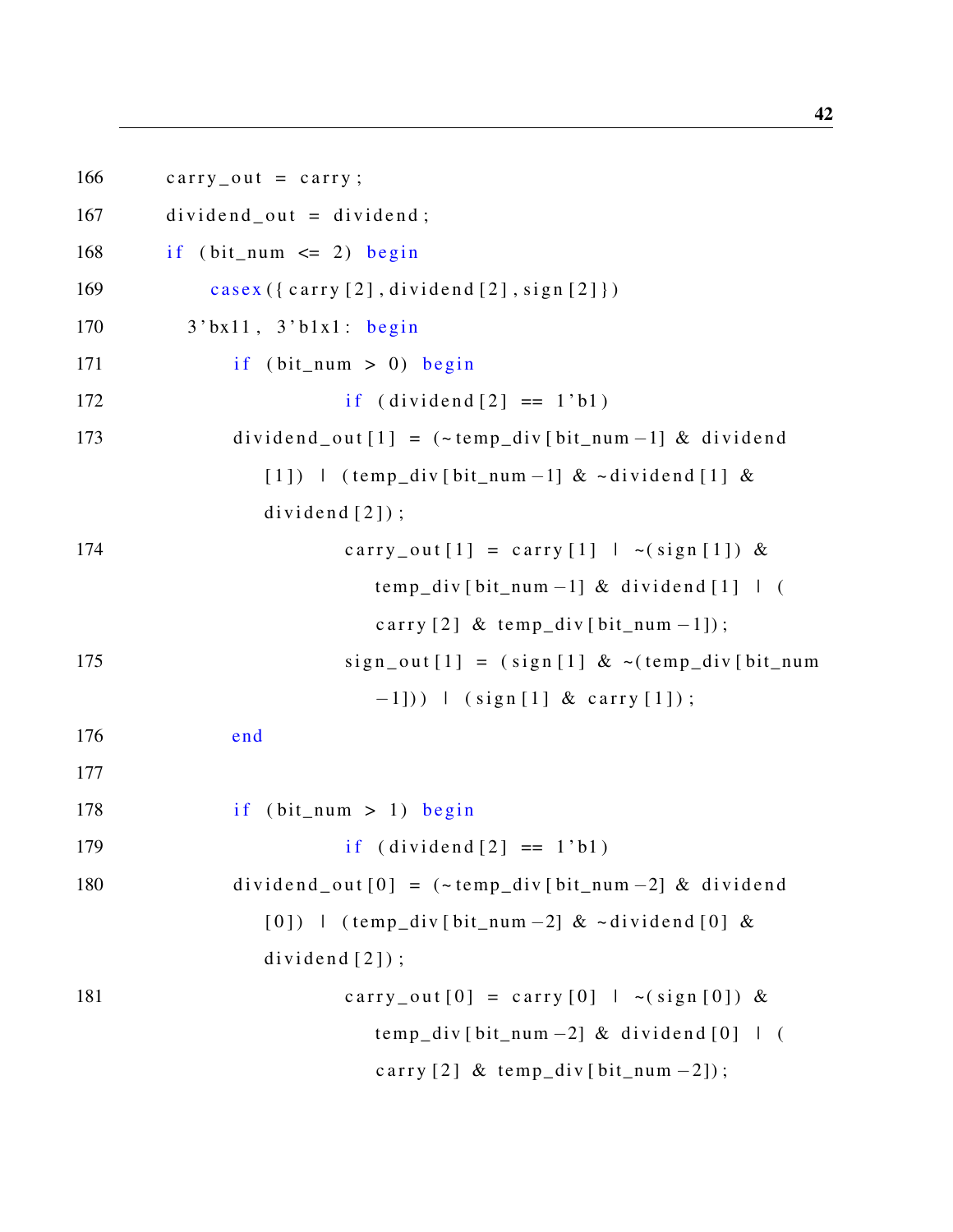| 182 | $sign\_out[0] = (sign[0] < (temp\_div[bit\_num$                            |
|-----|----------------------------------------------------------------------------|
|     | $-2$ ])) + (sign[0] & carry [0]);                                          |
| 183 | end                                                                        |
| 184 | end                                                                        |
| 185 | $3$ 'bx10, $3$ 'b1x0 : begin                                               |
| 186 | if $(bit_{num} > 0)$ begin                                                 |
| 187 | if $(\text{dividend}[2] == 1'b1)$                                          |
| 188 | $dividend_out[1] = (-(temp\_div[bit_number-1]) \& dividend$                |
|     | $[1]$ ) $($ temp_div $[$ bit_num -1 $]$ & $\sim$ (dividend $[1]$ ) &       |
|     | $dividend [2])$ ;                                                          |
| 189 | carry_out $[1] = (carry [1] < temp\_div[$                                  |
|     | bit_num -1]) $\mid$ (carry [1] & dividend [1]) $\mid$                      |
|     | (sign[1] & carry[1])                                                       |
| 190 | $(sign [1] & temp\_div [bit_number -1] & dividend [1])$   (                |
|     | carry $[2]$ & temp_div $[bit_number1]$ ;                                   |
| 191 | $sign\_out[1] = sign[1]$   (~carry [1] &                                   |
|     | temp_div [bit_num -1] $\&$ ~dividend [1]);                                 |
| 192 | end                                                                        |
| 193 | if (bit num $> 1$ ) begin                                                  |
| 194 | if $(\text{dividend}[2] == 1'b1)$                                          |
| 195 | dividend_out $[0] = (-(\text{temp\_div}[bit\_num - 2]) \& \text{dividend}$ |
|     | $[0]$ ) $($ temp_div $[$ bit_num -2 $]$ & $\sim$ (dividend $[0]$ ) &       |
|     | $dividend[2])$ ;                                                           |
| 196 | carry_out $[0] = (carry [0] < temp\_div[$                                  |
|     | bit_num -2]) $\mid$ (carry [0] & dividend [0]) $\mid$                      |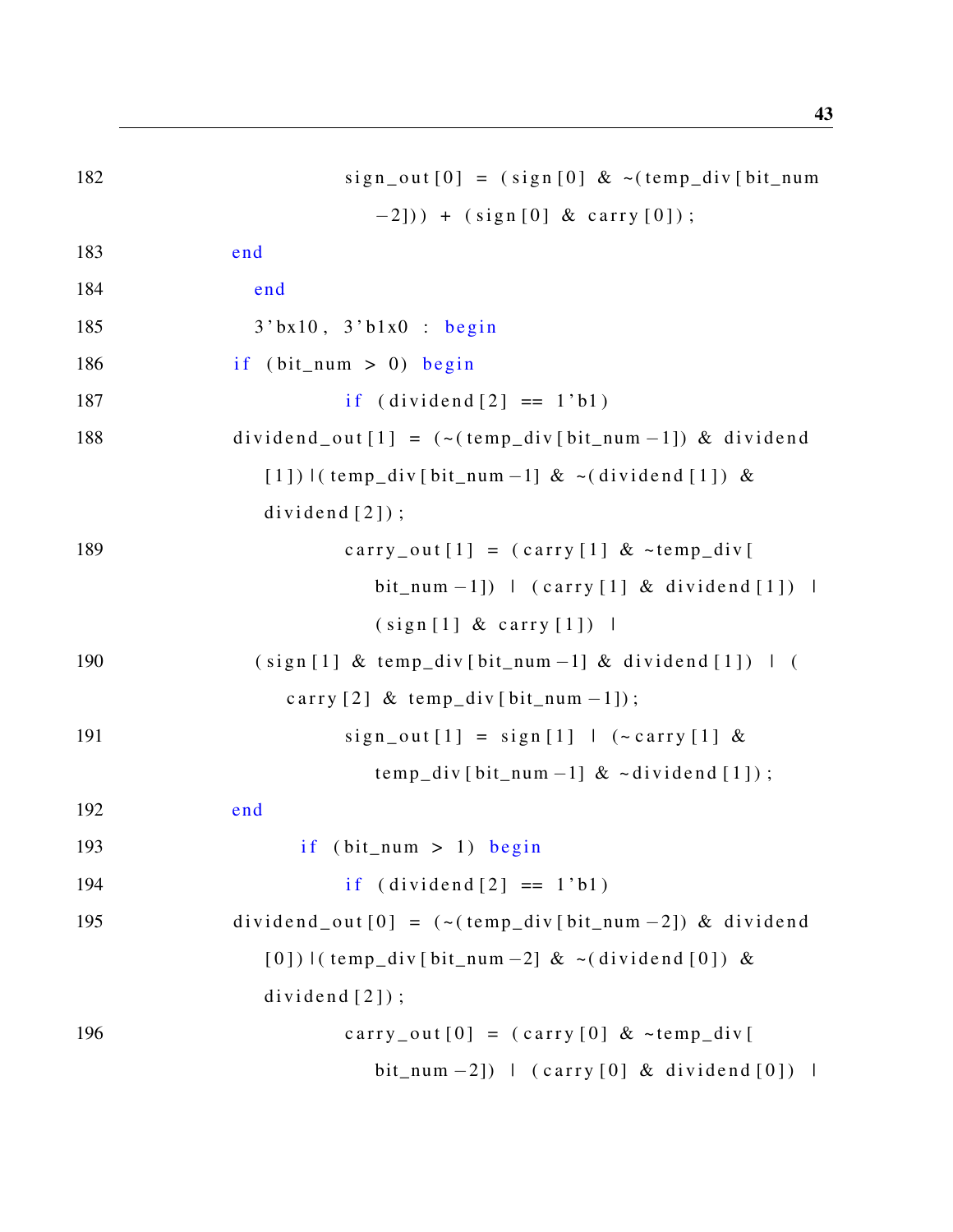### $(sign [0] & carry [0])$  |

| 197 | $(sign [0] & temp\_div [bit_number -2] & dividend [0])$   (   |
|-----|---------------------------------------------------------------|
|     | carry [2] & temp_div [bit_num -2]);                           |
| 198 | $sign\_out[0] = sign[0]$   (~carry [0] &                      |
|     | temp_div[bit_num -2] $\& \sim$ dividend [0]);                 |
| 199 | end                                                           |
| 200 | end                                                           |
| 201 | default : begin                                               |
| 202 | $dividend_out[1:0] = dividend[1:0];$                          |
| 203 | $sign\_out = sign;$                                           |
| 204 | $carry_out = carry;$                                          |
| 205 | end                                                           |
| 206 | endcase                                                       |
| 207 | end                                                           |
| 208 | end                                                           |
| 209 | end                                                           |
| 210 | endmodule                                                     |
| 211 | module rnh_div_single2 (clk, reset, divisor, dividend, carry, |
|     | sign, dividend_out, carry_out, sign_out, scan_in0, scan_en,   |
|     | $test_model, scan_out0);$                                     |
| 212 | input clk, reset;                                             |
| 213 | input [3:0] divisor, dividend, carry, sign;                   |
| 214 | output [3:0] dividend_out, carry_out, sign_out;               |
| 215 | input                                                         |
| 216 | $scan\_in0$ ,<br>// test scan mode data input                 |
|     |                                                               |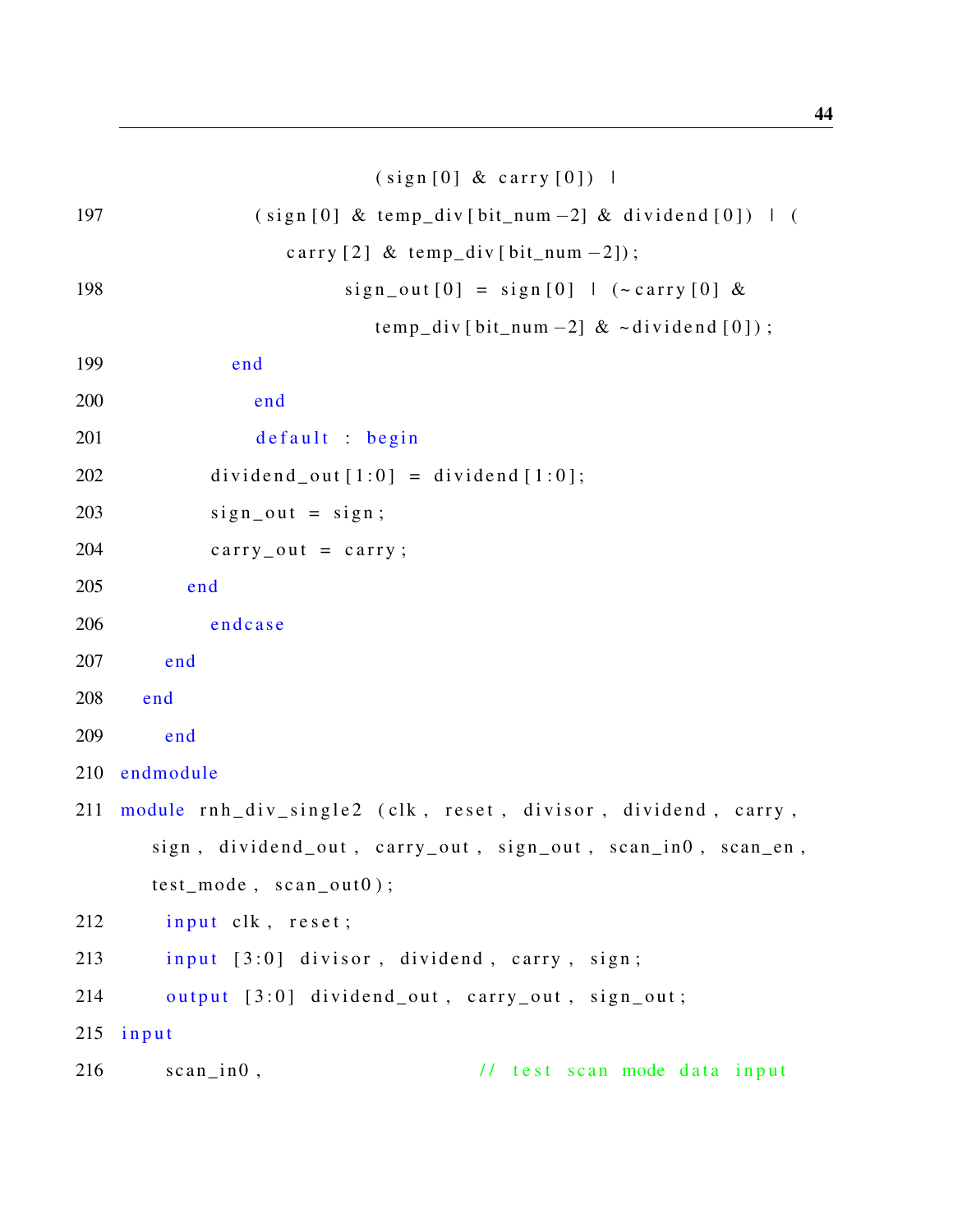| 217 | // test scan mode enable<br>$scan_en$ ,                   |
|-----|-----------------------------------------------------------|
| 218 | // test mode select<br>test_mode;                         |
| 219 | output                                                    |
| 220 | scan_out0; // test scan mode data outputmodule            |
|     | rnh_division                                              |
| 221 |                                                           |
| 222 | wire $[1:0]$ bit_num;                                     |
| 223 | wire $[2:0]$ temp_div;                                    |
| 224 |                                                           |
| 225 | reg [3:0] dividend_out, carry_out, sign_out;              |
| 226 |                                                           |
| 227 | rnh_divisor_detect my_detect (divisor, bit_num, temp_div, |
|     | scan_in0, scan_en, test_mode, scan_out0, reset, clk);     |
| 228 | always@(posedge clk or posedge reset) begin               |
| 229 | if $(reset == 1'b1) begin$                                |
| 230 | $dividend_out = 4'b0000;$                                 |
| 231 | carry_out = $4'$ b0000;                                   |
| 232 | $sign\_out = 4' b0000;$                                   |
| 233 | end                                                       |
| 234 | else begin                                                |
| 235 | $sign\_out = sign;$                                       |
| 236 | $carry_out = carry;$                                      |
| 237 | $dividend_out = dividend;$                                |
| 238 | if $(bit_{num} \leq 1)$ begin                             |
| 239 | casex ({ carry [1], dividend [1], sign [1]})              |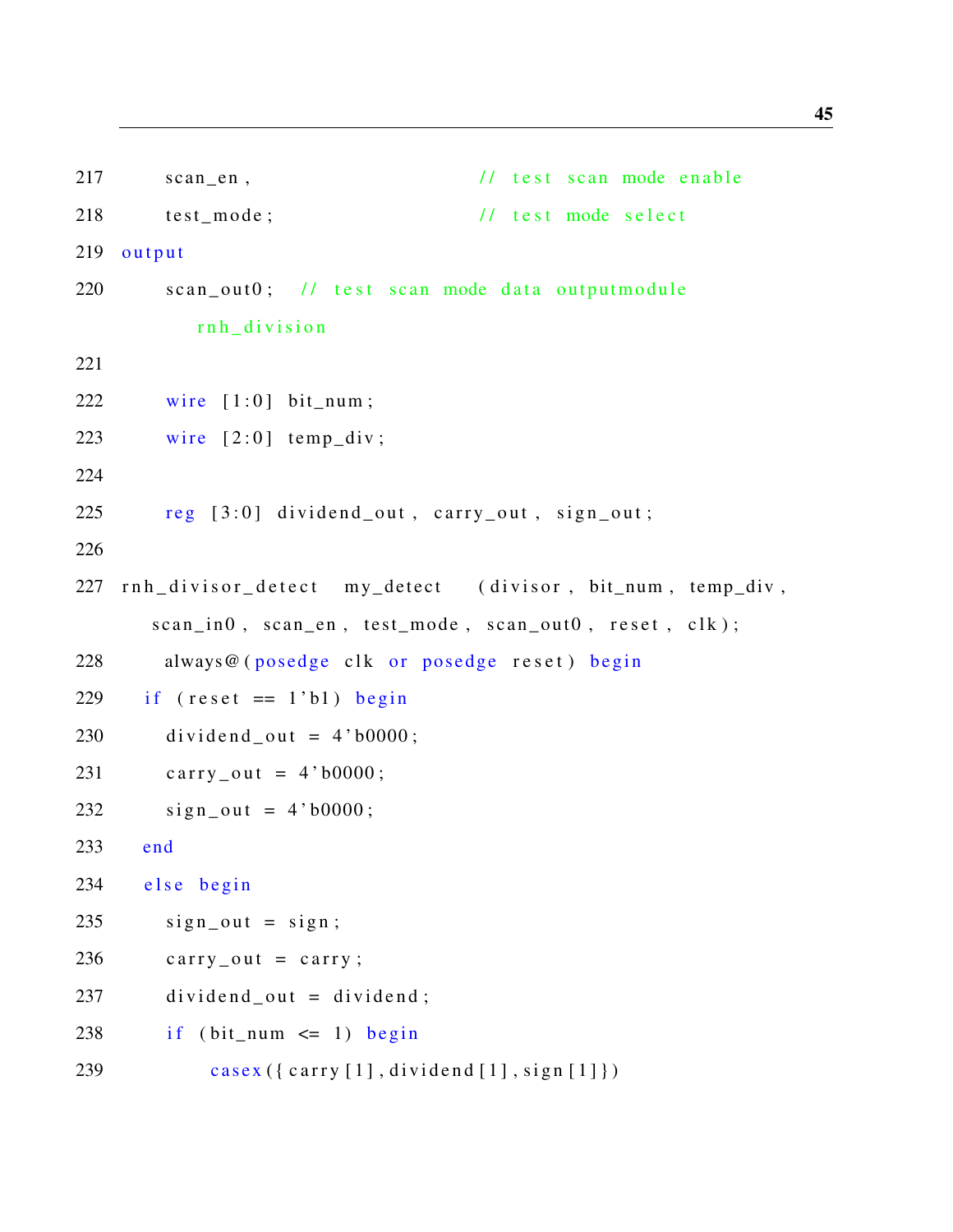240 3' bx11, 3' b1x1: begin  $241$  if (bit\_num > 0) begin 242 if  $\left( \text{dividend} \left[ 1 \right] \right) = 1$  b  $\left[ \text{sign} \left[ 0 \right] \right] = 1$  b  $\left[ 0 \right]$ & dividend  $[0] == 1$ 'b1))  $243$  dividend\_out  $[0] = (- (\text{temp\_div} [\text{bit\_num} - 1]) \& \text{dividend}$  $[0]$  ) | (temp\_div [bit\_num -1] & ~(dividend  $[0]$ ) | 244 ( dividend  $[0]$  & temp\_div  $[\text{bit\_num}-1]$  & carry  $[1]$  ); 245 carry\_out  $[0] = \text{carry}[0] + \sim(\text{sign}[0]) \&$  $temp\_div$  [ bit\_num -1] & dividend [0] | ( carry  $[1]$  & temp\_div  $[bit\_num -1]$ ;  $246$  sign\_out  $[0] = (sign[0] < (temp\_div[bit\_num$  $-1$ ])) | (sign [0] & carry [0]); 247 end 248 end 249 3' bx10, 3' b1x0 : begin  $250$  if (bit\_num > 0) begin 251 if  $(i \text{vidend} [1] == 1 \text{ b1} \mid (sign [0] == 1 \text{ b0})$ & dividend  $[0] == 1$ 'b1))  $252$  dividend out  $[0] = (- (\text{temp\_div} [\text{bit\_num} - 1]) \& \text{dividend}$  $[0]$  ) | (temp\_div [bit\_num -1] & ~(dividend  $[0]$ ) |  $253$  ( dividend [0] & temp\_div [bit\_num -1] & carry [1]); 254 carry\_out  $[0] = (carry [0] \& \sim temp\_div$ bit\_num  $-1$ ]) | (carry [0] & dividend [0]) |  $(sign [0] & carry [0])$  |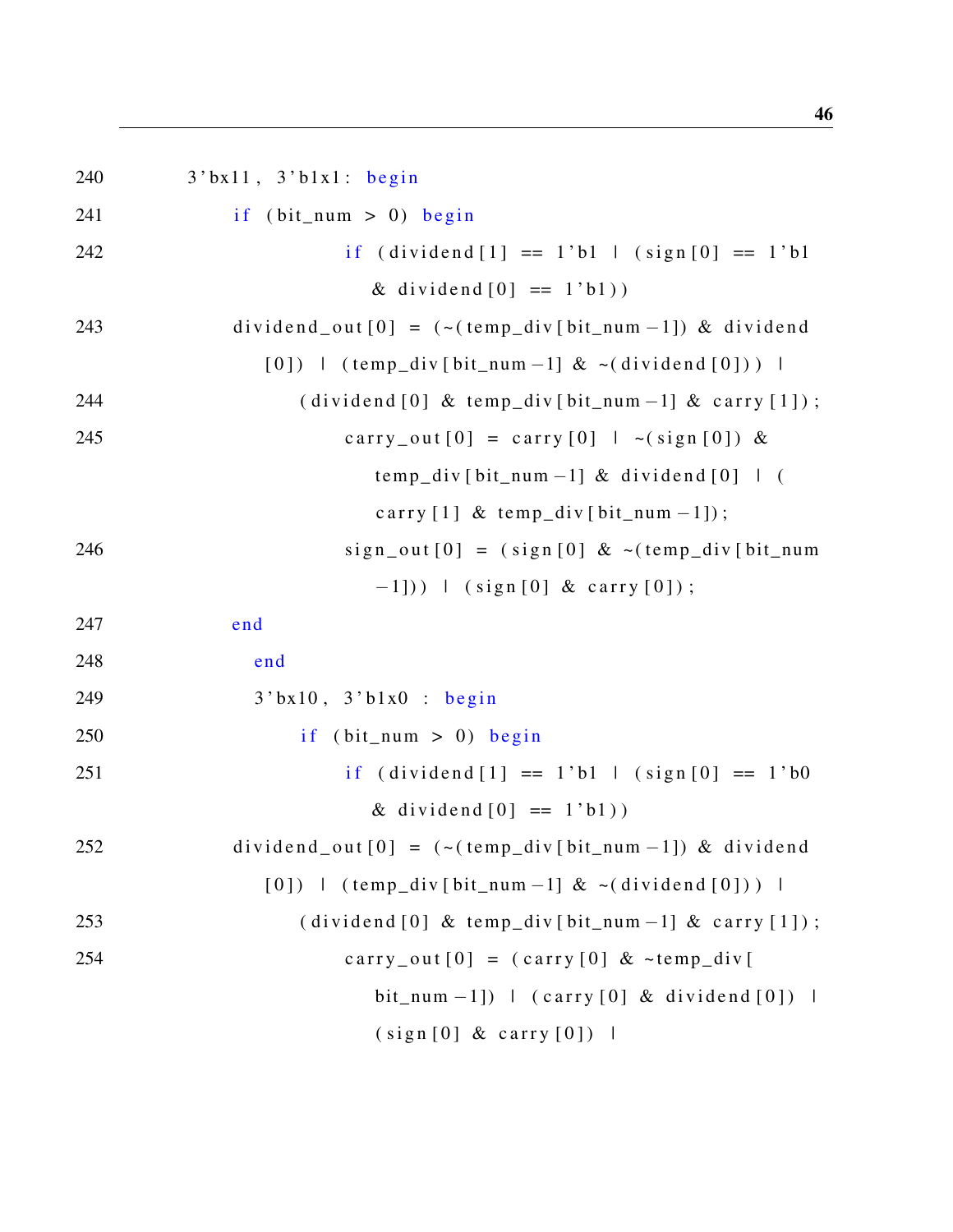| 255 | $(sign[0] & temp\_div[bit_number -1] & dividend[0])$   (  |
|-----|-----------------------------------------------------------|
|     | carry [1] & temp_div [bit_num -1] & $\sim$ dividend [0]); |
| 256 | $sign\_out[0] = sign[0]$   (~carry [0] &                  |
|     | temp_div[bit_num -1] $\& \sim$ dividend [0])   (          |
|     | carry $[1]$ ;                                             |
| 257 | end                                                       |
| 258 | end                                                       |
| 259 | default : begin                                           |
| 260 | $dividend_out[0] = dividend[0];$                          |
| 261 | $sign\_out = sign;$                                       |
| 262 | $carry_out = carry;$                                      |
| 263 | end                                                       |
| 264 | endcase                                                   |
| 265 | end                                                       |

```
266 end
```
267 end

268 endmodule

269

270 module rnh\_div\_last (clk, reset, divisor, dividend, carry, sign , quotient\_out, remainder\_out, scan\_in0, scan\_en, test\_mode,  $scan\_out0$  ;

```
271 input clk, reset ;
```

```
272 input [3:0] divisor, dividend, carry, sign;
```

```
273 output [3:0] quotient_out, remainder_out;
```
 $274$  input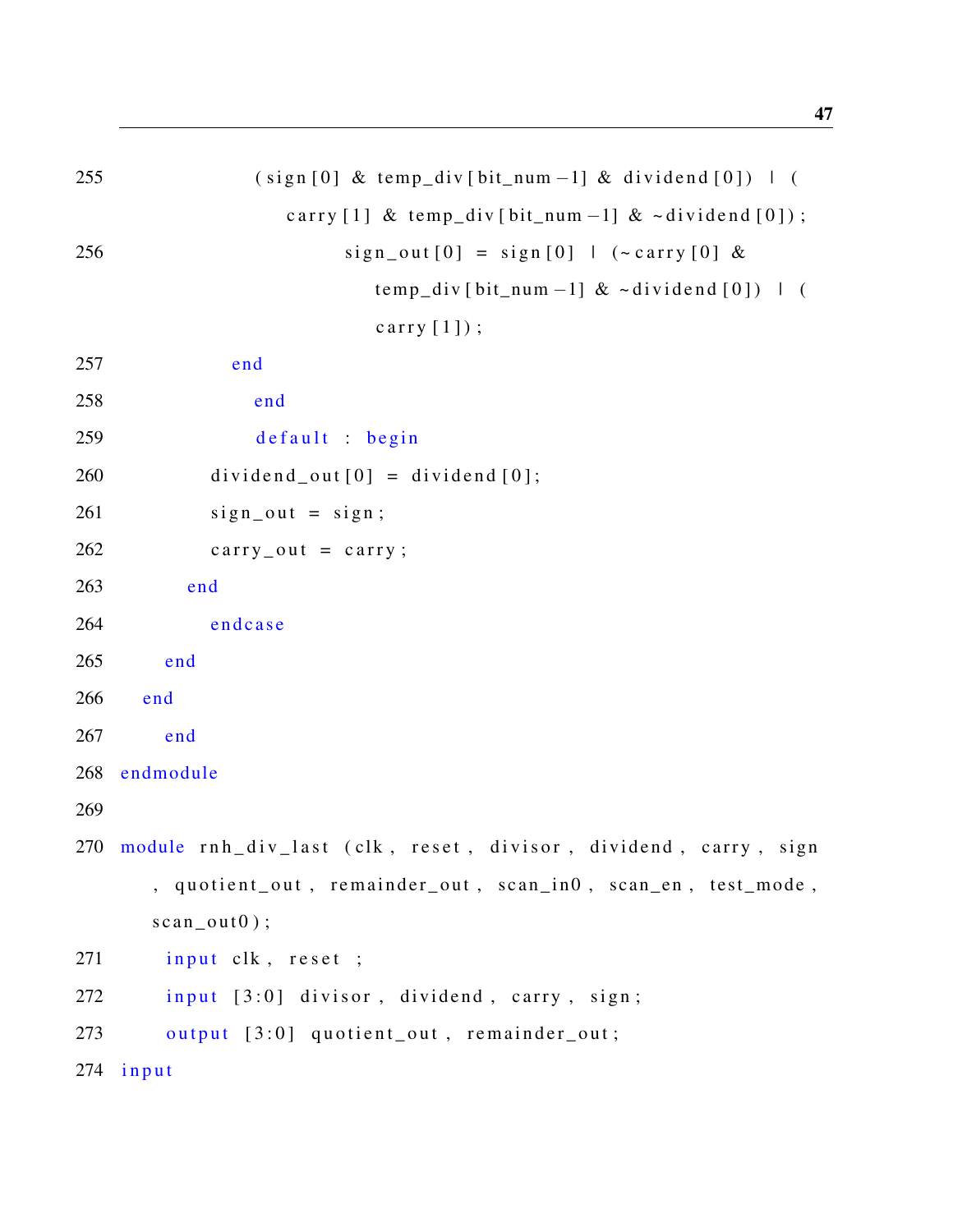```
275 scan_in0, \frac{1}{\sqrt{1}} test scan mode data input
276 scan_en, \frac{1}{1 + \text{est} \cdot \text{scan} \cdot \text{mode} \cdot \text{enable}}277 test mode; \frac{1}{27} test mode select
278 output
279 scan out 0; // test scan mode data out put module
          rnh division
280 reg [3:0] quotient_out, remainder_out;
281 wire [1:0] bit_num;
282 wire [2:0] temp_div;
283 wire [1:0] rem_num;
284
285 rnh divisor detect my detect (divisor, bit_num, temp_div,
      scan_in0, scan_en, test_model, scan_out0, reset, clk);
286 rnh_remainder_detect my_rdetect (dividend, bit_num, rem_num,
      scan_in0, scan_en, test_model, scan_out0, reset, clk);
287 always@ (posedge clk or posedge reset) begin
288 if (reset == 1'b1) begin
289 quotient_out = 4 \cdot h0;
290 remainder out = 4'h0;
291 end
292 else begin
293 case (bit num)
294 3:begin 3:begin295 if (sign [rem_number] == 1'b1) begin
```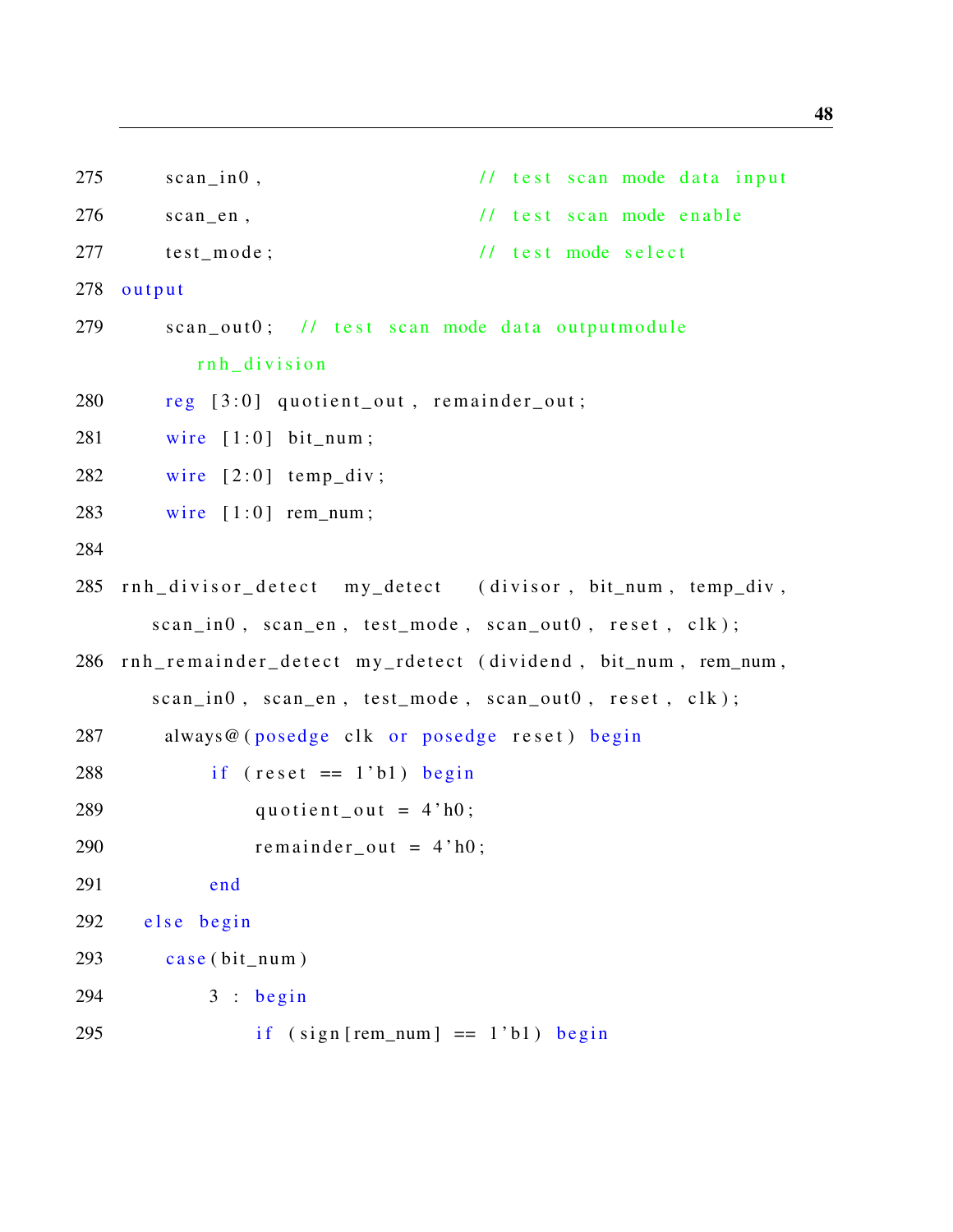| 296 | remainder_out = divisor $[3:0] - \{1'b0, ((3'b111)$                   |
|-----|-----------------------------------------------------------------------|
|     | & dividend [2:0] & $(sign [2:0]) - { (-(sign$                         |
|     | $[2:0]$ ) & carry $[2:0]$ ) -                                         |
| 297 | $(sign [2:0] & carry [2:0])$ , $1'b0$ })                              |
| 298 | + $(dividend [2:0] < \neg sign [2:0])$ ;                              |
| 299 | quotient_out = $(1 \text{ 'b1 \& dividend [3] \& \sim (sign [3])) +$  |
|     | $\{ (\sim (sign [2]) \& carry [2]) - (sign [2] \& carry [2]) , 1' \}$ |
|     | $b0$ }                                                                |
| 300 | $-$ dividend [rem_num] $-$ carry [2];                                 |
| 301 | end                                                                   |
| 302 | else begin                                                            |
| 303 | remainder_out = $(3 \text{ 'b111 \& dividend [2:0] \& -($             |
|     | $sign [2:0])$ + {(~(sign[2:0]) & carry [2:0]) -                       |
| 304 | $(sign [2:0] & carry [2:0])$ , 1'                                     |
|     | $b0$ } - (sign[2:0] &                                                 |
|     | dividend $[2:0]$ ;                                                    |
| 305 | quotient_out = $(1 \cdot b1 \&$ dividend [3] $\&$ ~ $(sign [3]))$ +   |
|     | $\{(\sim (sign [2]) \& carry [2]) - (sign [2] \& carry [2])\},\}$     |
|     | $b0$ };                                                               |
| 306 | end                                                                   |
| 307 | end                                                                   |
| 308 | 2 : begin                                                             |
| 309 |                                                                       |
| 310 | if $(sign[rem_number] == 1'b1) begin$                                 |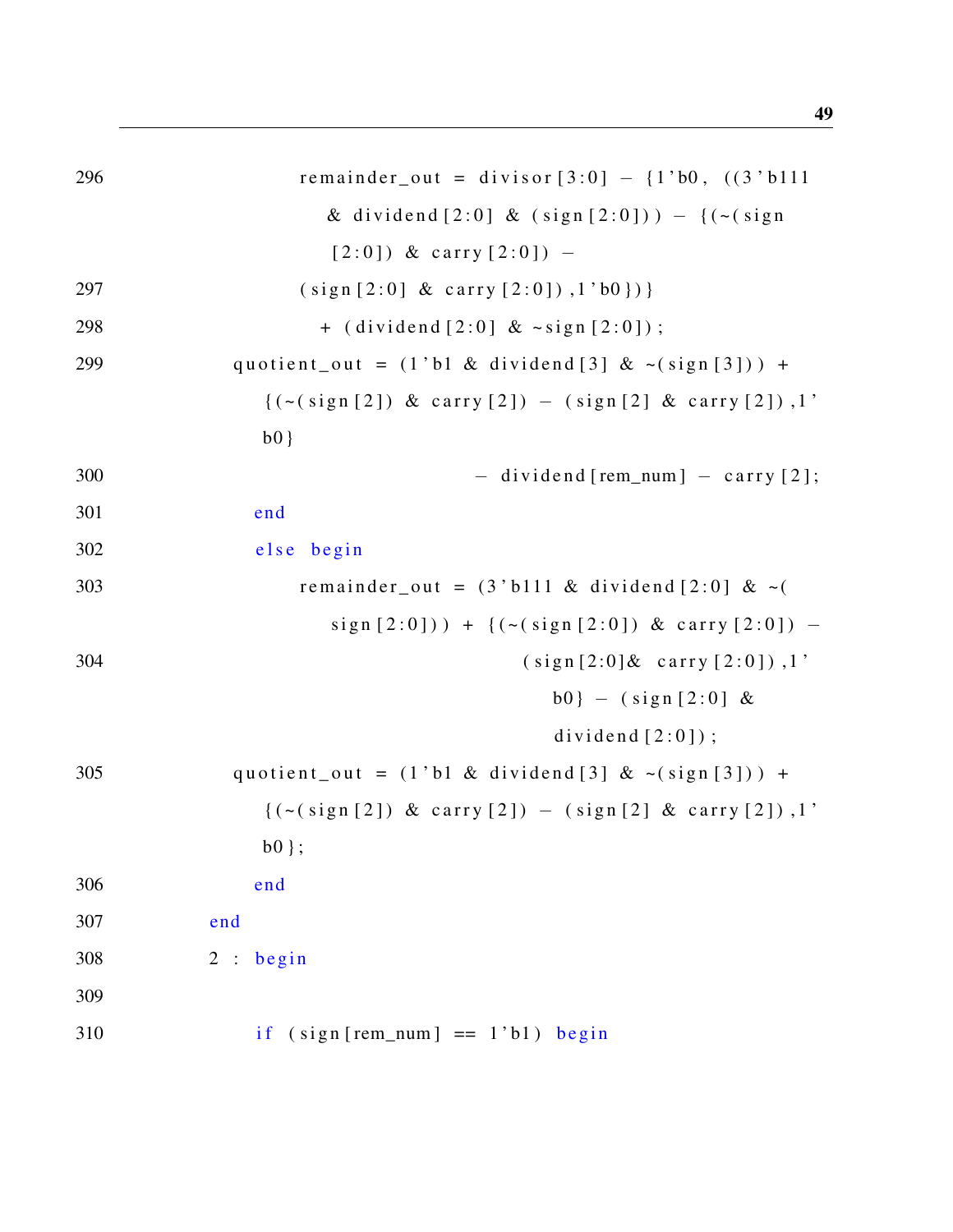| 311 | remainder_out = divisor $[2:0] - \{1'b0, (2'b11$                                          |
|-----|-------------------------------------------------------------------------------------------|
|     | & dividend [1:0] & (sign [1:0]) $) -$ {(~(sign                                            |
|     | $[1:0]$ ) & carry $[1:0]$ )-                                                              |
| 312 | $(sign [1:0] & carry [1:0])$ , $1'bb$ }) }                                                |
| 313 | + $(dividend [1:0] < \neg sign [1:0])$ ;                                                  |
| 314 | quotient_out = $(2 \text{ 'b11 \& dividend [3:2] \& -(sign [3:2]))$                       |
|     | $+$ ( $\sim$ (sign [2]) & carry [2]) $-$ (sign [2] & carry [2])                           |
| 315 | $-$ (sign[2] & dividend[2]) $-$                                                           |
|     | dividend [rem_num] $-$ carry [1];                                                         |
| 316 | end                                                                                       |
| 317 | else begin                                                                                |
| 318 | remainder_out = $(2 \cdot b11 \&$ dividend [1:0] & ~(sign                                 |
|     | $[1:0])$ + {(~(sign[1:0]) & carry [1:0]) -                                                |
| 319 | $(sign [1:0] & carry [1:0])$ , 1'                                                         |
|     | $b0$ } - (sign[0] & dividend                                                              |
|     | $[0]$ ;                                                                                   |
| 320 | quotient_out = $(2 \text{ 'b11\& } \text{ dividend } [3:2] \& \sim (\text{sign } [3:2]))$ |
|     | $+$ {(~(sign[2]) & carry [2]) - (sign[2] & carry [2])                                     |
|     | $,1$ 'b $0$ }                                                                             |
| 321 | $-$ (sign[2] & dividend[2]);                                                              |
| 322 | end                                                                                       |
| 323 | end                                                                                       |
| 324 | 1:begin                                                                                   |
| 325 | if $(sign[rem_number] == 1'b1)$<br>begin                                                  |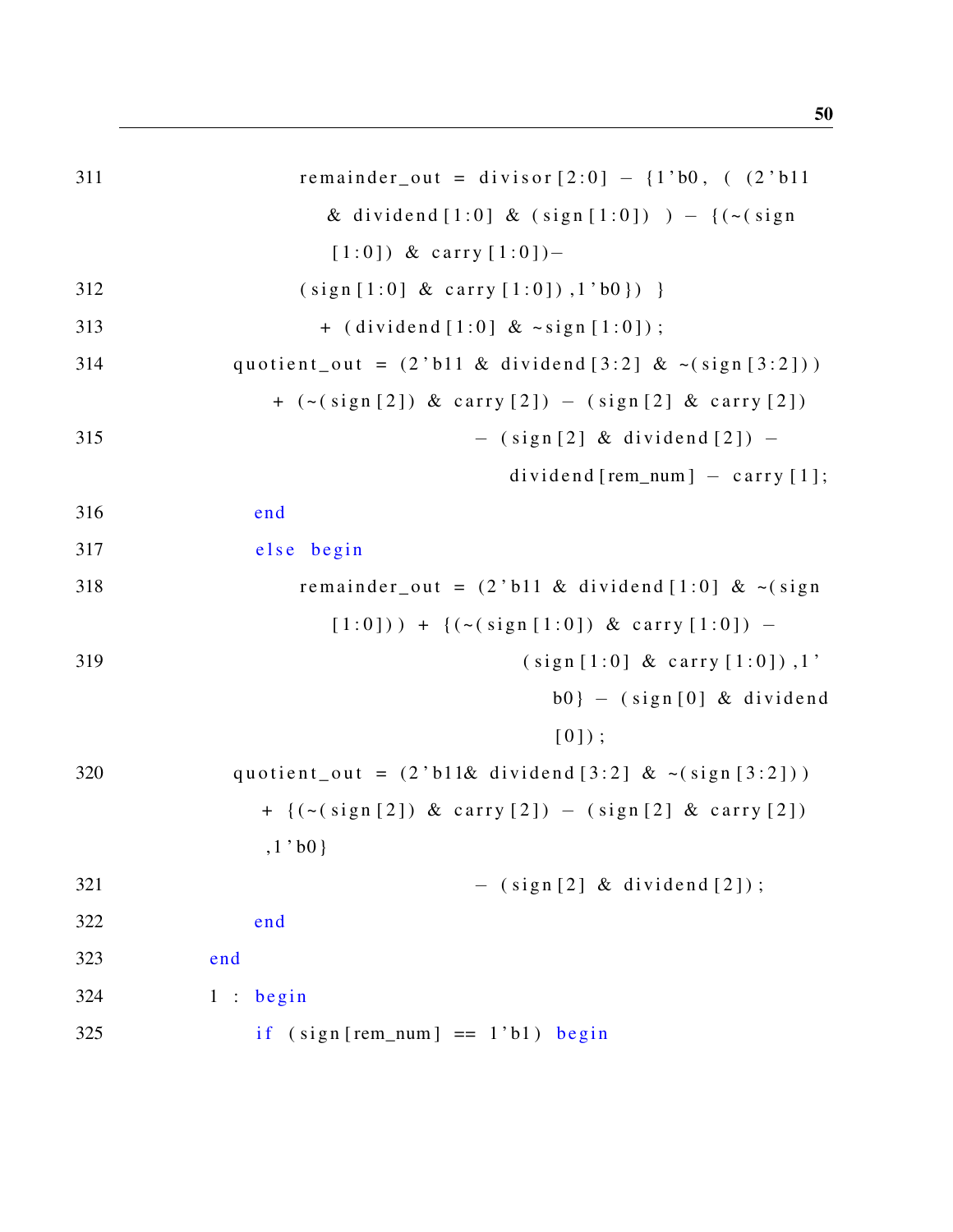| 326 | remainder_out = divisor $[1:0] - \{1:b0, ((1:b1 &$                                   |
|-----|--------------------------------------------------------------------------------------|
|     | dividend [0] & sign $[0]$ $\big)$ $\big($ $\big($ $\big($ sign $[0]$ $\big)$ & carry |
|     | $[0]) - (sign[0] & carry[0]), 1' b0 \})$                                             |
| 327 | $+$ (dividend [0] & $\sim$ sign [0]);                                                |
| 328 | quotient_out = $(3 \text{ 'b111 \& dividend [3:1] \& < (sign [3:1])$                 |
|     | ) + { $(\sim(sign [2:1])$ & carry $[2:1])$ - $(sign [2:1]$ &                         |
|     | carry $[2:1]$ ), $1$ 'b0}                                                            |
| 329 | $-$ (sign [2:1] & dividend [2:1])-                                                   |
|     | $dividend[rem_number] - carry[0];$                                                   |
| 330 | end                                                                                  |
| 331 | else begin                                                                           |
| 332 | remainder_out = $(1'b1 & dividend [0] < \sim (sign$                                  |
|     | $[0])$ + {(~(sign[0]) & carry $[0])$ -                                               |
| 333 | (sign[0] & carry[0]), 1'b0;                                                          |
| 334 | quotient_out = $(3 \text{ 'b111 \& dividend [3:1] \& < (sign [3:1])$                 |
|     | ) + { $(\sim(sign [2:1])$ & carry $[2:1])$ - $(sign [2:1]$ &                         |
|     | carry $[2:1]$ ), $1$ 'b0}                                                            |
| 335 | $-$ (sign [2:1] & dividend [2:1]);                                                   |
| 336 | end                                                                                  |
| 337 | end                                                                                  |
| 338 | default : begin                                                                      |
| 339 | quotient_out = dividend $[3:0]$ ;                                                    |
| 340 | remainder out = $4'$ h0;                                                             |
| 341 | end                                                                                  |
| 342 | endcase                                                                              |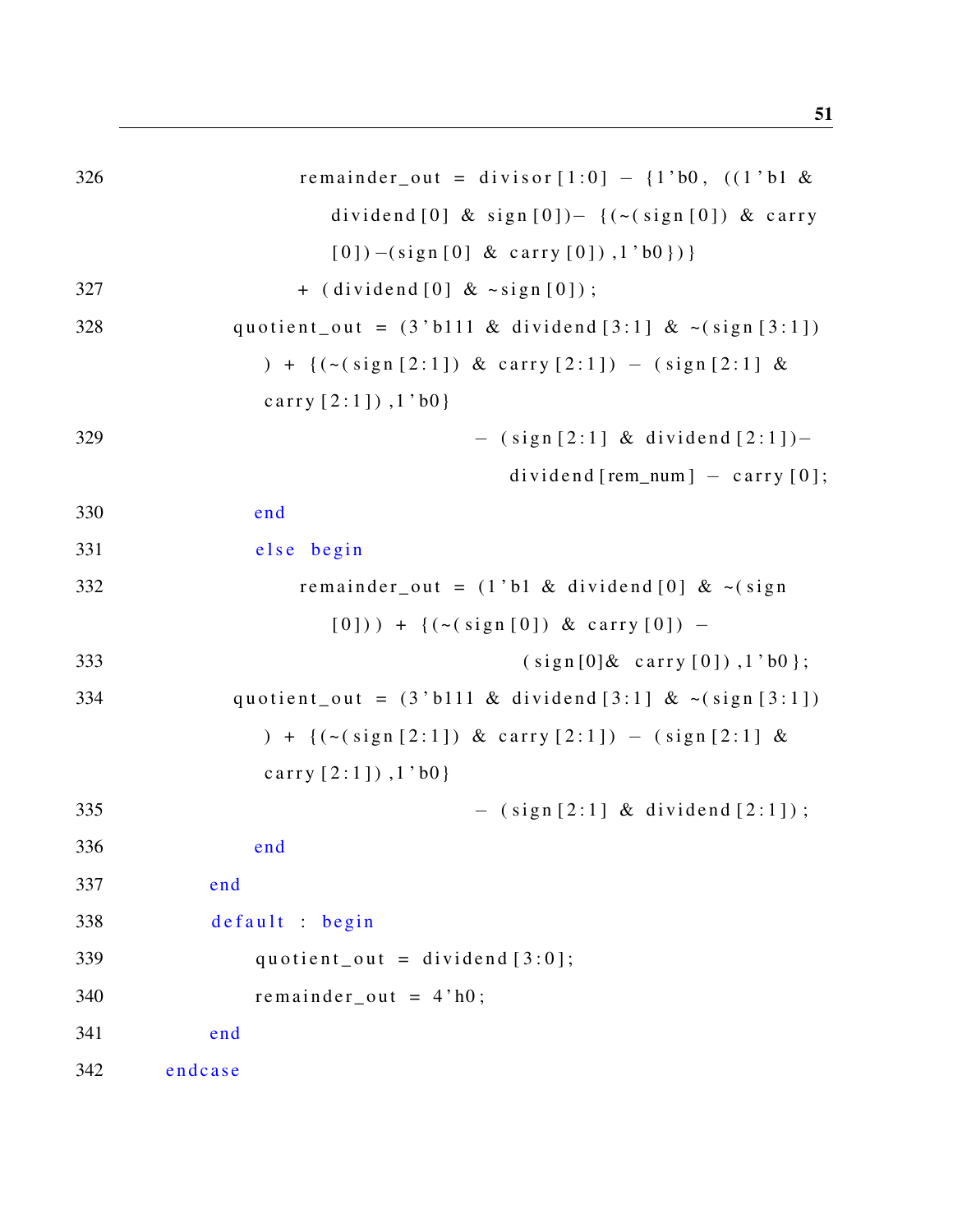```
343 if (remainder\_out[3:0] != 0 & 0 & \text{return } (3:0] ==divisor[3:0]) begin
344 quotient_out = quotient_out + 1;
345 remainder_out = 4 \text{ h0};
346 end
347 end
348 end
349 endmodule
```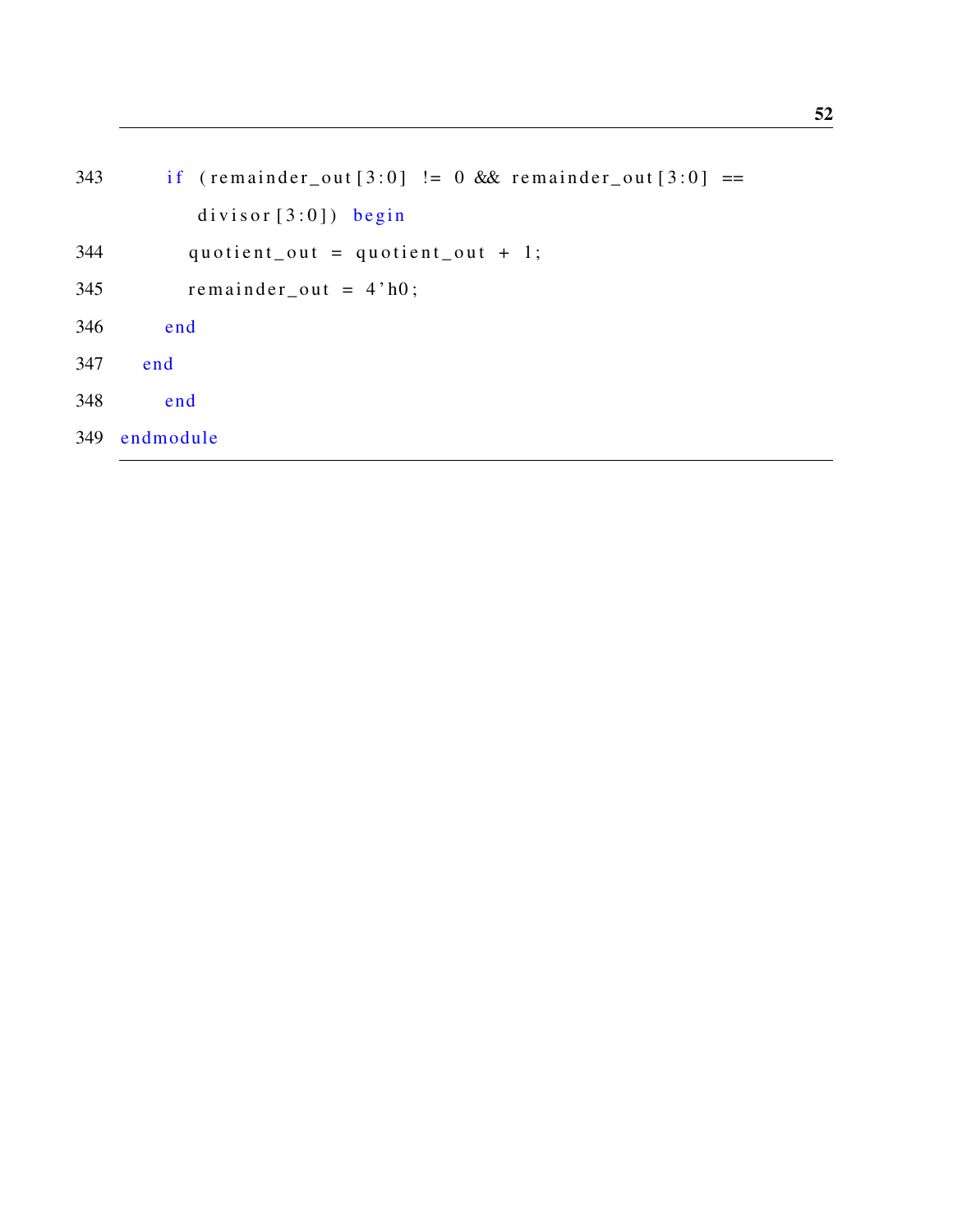# <span id="page-62-0"></span>Appendix II

### Python Test Bench Generator

```
1 # creates testbench file to test a 4-bit divisor
2
3 filename = "rnh<sub>d</sub>ivision_tb_txt.txt"
4 destfile = "rnh_division_test.v"
5 h e a d file = "rnh\_division_tb_head.v"6 footfile = "rnh\_division_tb_foot.v"7 NC file = "rnh_division_tb_NC.txt"
8
9 error = 0
10
11 temp = open(NCfile, 'w')12 try:
13 with open (filename) as lines:
14 for line in lines:
15 temp. write (line.replace ("%", "\n%"). split ("%")[0])
```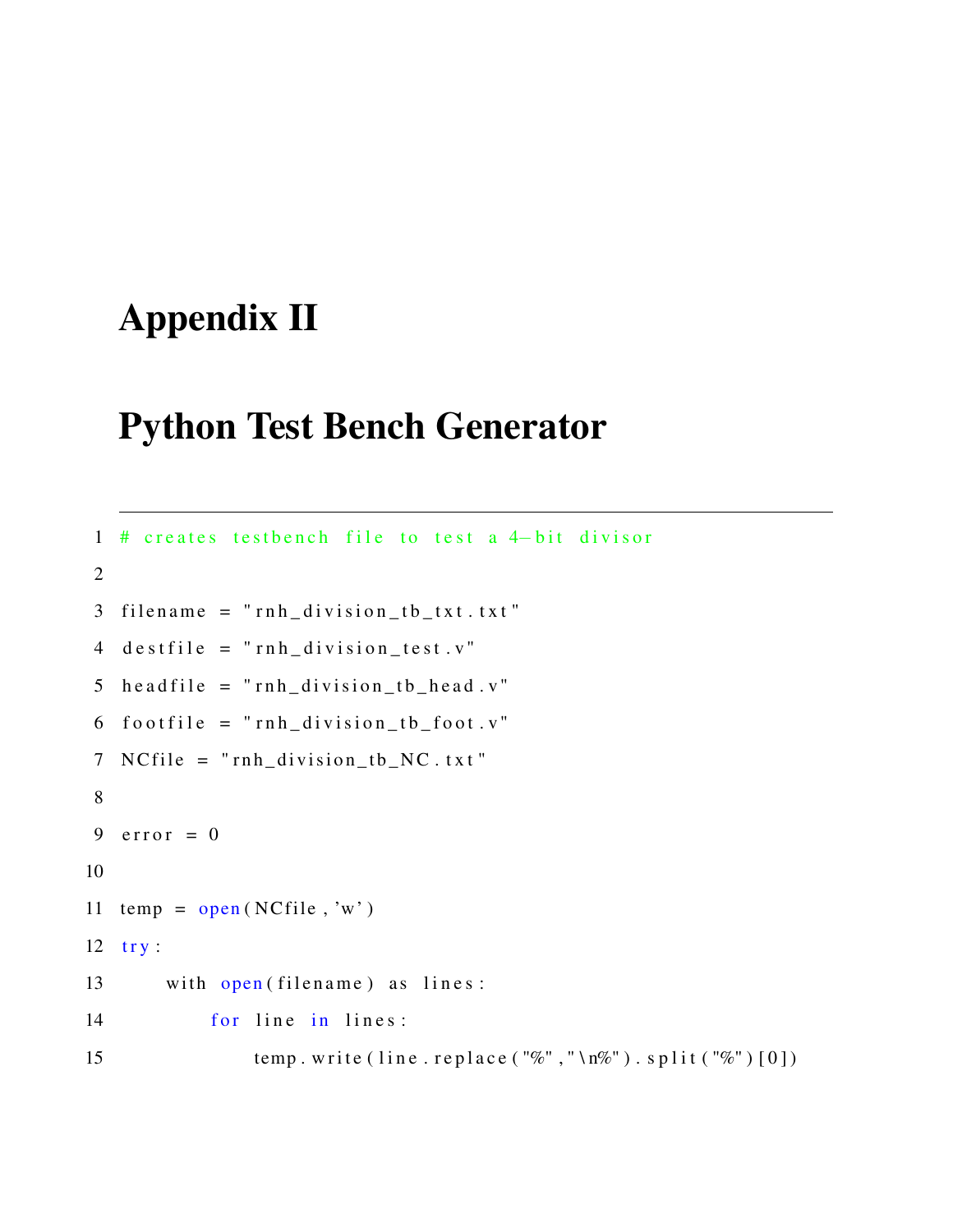```
16 except:
17 print ("File % not found \n" % filename);
18 error = error + 1
19
20 temp.close();
21
22 txt = open(NCfile, 'r')23 content = txt. readlines ()
24
25 try:
26 try:27 file Start = content. index (". file_start \n" ) + 128 except:
29 fileStart = content.index("file.start") + 130 except:
31 error = error + 1
32 print (". file_start NOT FOUND\n")
33
34 try:
35 try:36 file End = content. index (". file_end \n") - 1
37 except:
38 file End = content. index (". file_end") - 1
39 except:
40 error = error + 1
```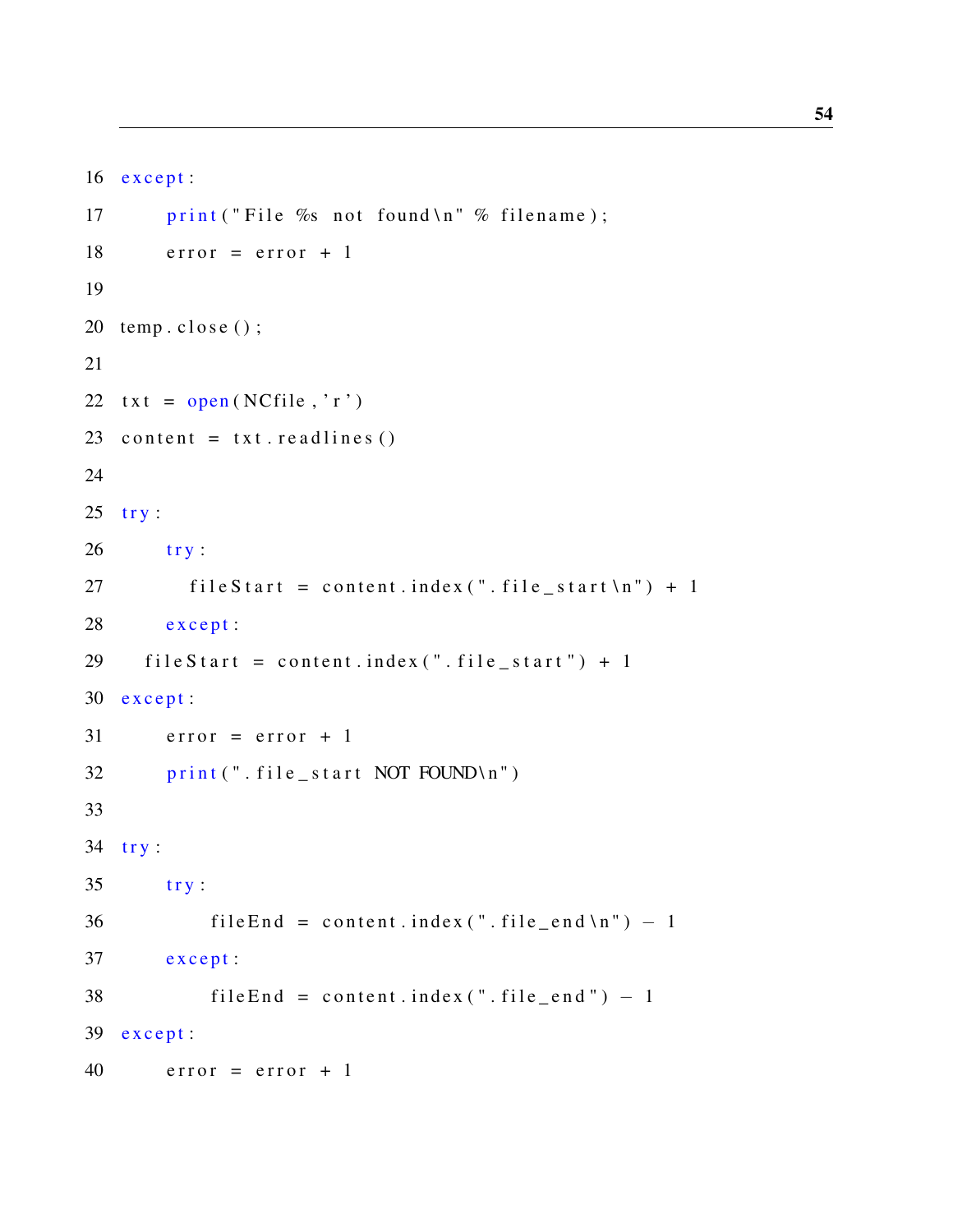```
41 print (". file_end NOT FOUND\n")
42
43 divisor = \lceil \rceil44 dividend = []45 quotient = \begin{bmatrix} \end{bmatrix}46 remainder = []
47
48 i = 049
50 for i in range (fileStart, fileEnd):
51 line = content [i]
52 if '/' in line:
53 sym_loc = line.index ('')54 if int ( line [0:sym\_loc ]) > 15:
55 print ("Dividend at line %s, %s, is too large" % (i
                 +2, line [0:sym\_loc])
56 dividend . append (0')
57 error + = 158 e l s e :
59 dividend . append (line [0: sym_loc ])
60
61 if int ( line [sym\_loc+1:len ( line ) -1]) > 15:
62 print ("Divisor at line \%s, \%s, is too large" \% (i
                 +2, line [sym_loc +1: len (line ) -1]))
63 divisor.append ('0')
```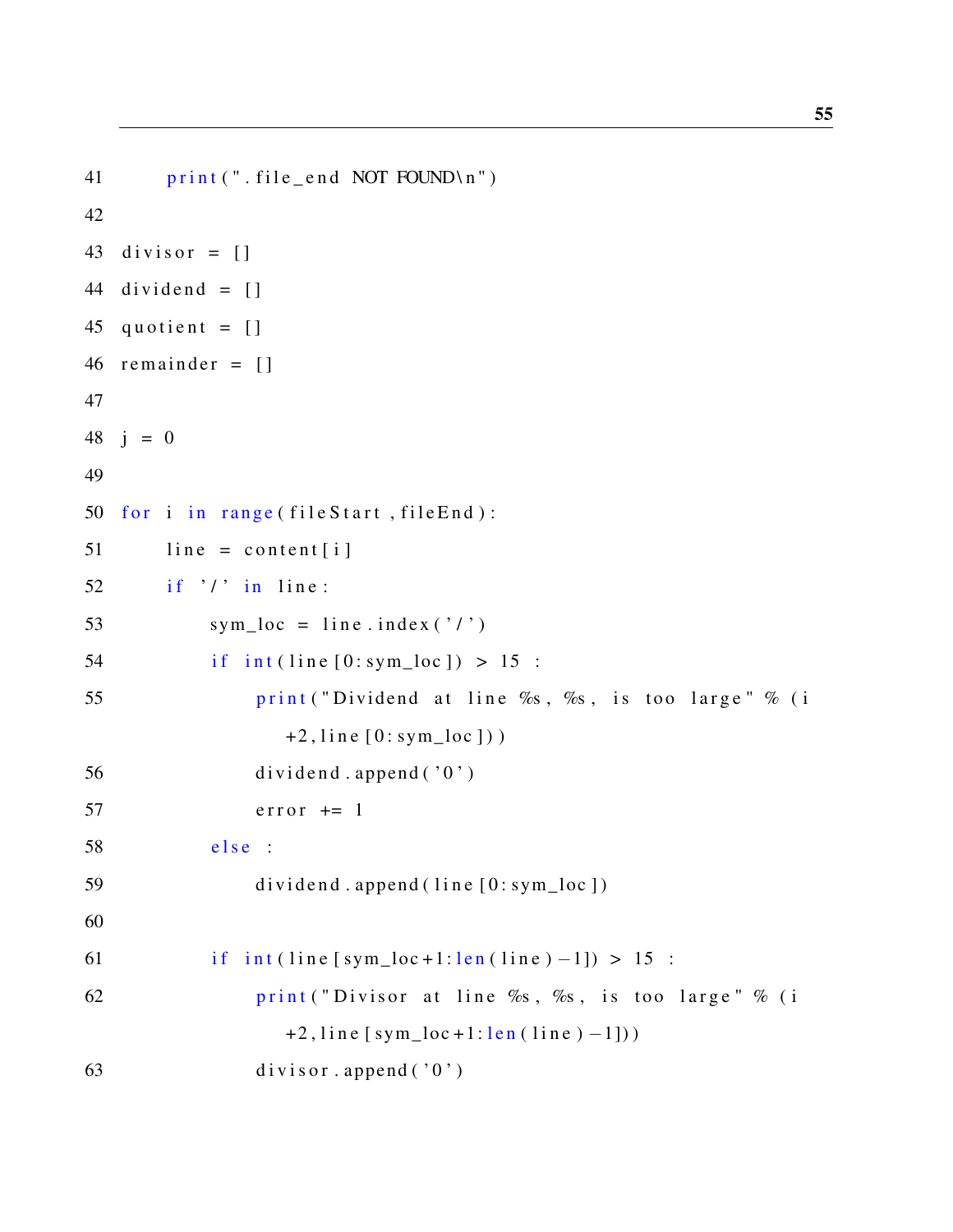```
64 error + = 165 else :
66 divisor . append (\lim_{x \to a} [sym_loc +1: len (\lim_{x \to a}) –2])
67
68 if divisor [i] == '0' :
69 quotient.append ('0')70 remainder.append ('0')
71
72 e l s e :
73 quotient.append (int (int (dividend [j]) / int (divisor [j]
                 \left| \right)))
74 remainder. append (int (dividend[i])\%int (divisor[i]))75 j \neq 176
77 output = open ( destfile, 'w')
78
79 with open(headfile) as lines:
80 for line in lines:
81 output . write (line)
82
83 for i in range (0, j+4):
84 if (i \ge 4 and i \ge i):
85 output . write ("apply_test_vector (0, 0, 4) h(0, 4)" h(0, 4)" h\%s
             , 4'h%s); // Na/Na; %s/%s = %s R:%s \n\t" % \
```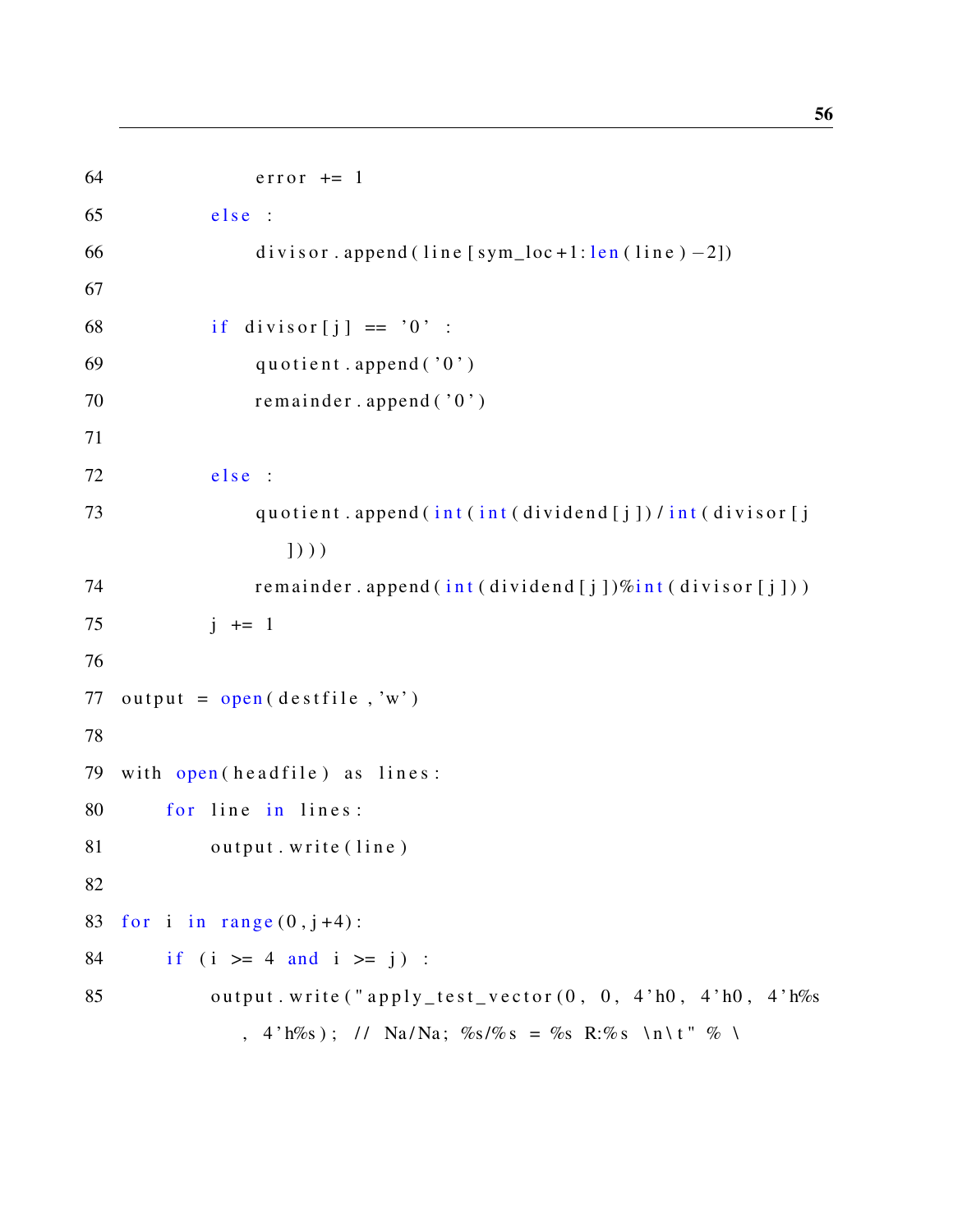57

| 86  | $(' (0:0x)'.format(int(quotient[i-4])), '(0:0$                                         |
|-----|----------------------------------------------------------------------------------------|
|     | x }' . format (int (remainder [i-4])),                                                 |
| 87  | dividend $[i - 4]$ , divisor $[i - 4]$ , quotient $[i - 4]$ ,                          |
|     | remainder $[i-4]$ )                                                                    |
| 88  | elif $(i < 4$ and $i > = j)$ :                                                         |
| 89  | output.write ("apply_test_vector (0, 0, 4'h0, 4'h0, 4'h0,                              |
|     | $4'h0$ ; // Na/Na; Na/NA = Na R:Na \n\t")                                              |
| 90  | elif $i \geq 4$ :                                                                      |
| 91  | output.write ("apply_test_vector (0, 0, 4'h%s, 4'h%s, 4'h                              |
|     | $\%$ s, 4'h $\%$ s); // $\%$ s/ $\%$ s; $\%$ s/ $\%$ s = $\%$ s R: $\%$ s \n\t" $\%$ \ |
| 92  | $(' (0:0x)'.format(int (dividend[i])) , '(0:0x)$                                       |
|     | $\dot{ }$ . format(int(divisor[i]))                                                    |
| 93  | $, '(0:0x)$ . format(int(quotient[i-4])),                                              |
|     | $\{0:0x\}$ '. format (int (remainder [i-4])),                                          |
| 94  | dividend $[i]$ , divisor $[i]$ , dividend $[i-4]$ ,                                    |
|     | divisor $[i - 4]$ , quotient $[i - 4]$ , remainder $[i]$                               |
|     | $-4$ ])                                                                                |
| 95  |                                                                                        |
| 96  | else:                                                                                  |
| 97  | output. write ("apply_test_vector(0, 0, 4'h\%s, 4'h\%s, 4'                             |
|     | h0, 4'h0); // %s/%s; NA/Na = Na R:Na \n\t" % \                                         |
| 98  | $('$ [0:0x]'. format(int(dividend[i])),'[0:0x]                                         |
|     | $\dot{\ }$ . format(int(divisor[i])),                                                  |
| 99  | dividend $[i]$ , divisor $[i]$ )                                                       |
| 100 |                                                                                        |